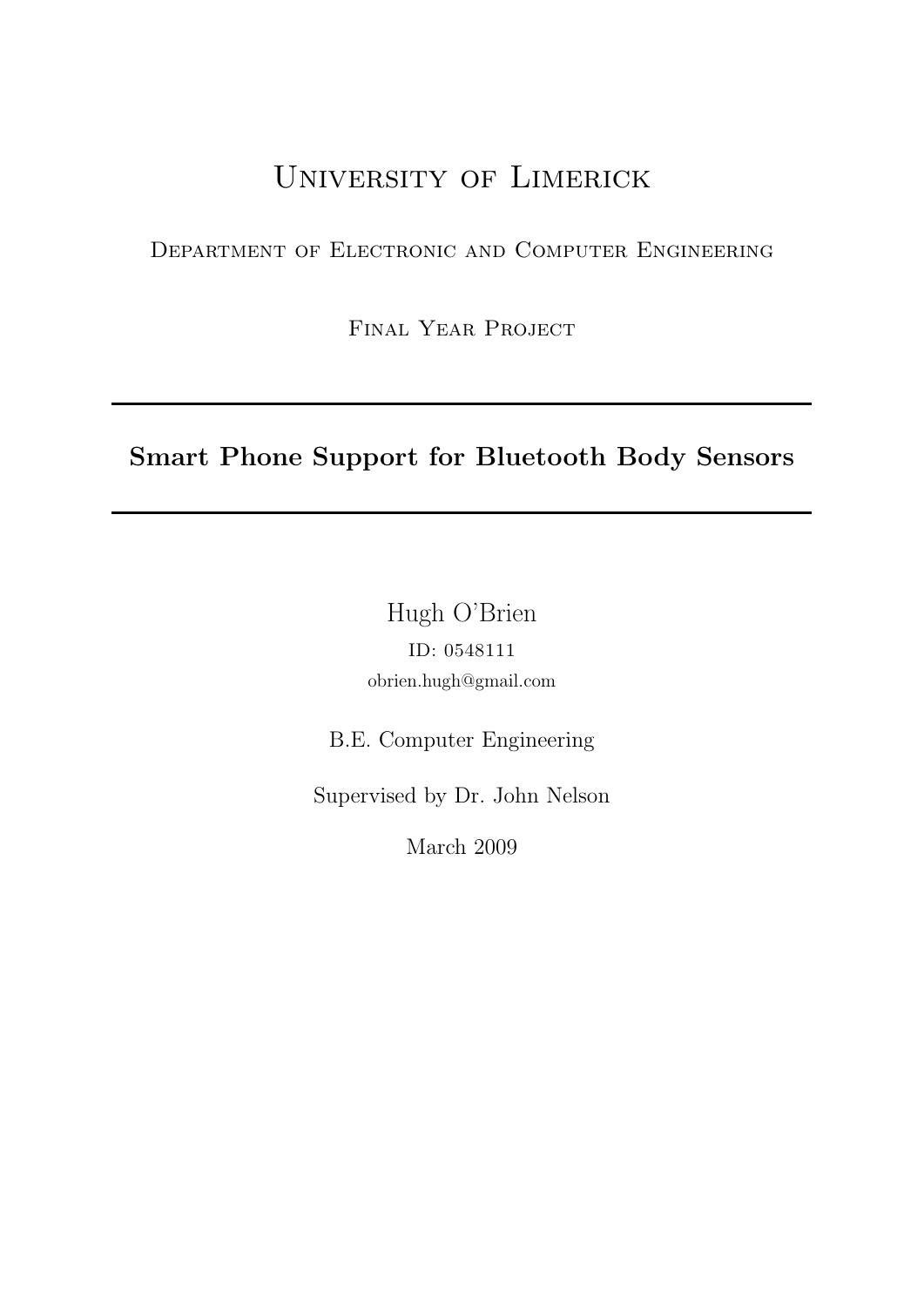# Declaration

I hereby certify that this material is entirely my own work and has not been submitted to any other University or higher education institution, or for any other academic award in this University or other Universities. Where use has been made of the work of others it has been fully acknowledged and fully referenced.

Signed:

Date: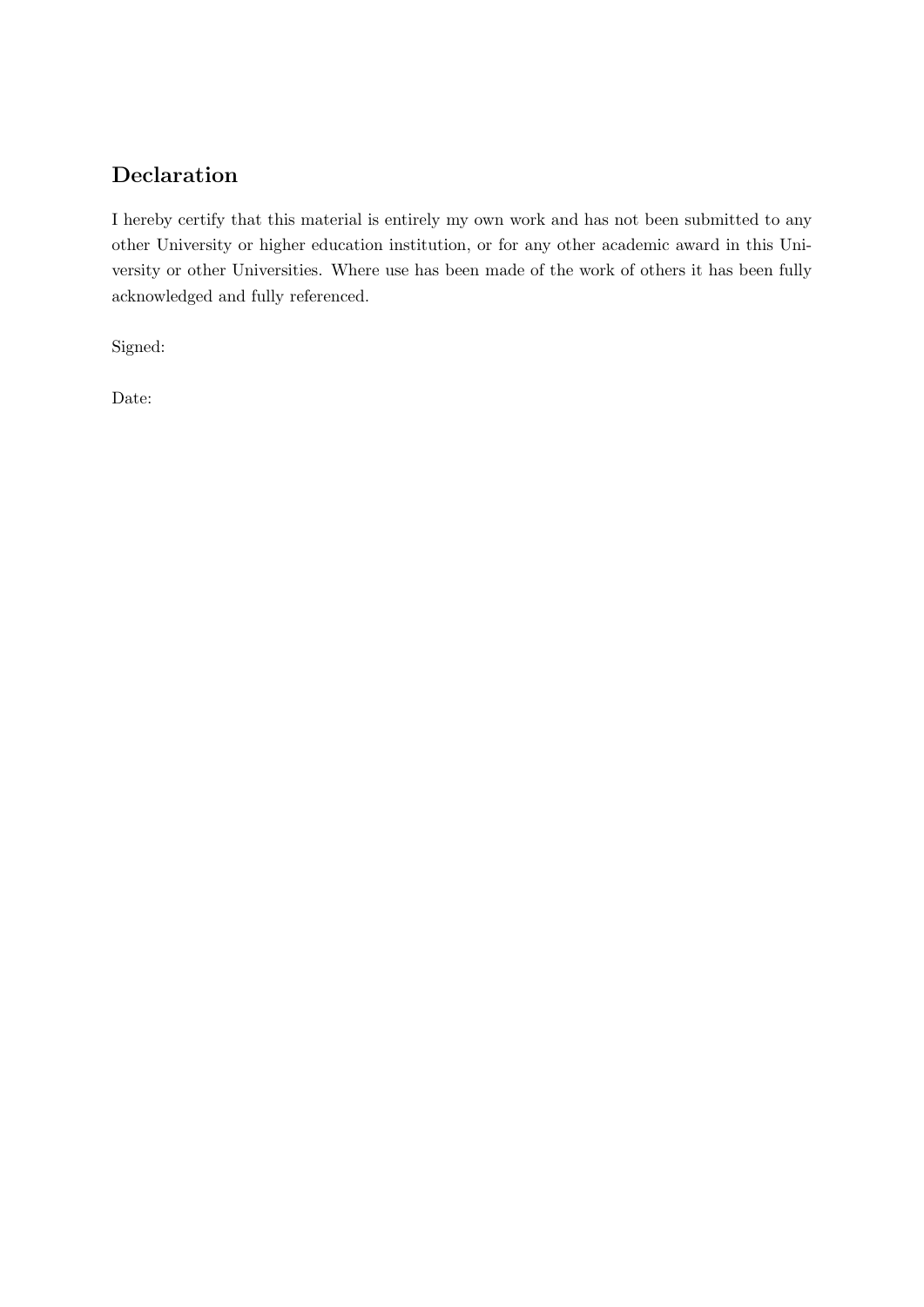#### Abstract

This project sought to evaluate the potential of combining advances in cellular device technology with recent developments in the area of personal health monitoring. The advantages of this marriage of technologies are discussed and their applicability to the oncoming health care crisis is analysed. An analysis of the state of relevant wireless, sensing and portable computing technologies was performed. A proof of concept application was developed and the technological issues encountered in its production are documented.

The prototype is capable of real-time reporting of movement data to an off-the-shelf handset which can detect movements likely to be a fall and can then use cellular network to seek assistance for the victim and provide details of the incident. The prototype is also capable of monitoring electrocardiogram data.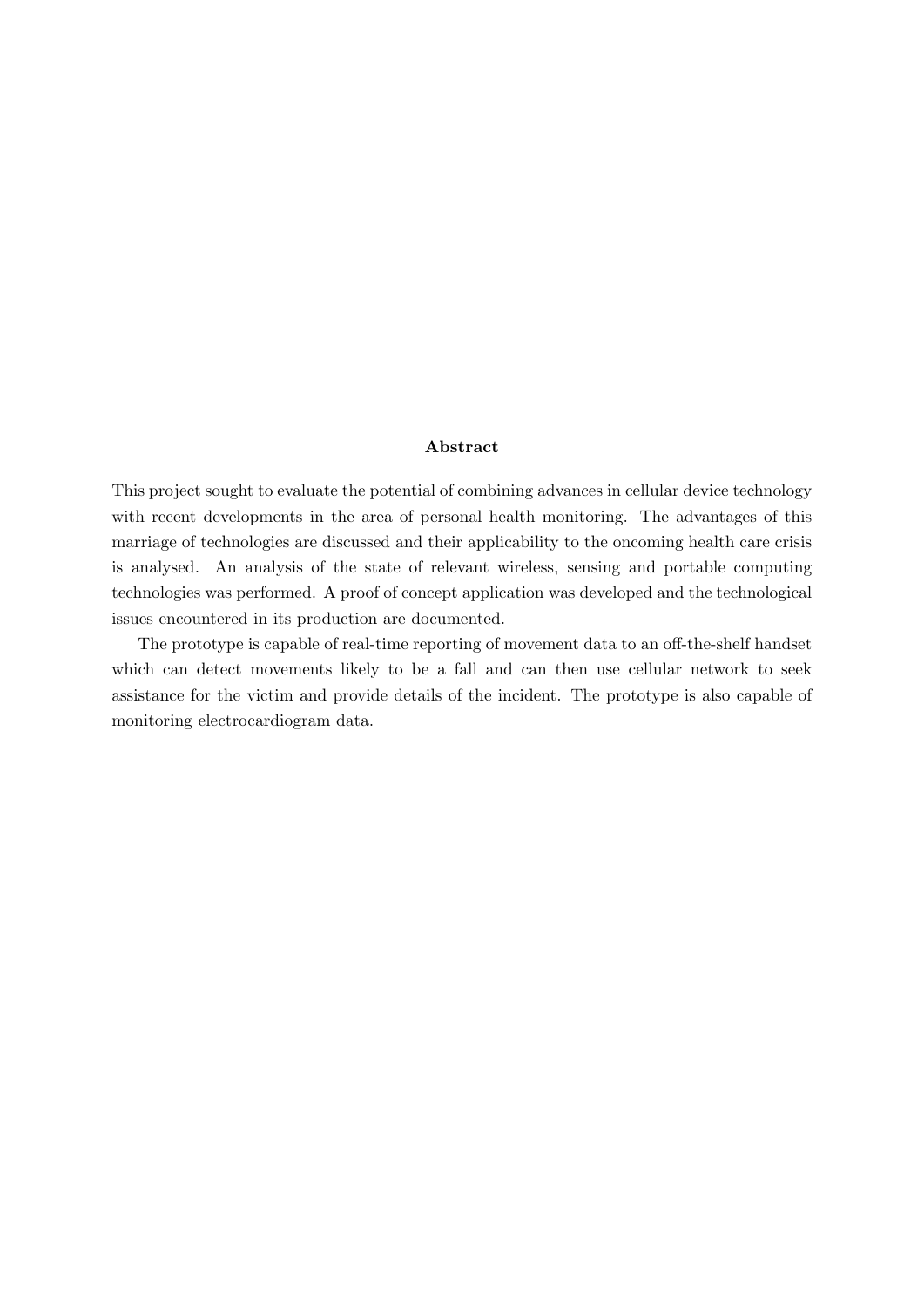# Contents

| 1              |                              | Introduction                                                                                                  | 1                |  |  |  |  |  |
|----------------|------------------------------|---------------------------------------------------------------------------------------------------------------|------------------|--|--|--|--|--|
|                | 1.1                          |                                                                                                               | $\mathbf{1}$     |  |  |  |  |  |
|                | 1.2                          |                                                                                                               | 1                |  |  |  |  |  |
|                | 1.3                          |                                                                                                               | $\overline{2}$   |  |  |  |  |  |
|                | 1.4                          |                                                                                                               | $\overline{2}$   |  |  |  |  |  |
| $\bf{2}$       |                              | <b>Sensors</b>                                                                                                | $\overline{2}$   |  |  |  |  |  |
|                | 2.1                          |                                                                                                               | 3                |  |  |  |  |  |
|                | 2.2                          |                                                                                                               | 3                |  |  |  |  |  |
|                | 2.3                          | SHIMMER                                                                                                       | $\overline{4}$   |  |  |  |  |  |
|                |                              | 2.3.1                                                                                                         | $\overline{4}$   |  |  |  |  |  |
|                |                              | 2.3.2                                                                                                         | 5                |  |  |  |  |  |
|                |                              | 2.3.3                                                                                                         | 5                |  |  |  |  |  |
|                |                              | 2.3.4                                                                                                         | 5                |  |  |  |  |  |
|                |                              | 2.3.5                                                                                                         | 5                |  |  |  |  |  |
|                |                              | 2.3.6                                                                                                         | 5                |  |  |  |  |  |
|                |                              | 2.3.7                                                                                                         | $\overline{5}$   |  |  |  |  |  |
| 3              |                              | <b>Sensor Software</b>                                                                                        | 6                |  |  |  |  |  |
|                | 3.1                          | Contiki                                                                                                       | $\boldsymbol{6}$ |  |  |  |  |  |
|                | 3.2                          |                                                                                                               | 6                |  |  |  |  |  |
| $\overline{4}$ | <b>Portable Devices</b><br>8 |                                                                                                               |                  |  |  |  |  |  |
|                | 4.1                          |                                                                                                               | 8                |  |  |  |  |  |
|                | 4.2                          |                                                                                                               | 8                |  |  |  |  |  |
| 5              |                              | <b>Portable Device Software</b>                                                                               | 9                |  |  |  |  |  |
|                | 5.1                          |                                                                                                               | 9                |  |  |  |  |  |
|                | $5.2\,$                      |                                                                                                               | 9                |  |  |  |  |  |
|                |                              | 5.2.1                                                                                                         | 11               |  |  |  |  |  |
|                | 5.3                          |                                                                                                               | 12               |  |  |  |  |  |
|                |                              | 5.3.1                                                                                                         | 13               |  |  |  |  |  |
|                | 5.4                          |                                                                                                               | 13               |  |  |  |  |  |
|                |                              | 5.4.1<br>Palm OS $\ldots \ldots \ldots \ldots \ldots \ldots \ldots \ldots \ldots \ldots \ldots \ldots \ldots$ | 13               |  |  |  |  |  |
|                |                              | 5.4.2                                                                                                         | 13               |  |  |  |  |  |
|                |                              | 5.4.3                                                                                                         | 14               |  |  |  |  |  |
|                |                              | 5.4.4<br>14                                                                                                   |                  |  |  |  |  |  |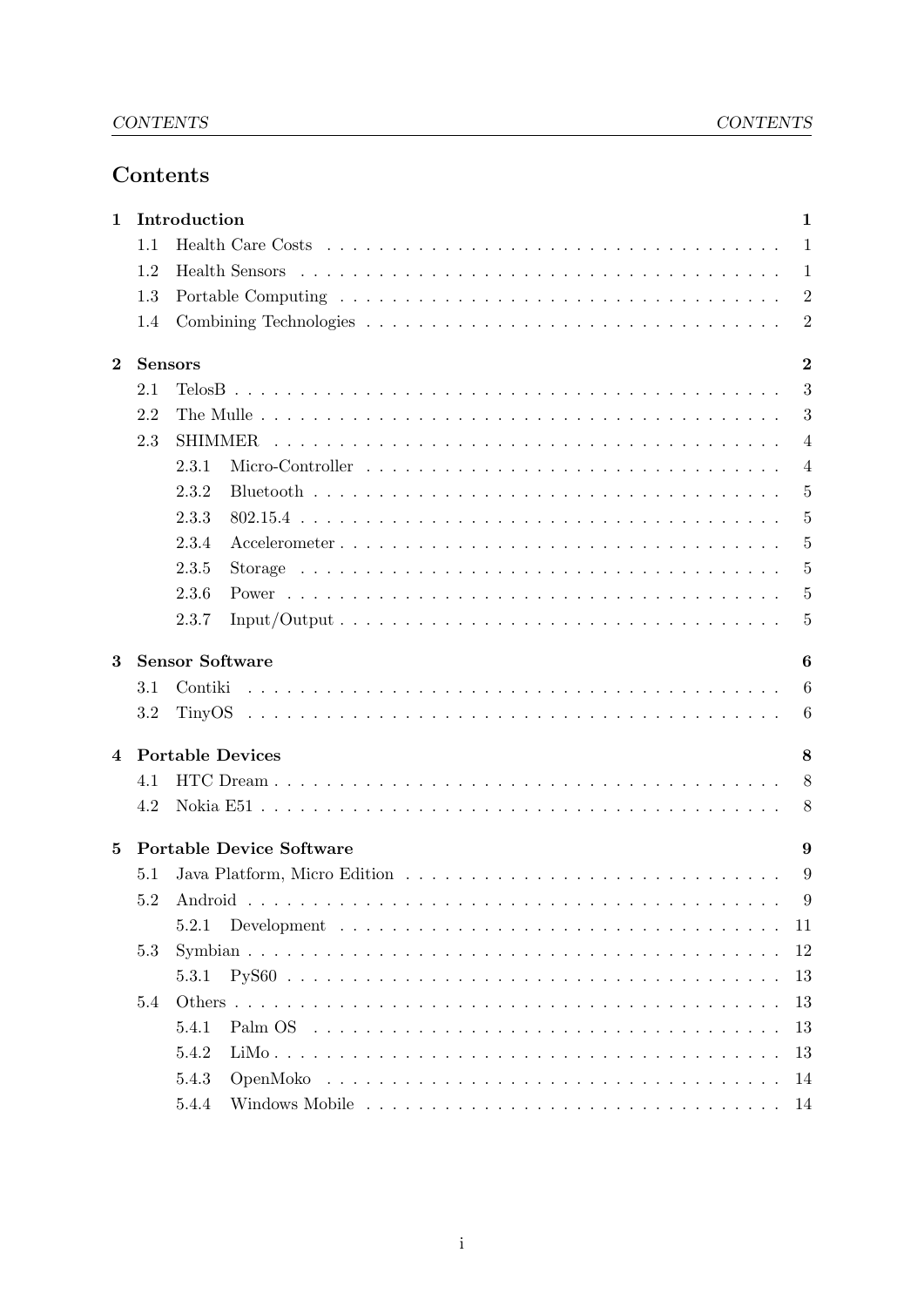# CONTENTS CONTENTS

| 6 |            | <b>Connectivity Options</b>        | 15        |
|---|------------|------------------------------------|-----------|
|   | 6.1        | Cable                              | 15        |
|   | 6.2        | Wi-Fi                              | 15        |
|   | 6.3        |                                    | 15        |
|   |            | 6.3.1                              | 16        |
|   | 6.4        |                                    | 16        |
|   |            | 6.4.1                              | 16        |
| 7 |            | <b>Prototype Specifications</b>    | 17        |
|   | 7.1        |                                    | 17        |
|   |            | 7.1.1                              | 17        |
|   |            | 7.1.2                              | 17        |
|   | 7.2        |                                    | 17        |
|   |            | 7.2.1                              | 17        |
|   | 7.3        |                                    | 17        |
|   |            |                                    |           |
| 8 | Design     |                                    | 18<br>18  |
|   | 8.1<br>8.2 |                                    | 18        |
|   | 8.3        |                                    | 18        |
|   |            |                                    |           |
| 9 |            | <b>Development Software</b>        | 19        |
|   |            | 9.0.1                              | 19        |
|   |            | 9.0.2                              | 19        |
|   |            | 9.0.3                              | 20        |
|   |            | 9.0.4                              | 20        |
|   |            | 9.0.5                              | 20        |
|   |            | 9.0.6                              | <b>20</b> |
|   |            | 9.0.7                              | 21        |
|   |            | <b>10 Difficulties Encountered</b> | 21        |
|   |            |                                    | 21        |
|   |            |                                    | 21        |
|   |            |                                    | 21        |
|   |            |                                    | 22        |
|   |            |                                    | 22        |
|   |            |                                    | 22        |
|   | 11 Results |                                    | 22        |
|   |            |                                    | 22        |
|   |            | 12 Conclusions                     | 23        |
|   |            |                                    |           |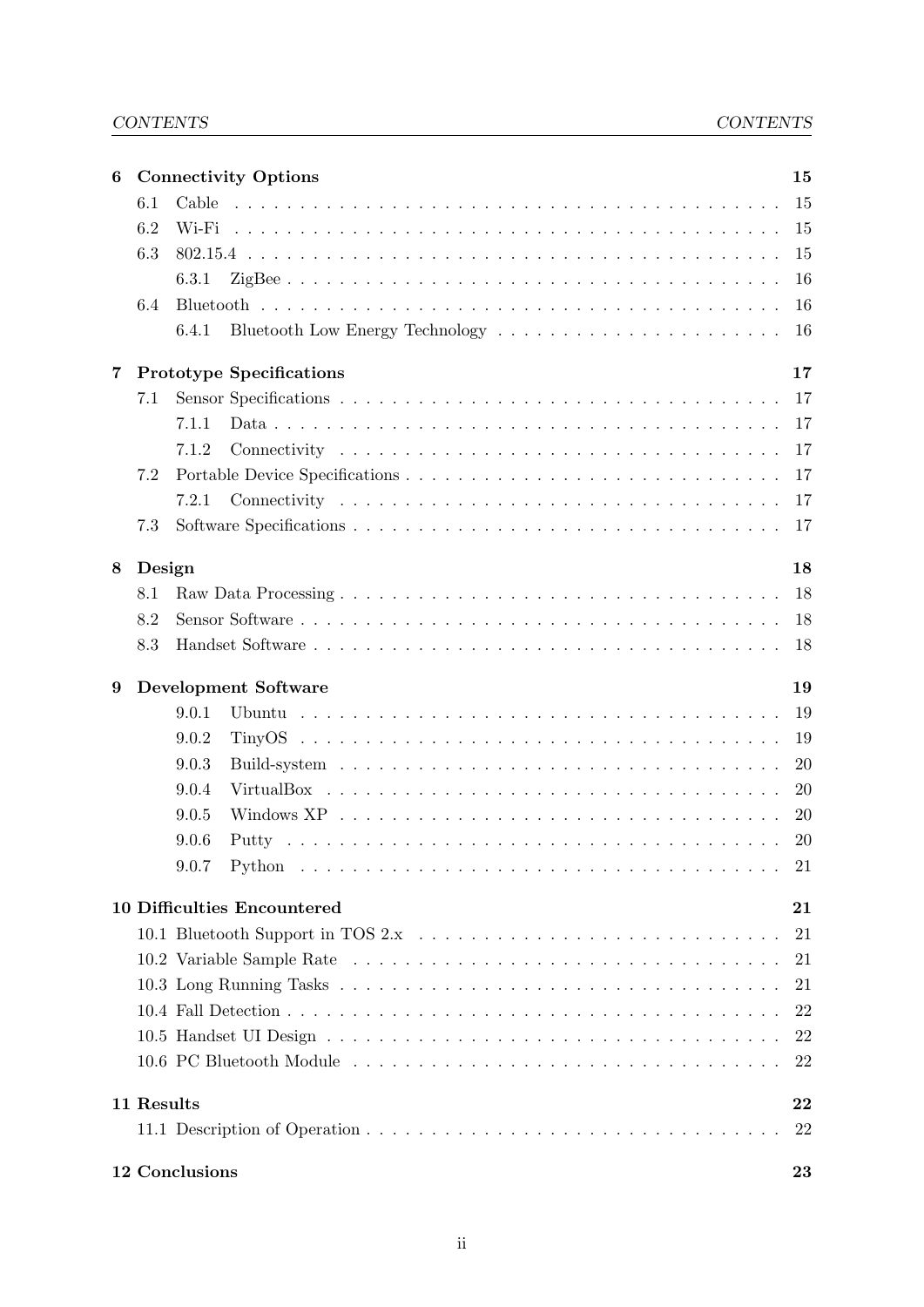| 13 Acknowledgements |            |    |  |
|---------------------|------------|----|--|
|                     | A Appendix | 25 |  |
|                     |            |    |  |
|                     |            |    |  |
|                     |            |    |  |
|                     |            |    |  |
|                     |            |    |  |
| References          |            | 38 |  |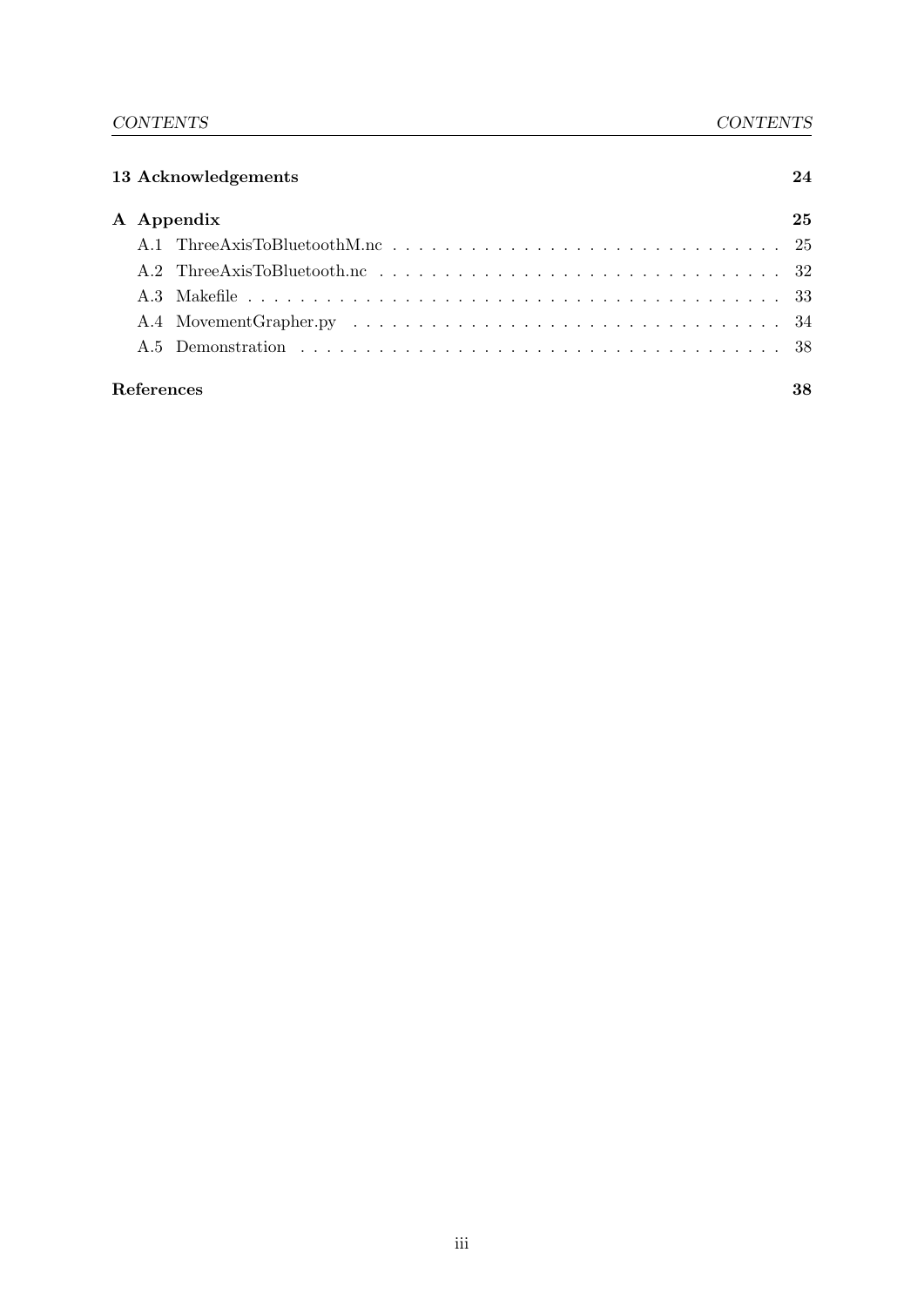# Abbreviations

ADC Analogue to Digital Converter API Application Programming Interface ARM Advanced RISC Machine ASCII American Standard Code for Information Interchange BSD Berkeley Software Distribution CPU Central Processing Unit CVS Concurrent Versions System EKG Electrocardiography GDP Gross Domestic Product GNU GNU's Not Unix GPRS General Packet Radio Service GPS Global Positioning System GSM Global System for Mobile communications HSDPA High-Speed Down-link Packet Access IDE Integrated Development Environment IEEE Institute of Electrical and Electronic Engineers IMEI International Mobile Equipment Identity IP Internet Protocol ISM Industrial, Scientific and Medical J2ME Java (2) Platform, Micro Edition JAR Java Archive LAN Local Area Network LED Light Emitting Diode OS Operating System PDA Personal Digital Assistant PX Pixel RAM Random Access Memory RISC Reduced Instruction Set Computer RS-232 Recommended Standard 232 S60 Nokia Series 60 User Interface SHIMMER Sensing Health with Intelligence, Modularity, Mobility and Experimental Re-usability SMS Short Message Service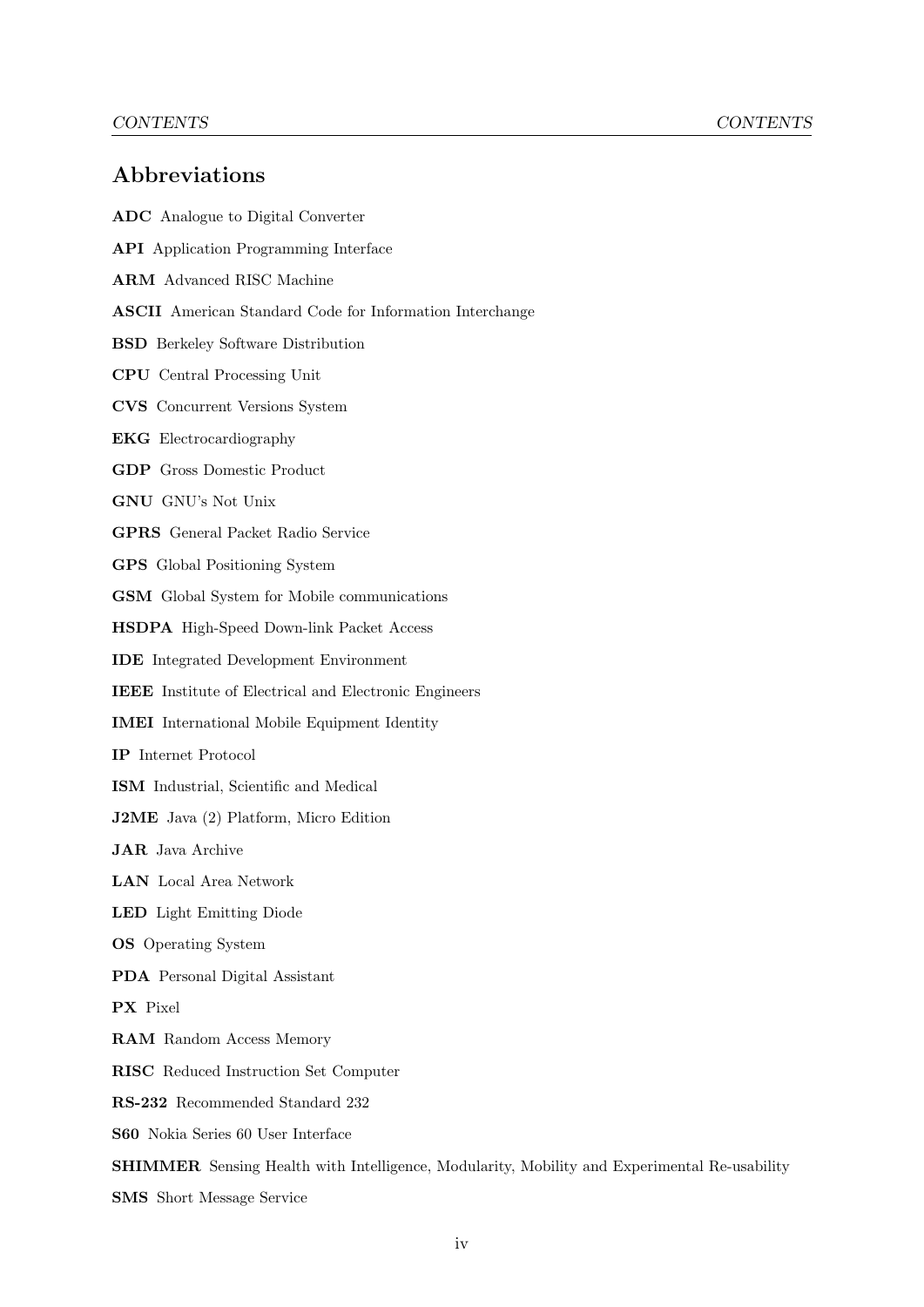# CONTENTS CONTENTS

| <b>SPP</b> Serial Port Profile                           |
|----------------------------------------------------------|
| <b>TCP</b> Transmission Control Protocol                 |
| <b>TOS</b> TinyOS                                        |
| <b>TRIL</b> Technology Research for Independent Living   |
| <b>UI</b> User Interface                                 |
| <b>USART</b> Universal Asynchronous Receiver/Transmitter |
| <b>USB</b> Universal Serial Bus                          |
| <b>WLAN</b> Wireless LAN                                 |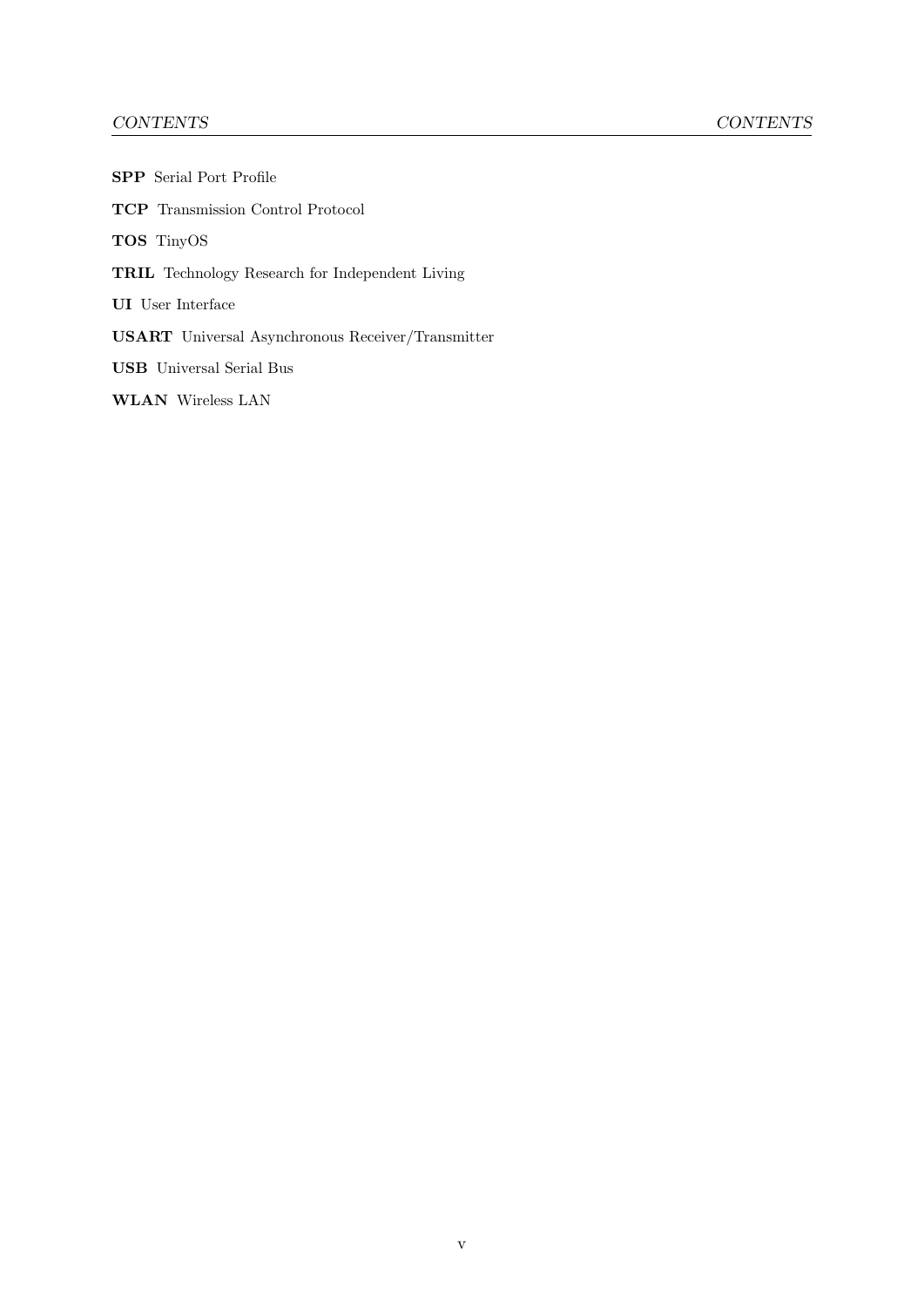# <span id="page-8-0"></span>1 Introduction

#### <span id="page-8-1"></span>1.1 Health Care Costs

Health care costs are on the rise globally, in the US they stood at 16% of GDP in 2007 and are expected to account for  $25\%$  by  $2015^1$  $2015^1$  $2015^1$ .

Population ageing, the process whereby the median age of the people in a country rises, is occurring worldwide. In 1950, the global proportion of population aged 60 years or over was  $8\%$  today it is 11% and by [2](#page-8-4)050 it is expected to have risen to  $22\%$ <sup>2</sup>.

The cost of health care for those above the age of 65 is estimated at between 2.8 and 3.5 times that of other groups<sup>[3](#page-8-5)</sup>.

The fertility rate in developed countries has dropped drastically since the 1970s. Ireland's 'Baby Boom' gives it one of the largest changes with the average children per woman dropping from 3.9 in 1970 to 2.0 in  $2000<sup>4</sup>$  $2000<sup>4</sup>$  $2000<sup>4</sup>$ . By 2040 many of these people will have entered retirement; placing the increased cost of their health care on a substantially reduced workforce.

These statistics indicate the need for change in the area of health care for those over 60 years of age. There is much focus on the advancement of technology to aid in diagnosis and treatment of illnesses but comparatively little attention is paid to applying technology to the more mundane but equally significant health risks encountered by people in their own homes.

A common risk, and the target of the prototype application, is a fall. Hip related injuries are the leading cause of people being unable to care for themselves in their own homes and often necessitate permanent transfer to a health care facility. By reducing the incidences of falls it may be possible to enable people to care for themselves in their own homes, reducing the strain on the health care system.

#### <span id="page-8-2"></span>1.2 Health Sensors

Health sensors are small, battery powered, wearable electronic devices that are designed to monitor some aspect of a person's biometrics. There are sensors available for movement, heart rate, blood pressure and other common health indicators.

Sensors represent a break in the trend of computer development as instead of engineering them to perform as many activities as possible a sensor is designed to do the absolute minimum required to accomplish its task. This benefits the power consumption of the device. As they are battery powered there is a finite amount of energy available to them and it must be used as efficiently as possible. Operational lifetimes in excess of one year from a single battery are a common target.

<span id="page-8-3"></span><sup>&</sup>lt;sup>1</sup> Peter R. Orszag, US Congressional Budget Office Director; 'Growth in Health Care Costs'; Presentation to US Congress; 2008.

<span id="page-8-4"></span><sup>&</sup>lt;sup>2</sup> UN Population division tables; World Population Ageing; 2007<br><sup>3</sup> M. S. Margauk: Ageing, Age Specific Hoalth Care Costs and

<span id="page-8-5"></span><sup>3</sup> M. S. Marzouk; Ageing, Age-Specific Health Care Costs and the Future Health Care Burden in Canada; 1997

<span id="page-8-6"></span><sup>4</sup> UN population division tables; World Fertility Report; 2003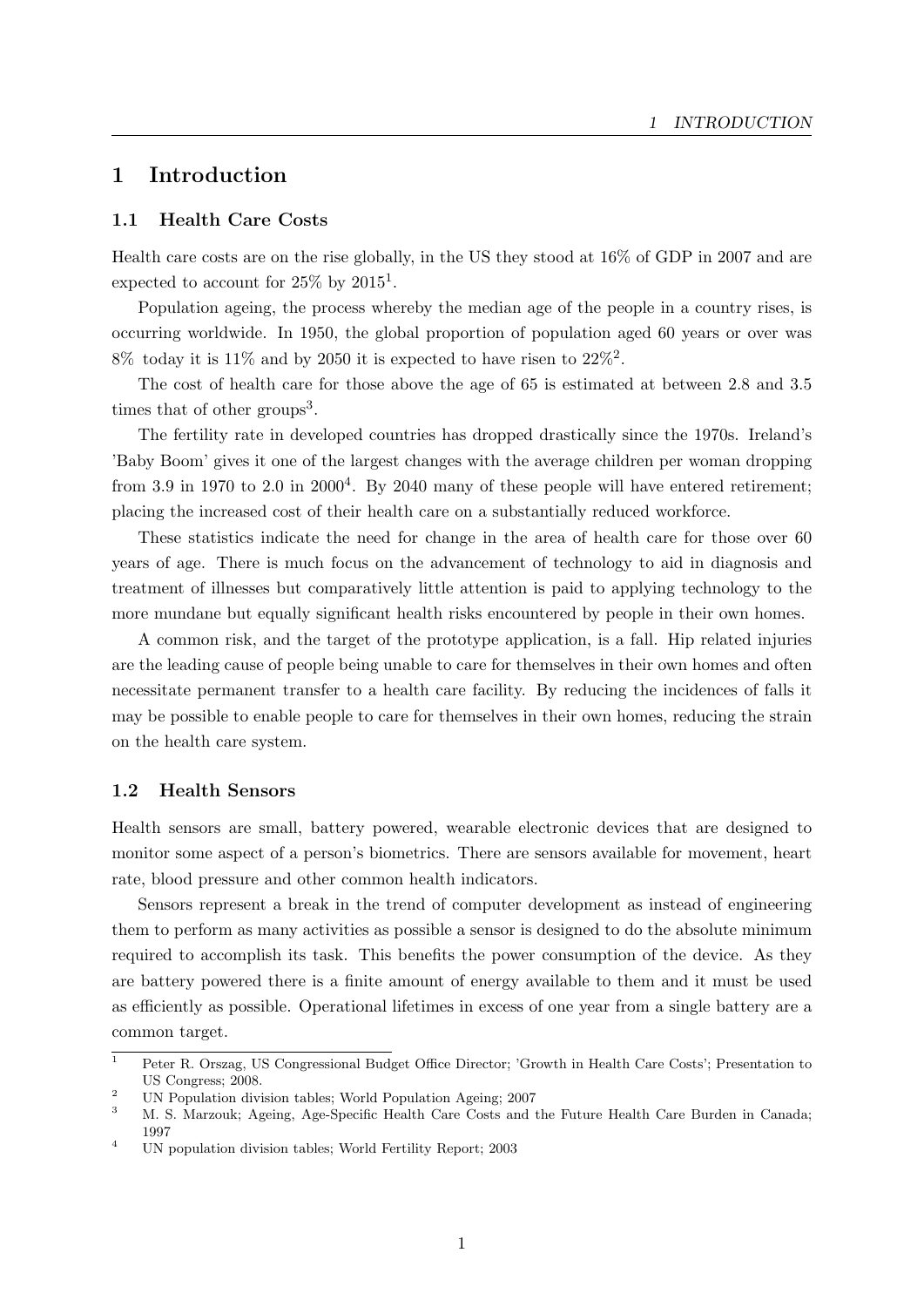#### <span id="page-9-0"></span>1.3 Portable Computing

Modern mobile phones possess a dizzying array of features and technology. They are mass produced to keep per unit costs low and have gained complete acceptance into the lives of most in the western world.

While it was historically difficult to access the capabilities of many of these devices, successive generations have exposed more and more functionality. Many devices have processor and memory capabilities comparable to desktop computers of yesteryear. The long range, high speed communication abilities along with low powered personal area network radios coupled with their inherent ubiquity make them the perfect target for research of this nature.

#### <span id="page-9-1"></span>1.4 Combining Technologies

In this project I hope to demonstrate how these commodity consumer technologies can be used with relatively low cost health sensors to produce a basic but useful overview of the state of a persons health. While the data produced may not be as detailed as a checkup from a professional the 'always-on' nature of the technology may allow us to capture data that is otherwise unobtainable.[5](#page-9-3)

Giving the patients themselves access to the data allows them to better care for their own health. If a physiotherapist were to recommend a minimum and maximum amount of activity per day then the patient could easily be informed as to their progress in reaching such goals without the therapist's intervention.

By transferring this type of basic health care from clinical premises to the patient's home significant strain can be removed from the health care system while improving the patient's quality of life.

The data produced by the system could be remotely analysed by professionals but also by expert systems which may be able to identify more subtle health issues than a standard check-up could.

By making use of real-time connectivity, emergency health conditions such as a heart attack can be quickly identified and will allow the system to immediately notify emergency services and provide potentially critical data about the conditions before the emergency.

Finally, the data of multiple patients with a specific illness could possibly be collected and compared to better understand the effects of the illness.

# <span id="page-9-2"></span>2 Sensors

Health sensors are a relatively new technology and as such, there is a limited selection of 'off-the-shelf' parts. The simplicity of the sensors<sup>[6](#page-9-4)</sup> allows designers to build custom platforms tailor made for a particular project, unfortunately these designs are not readily available to the public.

<span id="page-9-3"></span> $\frac{5}{6}$  For example, studying the progression of a long-term disease

<span id="page-9-4"></span>Often fewer than ten active components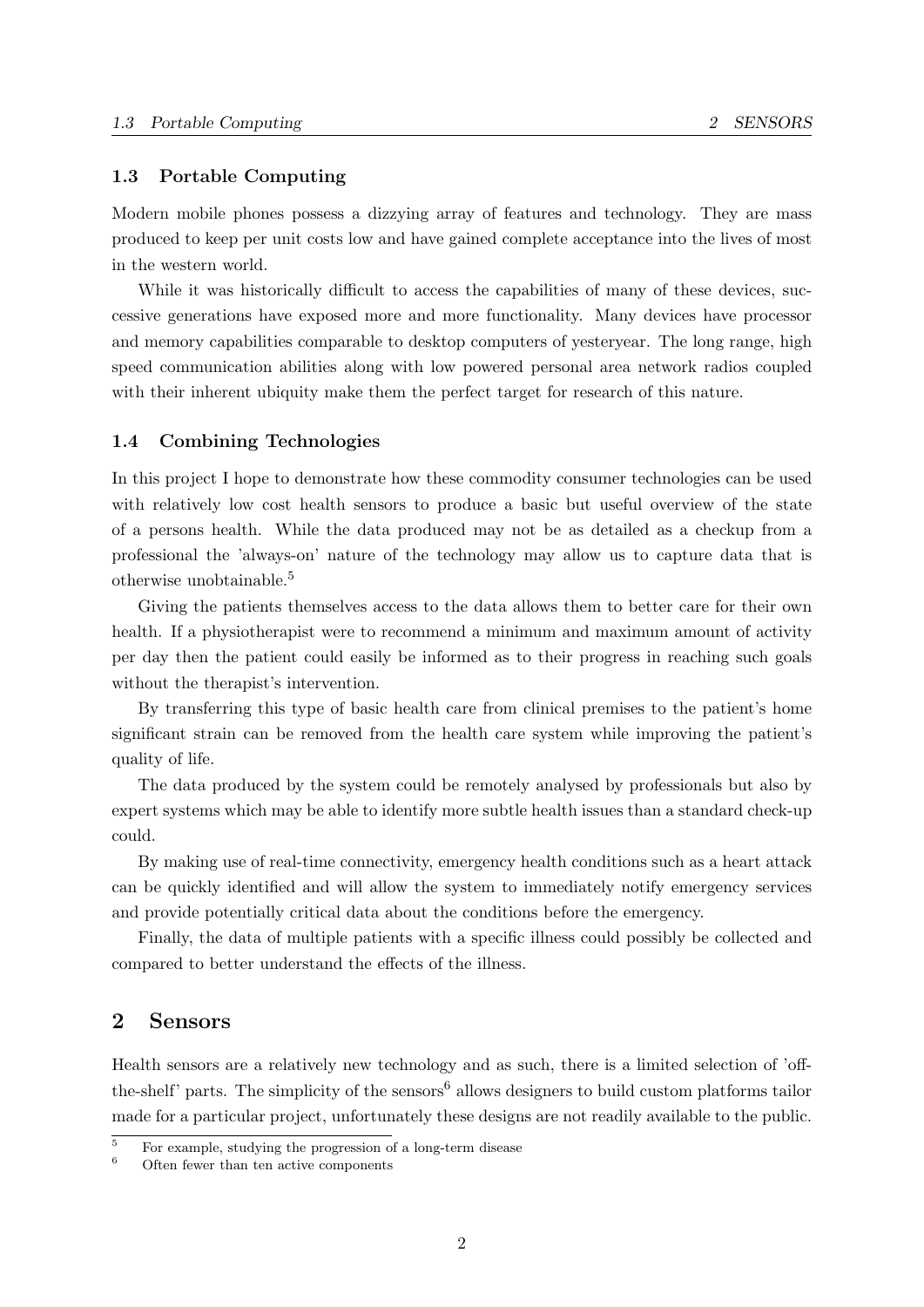A number of standardised platforms have been created to encourage further research, these often have additional design considerations that make them easier for researchers to work with but are not designed for wide-spread adoption. They are best considered as prototyping targets, most of them are not specifically designed for use in health monitoring but as the technology is largely the same this is generally not an issue.

Several of these sensor platforms were considered for use within this project, their individual characteristics, merits and drawbacks are outlined below.

### <span id="page-10-0"></span>2.1 TelosB

The TelosB is a low cost sensor platform designed for research into low power radio technologies. It is manufactured by Crossbow technologies[\[23\]](#page-47-0). The design of the sensor is freely licenseable and as such is also available from moteiv under the name 'tmote sky'[\[33\]](#page-47-1).

It uses a Texas Instruments MSP430 low powered micro-controller<sup>[7](#page-10-2)</sup>, a 250Kbps 802.15.4 radio[8](#page-10-3) and antenna, 1MB of external flash storage, two expansion ports for connecting sensors, a standard USB port<sup>[9](#page-10-4)</sup> for ease of programming, is powered by two AA batteries and is a supported platform for TinyOS and Contiki.

The device supports USB programming and communication by way of an  $FTDI^{10}$  $FTDI^{10}$  $FTDI^{10}$  USB controller. The installation of a driver is necessary for the host to communicate with the sensor. Once installed, the device is accessible as a COM port under Windows or as a /dev/ character device[\[17\]](#page-46-0) under UNIX like systems. Communication occurs through USART1 on the MSP430.

This device was immediately available to me and was the target platform for the majority of the TinyOS tutorials I worked through[\[18\]](#page-46-1). However the lack of on-board sensing and absence of a radio compatible with consumer handsets meant that it could not be used as the platform for the prototype.

### <span id="page-10-1"></span>2.2 The Mulle

The Mulle is a wireless sensor node with an embedded form factor, it weighs only two grams. It is manufactured by EISTEC AB[\[27\]](#page-47-2). The Mulle features a Renesas micro-controller with 31KB of RAM and 384KB of on chip memory, a Class 2 Bluetooth module or 802.15.4 transceiver, 4MB of flash memory, on-board temperature sensor and a three axis accelerometer (version dependant). It also features four analogue inputs for additional sensors.

Programming the Mulle requires a separately purchased expansion board however both the expansion board and the Mulle sensors themselves are competitively priced.

At the time of writing, The Mulle is an unsupported platform for Contiki but a port of TinyOS exists and is near completion.[\[20\]](#page-46-2)

<span id="page-10-4"></span> $\frac{9}{10}$  Male, type 'A'

<span id="page-10-2"></span> $\frac{7}{8}$  See section [2.3.1](#page-11-1)

<span id="page-10-3"></span><sup>&</sup>lt;sup>8</sup> A Chipcon CC2420, the standard 802.15.4 radio in wireless sensors

<span id="page-10-5"></span>Not an abbreviation, FTDI are a company that manufacture chips to translate RS-232 signals into USB signals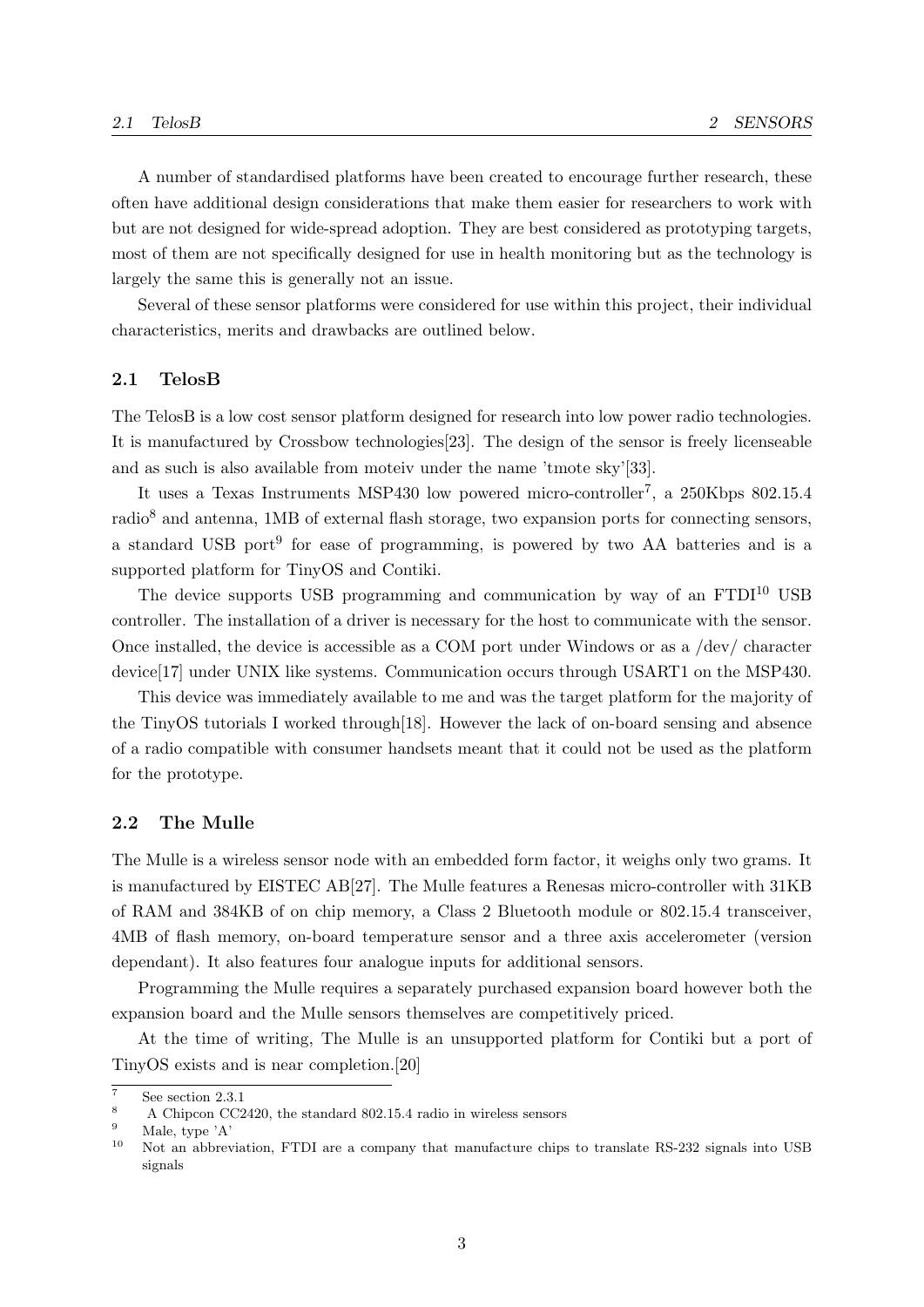The Mulle is an attractive platform and would likely have been used had the SHIMMER not been available. However given the stark price difference between the two I would recommend future projects to strongly consider the Mulle[\[19\]](#page-46-3).

#### <span id="page-11-0"></span>2.3 SHIMMER

The SHIMMER is a wearable, battery powered wireless sensor designed by Ben Kuris and Steve Ayer while working at Intel Corporation. It is manufactured by Realtime Technologies<sup>[11](#page-11-2)</sup> and is designed to monitor kinematic motion and physiological data.

It features a Texas Instruments MSP430 micro-controller, a Class 2 Bluetooth radio, 802.15.4 radio, 3 axis accelerometer, MicroSD slot (2GB Max) and TinyOS support.

The SHIMMER is also capable of measuring data from an additional gyroscopic sensor, EKG pads and any other arbitrary sensor through the analogue break-out board.

The Bluetooth radio is capable of operating as a serial port while abstracting away many of the complex issues of radio transmission.

USB programming is supported using an FTDI chip however the device must be connected to a separate docking station. Unlike other sensors, the SHIMMER includes a rechargeable battery, this provides cost benefits but also means the device must be removed from its sensor activities in order to recharge. The programming docking station allows the SHIMMER to recharge from the host system's USB interface<sup>[12](#page-11-3)</sup>. A six port recharging station with mains adaptor is also provided.

In addition to the SHIMMER, the TRIL centre produce the BioMobius software package[\[29\]](#page-47-3) that runs on a Windows system to assist clinical workers in producing meaningful data from studies such as gait analysis. There are specific TinyOS programs that may be uploaded to the sensor that are designed to work with BioMobius. While BioMobius was investigated, it was found not to be applicable to this project.

The SHIMMER was selected for use with this project as it had a powerful Bluetooth radio, wearable form factor, TinyOS support, rechargeable battery and there were several sensors available for use within the department. Some further technical details are given here.

#### <span id="page-11-1"></span>2.3.1 Micro-Controller

The MSP430 family is a well known range of 16-bit micro-controllers from Texas Instruments designed for low cost, low power embedded applications. The model in use is the MSP430F1611. [\[30\]](#page-47-4)

At 10KB, the model featured in the SHIMMER has the maximum amount of RAM in the family. It features 48KB of Flash memory which is programmable over RS-232. It also features eight independent 12-bit ADC channels. The maximum clock frequency is 8MHz.

These processors provide a variety of useful peripherals built-in, such as watchdog timers, DMA channels, SPI &  $I^2C$  connections and two USARTs. The device features its own high

<span id="page-11-2"></span> $\frac{11}{11}$  Ben Kuris and Steve Ayer have since begun working for Realtime Technologies[\[28\]](#page-47-5).

<span id="page-11-3"></span><sup>12</sup> USB standard provides 500mA at 5V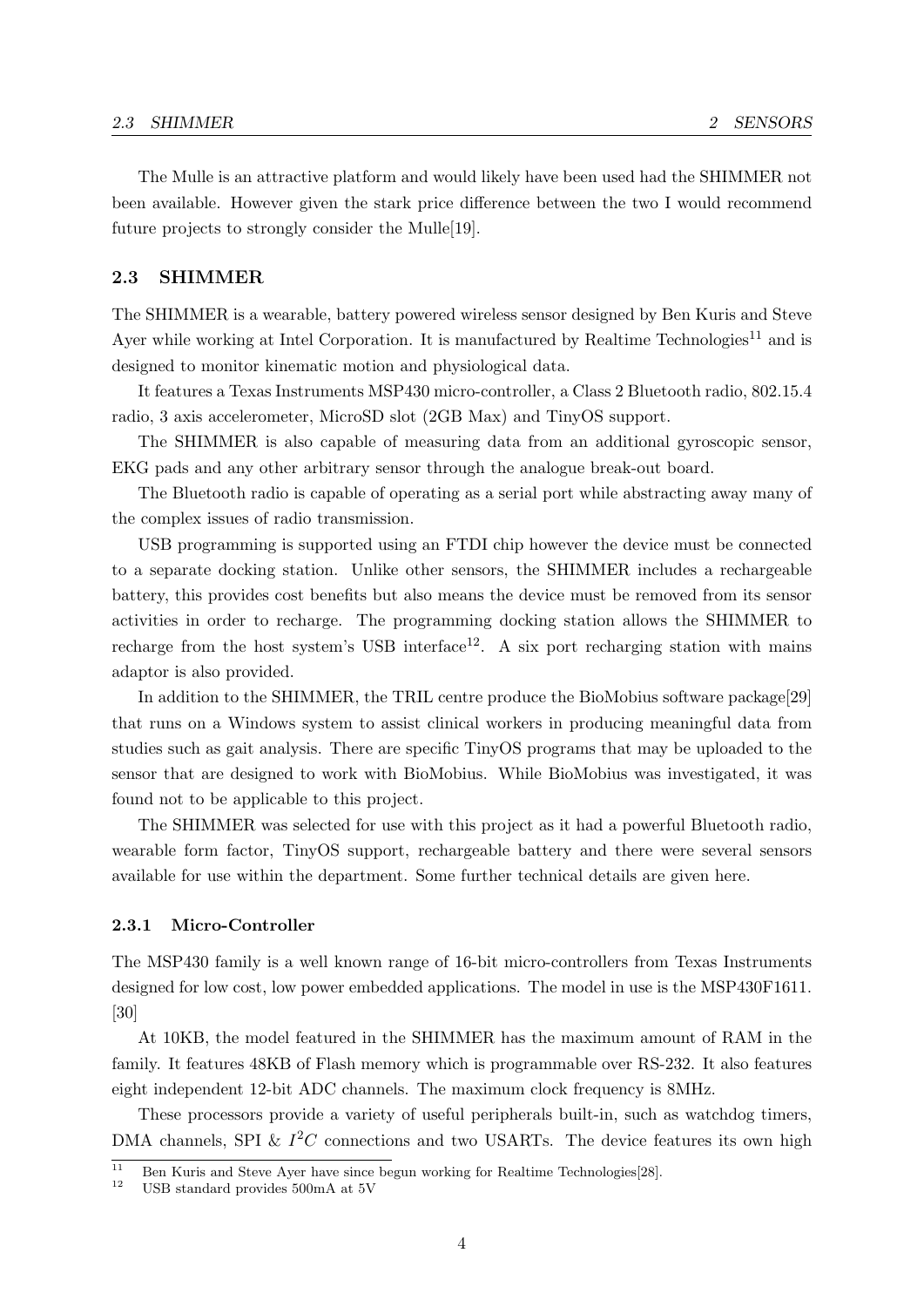frequency oscillator, removing the need for an externally calibrated crystal. In the device's lower power modes this oscillator can be disabled in which case the device is clocked from an external  $32KHz^{13}$  $32KHz^{13}$  $32KHz^{13}$  oscillator.

The MSP430 has surprisingly low power requirements, compared to similar micro-controllers from companies such as Atmel. When active at 1MHz the chip will draw only  $330\mu$  amps from a 2.2 volt supply. Standby mode draws a mere  $1.1\mu$  amps. [\[31\]](#page-47-6)

#### <span id="page-12-0"></span>2.3.2 Bluetooth

The Bluetooth module in use is a low profile Class 2 device with an on-chip aerial. It supports the full 79 channels of the Bluetooth specification with a maximum data rate of 2.2MBps. Current consumption (when active) is typically 50mA, making it the most draining device on the SHIMMER[\[32\]](#page-47-7).

#### <span id="page-12-1"></span>2.3.3 802.15.4

The SHIMMER uses the Chipcon CC2420; an 802.15.4 transceiver with ZigBee compatibility. It has a maximum data rate of 250Kbps, current consumption is 20mA on average. This chip is very popular amongst wireless sensors and as such is very well supported in TinyOS[\[25\]](#page-47-8).

#### <span id="page-12-2"></span>2.3.4 Accelerometer

The Accelerometer in use is Freescale's MMA7260Q low cost capacitive sensor. The chip features several selectable sensitivities,  $(1.5g, 2g, 4g, 6g)$  temperature compensation and consumes  $500\mu$ amps when active[\[26\]](#page-47-9).

#### <span id="page-12-3"></span>2.3.5 Storage

In addition to the 48KB of flash memory on the micro-controller the SHIMMER features a MicroSD card slot with addressing capabilities for up to 2GB of data[\[24\]](#page-47-10).

#### <span id="page-12-4"></span>2.3.6 Power

The SHIMMER includes a 250mAh rechargeable lithium-ion based battery with a nominal voltage of 3.7V. The battery is manufactured by UltraLife. As lithium-ion batteries are somewhat difficult to work with the SHIMMER also includes a dedicated battery management chip that ensures safe operation of the battery and provides information as to its charge level.

#### <span id="page-12-5"></span>2.3.7 Input/Output

There are four coloured LEDs which are under developer control, these LEDs are invaluable for device debugging. There is also a reset button although this is only accessible if the sensor is not in its protective casing.

<span id="page-12-6"></span><sup>13</sup> A standard 'watch' crystal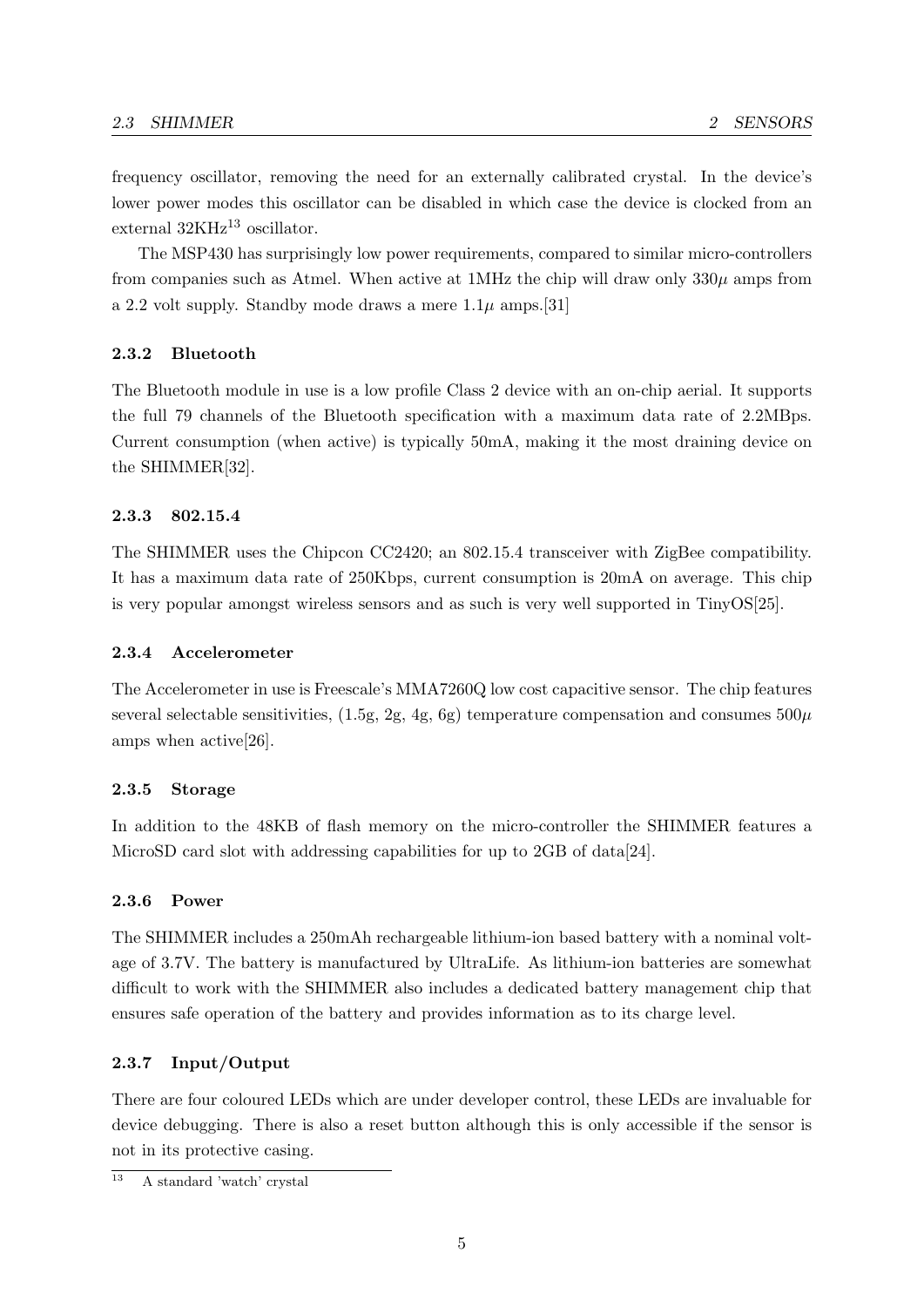# <span id="page-13-0"></span>3 Sensor Software

### <span id="page-13-1"></span>3.1 Contiki

Contiki is an operating system for embedded sensor devices. It has a focus on networked devices and provides a full TCP stack with support for IPv4 and IPv6.

Contiki is written in C and released under the BSD license. It is based around an event driven kernel upon which applications can be dynamically loaded and unloaded. This allows for the dynamic updating of applications on sensors already deployed in the field.

Contiki supports multi-threading and preemptive multitasking. Multitasking is a significant issue on memory constrained systems as the execution stack for each blocked process must be stored in memory. To alleviate this Contiki makes use of Protothreads[\[16\]](#page-46-4), a form of lightweight thread.

There are a number of additional projects that extend the capabilities of a Contiki system, these include a low-power radio stack, a tiny web server for host interaction, power profiling mechanisms and an on-sensor file system.

Contiki has support for common micro-controllers such as the MSP430 and the AVR family from Atmel.

Contiki was a very attractive solution for this project, it supports a number of different sensors including the TelosB. However it does not at this time support the SHIMMER, for this reason TinyOS was used.

The stark differences in programming models between Contiki and TinyOS make for an interesting comparison of the developing trends in sensor computing. I would recommend future projects to explore the possibility of using Contiki where possible, although I found the level of documentation available for TinyOS to be superior.

### <span id="page-13-2"></span>3.2 TinyOS

TinyOS is an operating system for wireless sensor networks. A large number of existing sensor platforms are already supported, either by the TinyOS developers themselves or in the form on contributed code from the manufacturers of the sensors.

TinyOS began as a collaboration between Intel research and the university of Berkeley and as such is licensed under the Berkeley 'BSD' license. This allows the code to freely used and distributed in commercial systems.

TinyOS compiles the operating system and applications into a single binary, this allows the compiler to optimise function calls for improved code efficiency but prevents updates to the sensors while they are deployed as they must be individually reprogrammed.

TinyOS is non-blocking and has a single stack. This design requires that any operation that does not complete within some microseconds be dispatched to a queue to be executed at a later time. Operations such as I/O that traditionally make use of blocking must be handled asynchronously with the use of a call-back function.

Functions expected to take more than a few milliseconds to run are implemented as tasks.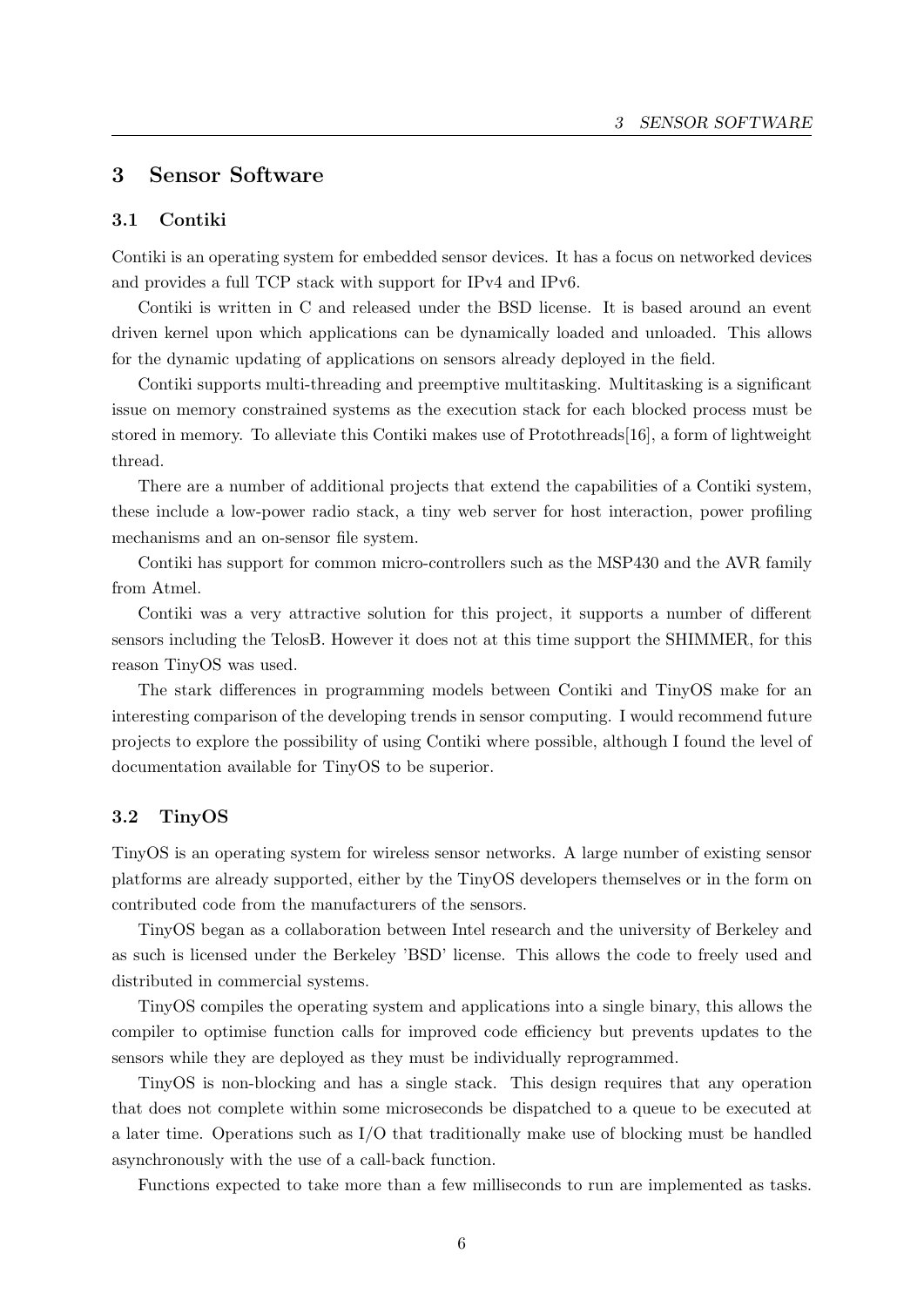Tasks are queued functions that are run when the CPU is next available. Posting a task is a very efficient operation and should take less than 80 cycles on average [\[13\]](#page-46-5). Tasks form the main 'workhorse' for data processing in TinyOS and their use is strongly encouraged.

In earlier versions of TinyOS there was a fixed queue size for tasks and the same task was allowed to be posted multiple times, this caused issues when the queue became full. TinyOS 2.x revised this by allocating a single slot in the queue for each task and allowing tasks to repost themselves. Tasks are not preempted. This non-standard design methodology can cause some confusion for developers new to the system, those accustomed to implementing threads in their applications may find it difficult to adjust.

TinyOS promotes code re-use by having programs makes use of functionality provided by components, these components can be implemented either in software or in hardware. The split-phase model of TinyOS (i.e. function dispatch with callback) allows for the abstraction of certain hardware facilities from the applications. e.g. if an application makes use of encrypted communications it may make an 'encryptPacket' call. If the hardware the application is currently running on has a dedicated encryption module the encryption will be carried out using it, if not, the packet is encrypted by the CPU (as a Task) when it is next idle. In both cases the same callback function is triggered once the encryption has completed allowing the application to operate without any awareness of the underlying hardware implementation, it need simply call upon the component related to encryption.

The entire operating system and its applications are written in nesC, a set of extensions to the C programming language designed to support the programming concepts of TinyOS. nesC programs are constructed by 'wiring' together components. Each component must declare the functions it implements and the the functions it calls. The components that provide the functions are 'wired' into the final program. Such wirings are specified in a separate source file.

When making use of a component you must define event handlers for each of the events generated by the components used. This allows for language enforced decoupling and promotes the creation of reusable and modular code. This is one of the core aspects of TinyOS/nesC.

The nesC compiler has the ability to optimise across object files, resulting in more efficient code than can be generated with standard C compilers, this is due in part to the bundling of the OS and the applications and is of great benefit in terms of sensor power efficiency. [\[13\]](#page-46-5) [\[12\]](#page-46-6).

TinyOS has an active user community, this is most apparent in their successful decision to document version 2 in a Wiki. TinyOS is being continually expanded through TinyOS Enhancement Proposals or 'TEP's. These provided detailed and easy to understand insights into the conceptual design of the OS. e.g. TEP 2, entitled 'Hardware Abstraction Architecture' explains in detail the three layers of hardware abstraction (Interface layer, Adaptation layer and Presentation layer) used in the OS. I would recommend reading all twenty of these documents before beginning TinyOS development. There are also a number of tutorials on the basic features of TinyOS that are well worth completing [\[18\]](#page-46-1).

The community hosts annual conferences where interested users and companies meet to discuss upcoming developments. I attended the first European TinyOS Technology Exchange[\[10\]](#page-46-7)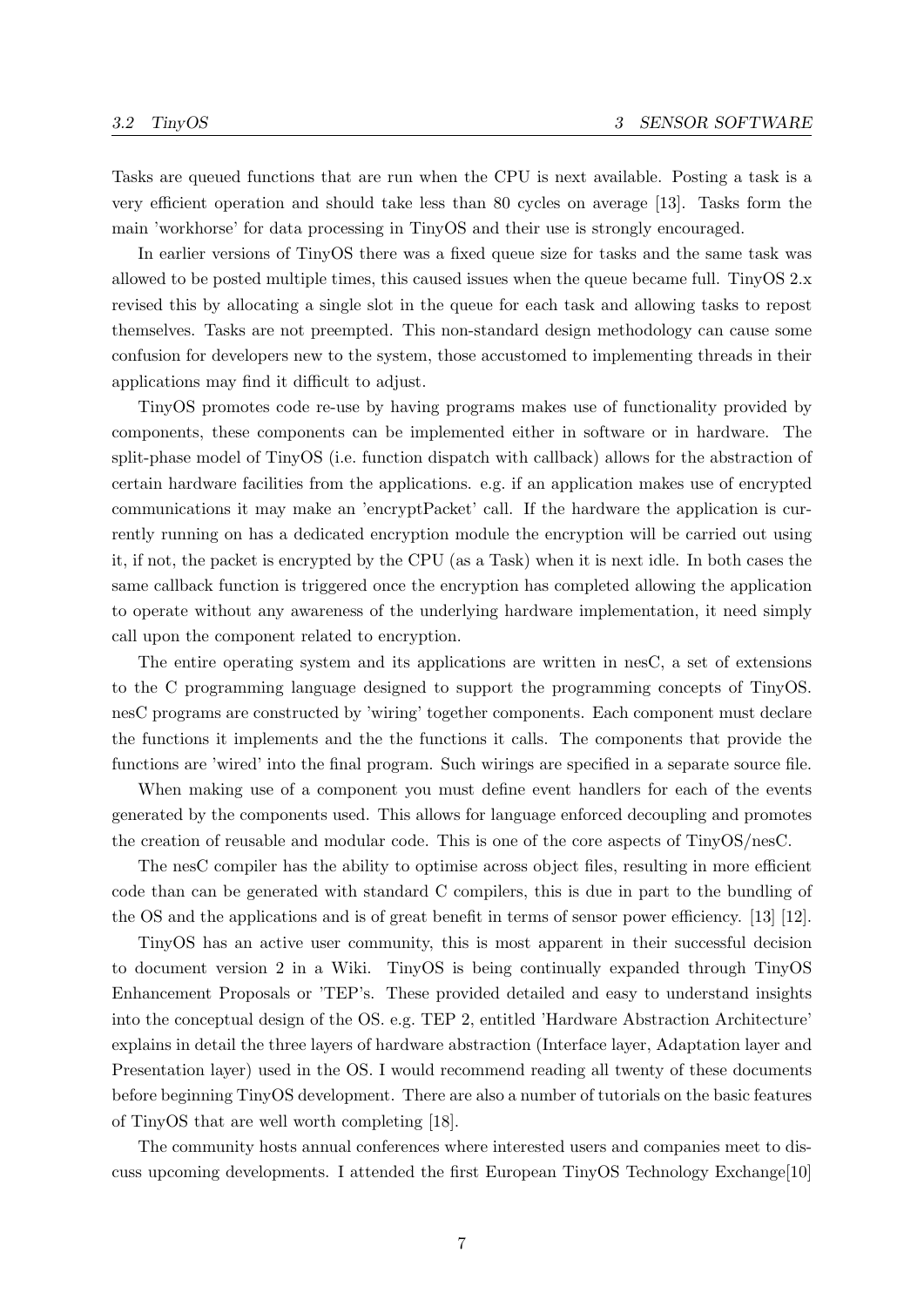which included presentations and tutorials as well as demonstration sessions.

# <span id="page-15-0"></span>4 Portable Devices

### <span id="page-15-1"></span>4.1 HTC Dream

The 'HTC Dream' also known as the 'T-Mobile G1' or the 'Android Dev Phone 1' is the first smartphone designed to run the Android platform. It is designed and manufactured by HTC a Taiwan based smartphone manufacturer.

The phone features a 480x320px touchscreen display, five row QWERTY keyboard, dualcore ARM CPU, 192MB of RAM, 3.2Mpx camera and a MicroSD slot supporting up to 16GB of storage. The device also includes an accelerometer, digital compass and GPS receiver. Many connectivity options are provided, four GSM bands, two HSDPA bands, GPRS, Wi-Fi and Bluetooth Class 2[\[9\]](#page-46-8).

The main draw of this particular device was its Android support. At the time of writing the handset is only available from T-Mobile in the US and UK although in December 2008 Google announced the availability of a developer model available from Google themselves at a fixed price. This model is only available to customers in 18 defined regions, of which Ireland is not included[\[8\]](#page-46-9).

The difficulty in acquiring a G1 could be offset by the availability of an emulator for PCs. The emulator was specifically designed to allow developers to produce applications without having physical access to a device. This is further discussed in section [5.2.](#page-16-2)

#### <span id="page-15-2"></span>4.2 Nokia E51

When it was realised that the G1 would not be available within the timeframe of this project I was forced to find a suitable replacement that was readily available and affordable.

The Nokia E51 is a general purpose phone that runs the Symbian Series60 operating system. This version of Symbian allows it to run binary applications without requiring an interpreter such as the Java virtual machine.

The device features a 240x320px colour screen, a four band GSM radio, HSDPA, GPRS, Bluetooth Class 2, Wi-Fi, 369MHz ARM 11 CPU, MicroSD slot, and 96MB of RAM[\[7\]](#page-46-10).

Also of interest to this project is the availability of a text-to-speech engine built into the operating system. This engine is easily accessible to developers and opens up several options on how to make contact in case of an emergency.

This is a mid-range handset that represents the capabilities of most modern phones. The software produced for this device will work on any device that uses the Series60 platform however any binary applications are required to be signed.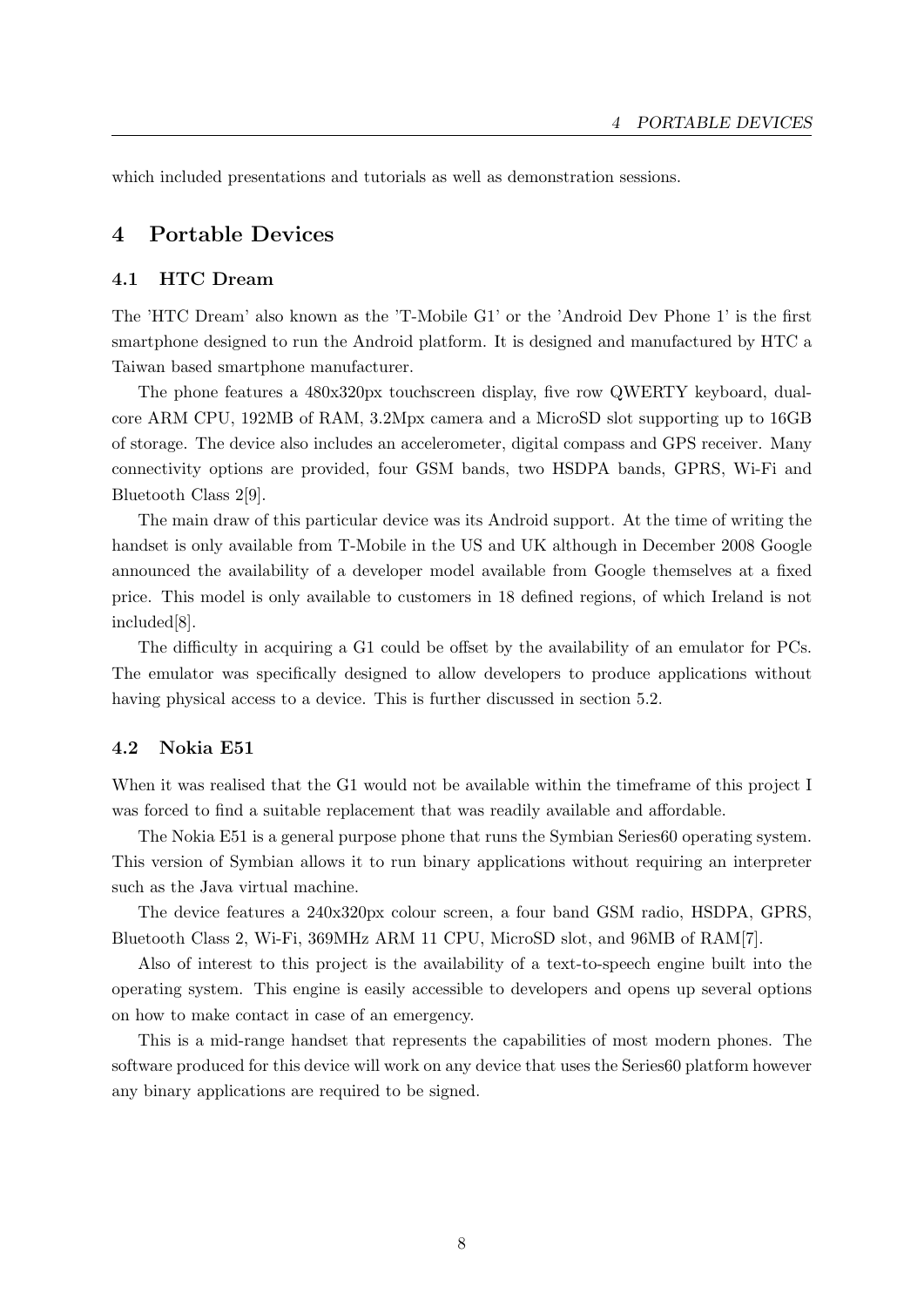# <span id="page-16-0"></span>5 Portable Device Software

There are a multitude of technologies in use in the realm of portable computing. Some, such as Palm, have been responsible for the first incarnations of the mobile computing ideal, while others, such as Android have entered more recently, in what they hope to be the blurring point of the distinction between a phones and a PDAs.

#### <span id="page-16-1"></span>5.1 Java Platform, Micro Edition

When mobile operating systems were still directly tied to specific manufacturers or even to specific models the only way that an application could be developed for the mobile market would be if that application were specifically tailored to meet the needs of every device it hoped to run on. Even with the comparatively small selection of devices on the market at that time the concept was still infeasible.

In 1999 Sun Microsystems Laboratories launched 'Java 2 Micro Edition' commonly referred to as J2ME. This was a specific subset of the Java platform that provided a collection APIs common across all devices that implemented the standard. These APIs were chosen to aid in the development of applications for devices constrained by processing power as well as by small displays and lack of mouse or keyboard. Developers could produce and test applications on their personal computers by running the actual J2ME (written for the PC instead of a device) and be confident that the program would behave in the same manner on any device that provided the J2ME environment. For their part, device manufacturers need only implement one program, the Java virtual machine and their device could be marketed as supporting thousands of different applications.

J2ME was, and remains, widely implemented on almost all mobile devices of the last five years[14](#page-16-3). Running the J2ME VM can be quite taxing on a device's memory and as such it is not suitable for long-running background applications, it has however become a popular platform for mobile games as gaming applications tend to be stand-alone and have little interaction with anything but the user, the user also tends to not use other aspects of the device when using the game. As J2ME applications are constrained within the VM they are generally unable to access features of the device considered 'sensitive' often including telephony functionalities<sup>[15](#page-16-4)</sup>. This was the primary reason J2ME was not a viable choice for this project[\[5\]](#page-45-2).

### <span id="page-16-2"></span>5.2 Android

Android is an operating system for modern mobile devices. It is developed by Google and the Open Handset Alliance<sup>[16](#page-16-5)</sup>. Android is based upon the Linux kernel and is available under an open-source license. Several handset manufacturers have announced plans to use the Android OS in upcoming devices although to date only the G1 has been released.

<span id="page-16-3"></span> $\frac{14}{14}$  It is interesting to note however that J2ME is not supported on the Android Platform

<span id="page-16-4"></span><sup>15</sup> It may be possible on certain handsets to grant extra privileges to the Java VM to allow it access such functionality but this possibility was not thoroughly explored

<span id="page-16-5"></span><sup>&</sup>lt;sup>16</sup> A business alliance of near fifty firms tasked with developing open standards for portable devices[\[4\]](#page-45-3).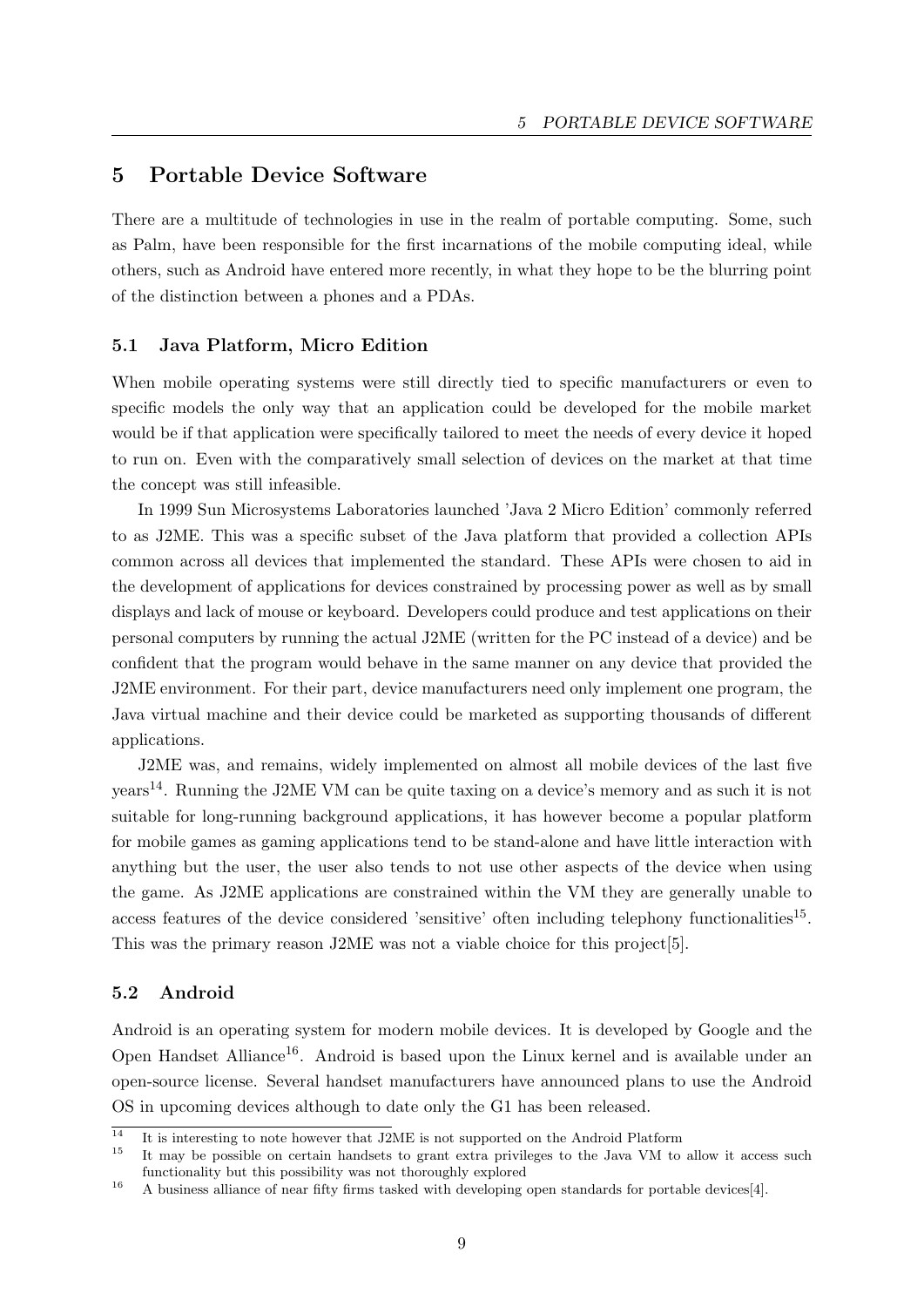Android applications are written in Java, however unlike the J2ME where Java applications are less privileged than native applications, Android Java applications form the base of the entire operating system. In a similar manner as Symbian applications, Android applications from 3rd parties are able to make use of the majority of the device's functionality such as accessing the camera or 3D acceleration features. This is in support of the Android philosophy that 'all applications are created equal'.

Following from that ideal, applications written for Android do not need to be signed before they can be run. Signing is the process in which the final version of an application is sent to the manufacturers of the target operating system. If the application meets their approval is it cryptographically signed and sent back to the author. It is commonplace for handsets and other devices (such as games consoles) to only run software that has been signed by the manufacturer. This is done to limit the availability of applications and to ensure that only programs that meet with the manufacturer's ideals are available. Most prominently, applications for the Apple iPhone are required to be approved by Apple before they can be used on the device, this contrasts with the PC world where there are no restrictions whatsoever imposed by the OS on what applications you are allowed to run.

One of the driving ideals behind Android is that applications make use of the functionality of the handset in new and novel ways. Having complete (though abstracted) access to the device's hardware allows for 'mashups', applications that combine data from different sources to produce a product more useful than the sum of its parts. Some examples of this include an alarm clock that is triggered not by time but by location (of interest to commuters who rest on the bus). Another example is combining data from the digital compass with GPS data and street level images (provided over the internet) to display travel directions on images of the roads as they appear to the user instead of on a traditional top-down view.

All standard applications that an Android device ships with such as a dialler or contact book are open source and can be modified or replaced by the end user. Android uses a version of SQLite as a central database for contacts, messages, saved locations, etc. As the database is provided by the OS it is accessible to any application that runs upon it, meaning that modifications made to your contact list by any application are visible to every other application that makes use of that list. This database can easily be synchronised with the user's online account.

There is a strong focus on online access with Android, with a large number of applications making use of Google's search, maps or email services. This has drawn some claims of vendor lock-in but the open source nature of the device allows it to access similar services provided by any other company.

Google also run the official 'Android App Store', a central software repository for Android applications. Both free and paid for applications are available for download direct to the handset. Developers who choose to sell their application on the App Store receive 70% of the fee paid by customers. This encourages small developers to produce applications that make novel use of the Android device's features and provides a simple, co-ordinated supply chain for their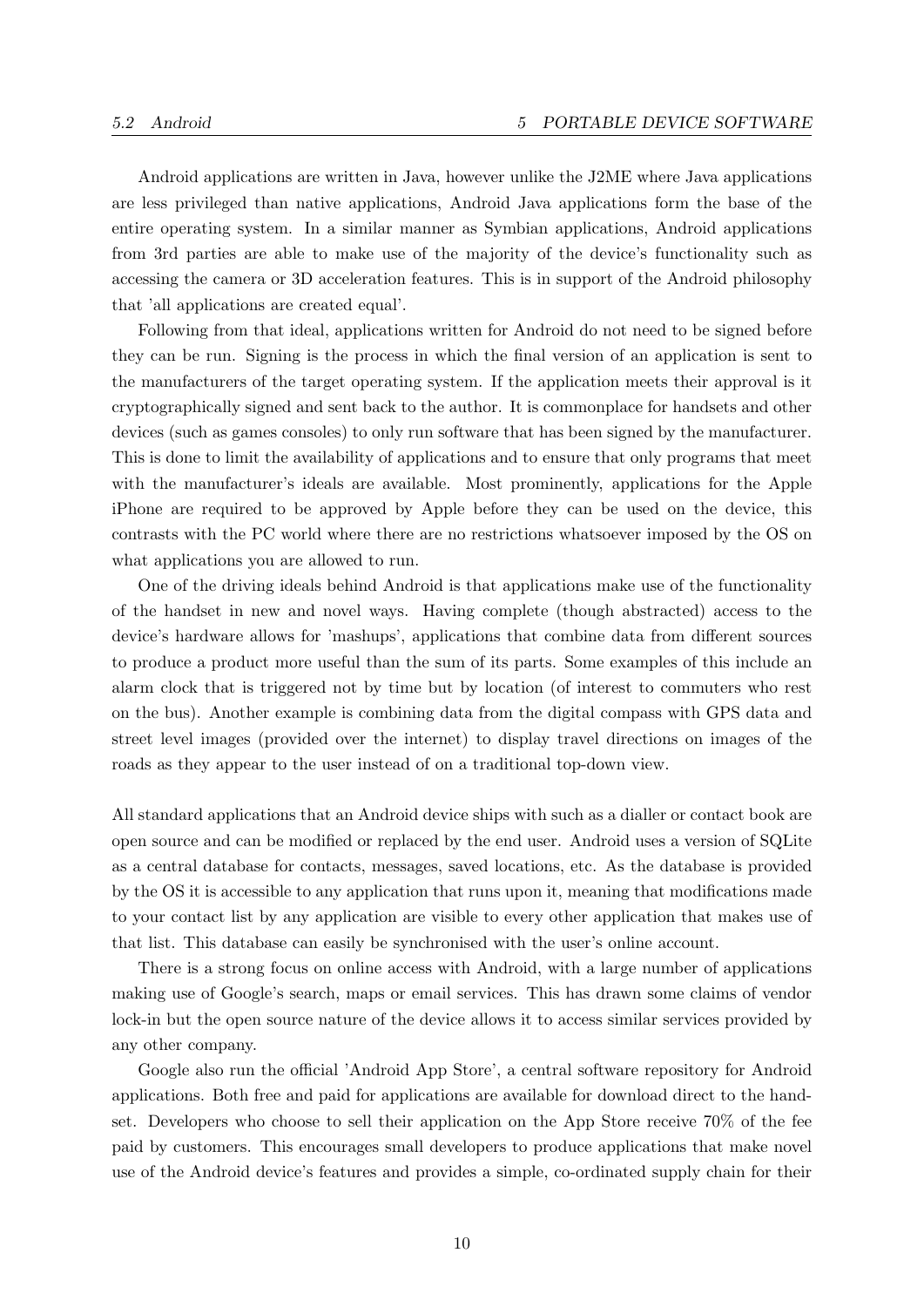product.

#### <span id="page-18-0"></span>5.2.1 Development

While Android uses the Java programming language it does not use official Java VM from Sun Microsystems, instead it uses a custom designed VM named 'Dalvik' that has a register based architecture.[\[6\]](#page-45-4). This distinction prevents Android applications from being created using the existing Java compiler, to accommodate this; Google have provided a separate tool called 'dx' that converts a Java class and its dependencies into an archive similar to a JAR but suitable for use on an Android handset. The Dalvik VM was designed for use on memory constrained devices and as such has excluded certain features common in PC implementations of the Java VM. Most notable is the absence of 'Just-In-Time' compilation, a method that compiles frequently accessed methods into the platform's native instruction set on-the-fly to produce a speed boost at the expense of the memory required to store the new instructions. This was likely not implemented due to the memory constraints of most portable devices.

It is worth noting that as the Dalvik VM uses a different bytecode than Sun's VMs, it is not possible to run compiled J2ME applications on the Android platform. It may however be possible to implement the J2ME VM on the Dalvik VM given the recent open sourcing of Sun's Java platform, however with so many abstractions, the performance of such applications is likely to be poor.

There is an officially supported development environment provided by the Open Handset Alliance that runs on the majority of PC operating systems. Included in it is an Android emulator which is the actual binary system image of a generic Android handset compiled to the ARM instruction set. To run this image the  $QEMU^{17}$  $QEMU^{17}$  $QEMU^{17}$  virtual machine emulator is used to emulate an ARM processor on the development machine. This allows developers to see exactly how their application will behave before uploading it to an actual device. It is possible to write and run an application that directly uses the ARM instruction set of the target device (bypassing Dalvik) but this development option is not supported by Google.

The official IDE is Eclipse. Eclipse is well known for its extensibility and Google have provided a plugin to assist with Android specific development. This allows the developer to compile, test, debug and package their application from within the one program. Eclipse is itself open source and written in Java.

Android provides libraries for 2D and 3D graphics based on OpenGL ES, a subset of OpenGL targeted for embedded systems. It also allows easy access to touchscreen data, GPS locations, and multimedia formats.

Notably missing from any version of Android is a fully developed Bluetooth stack. The existing system allows for the use of hands-free devices but is unable to support any other Bluetooth profiles. Work has been done in porting the open-source 'BlueZ' stack that is commonly seen in Linux distributions but this work is still at an early stage and requires modification of the handset's system image to implement. Only the Android Dev Phone allows the installation

<span id="page-18-1"></span> $\frac{17}{17}$  QEMU is a generic and open source machine emulator and virtualiser.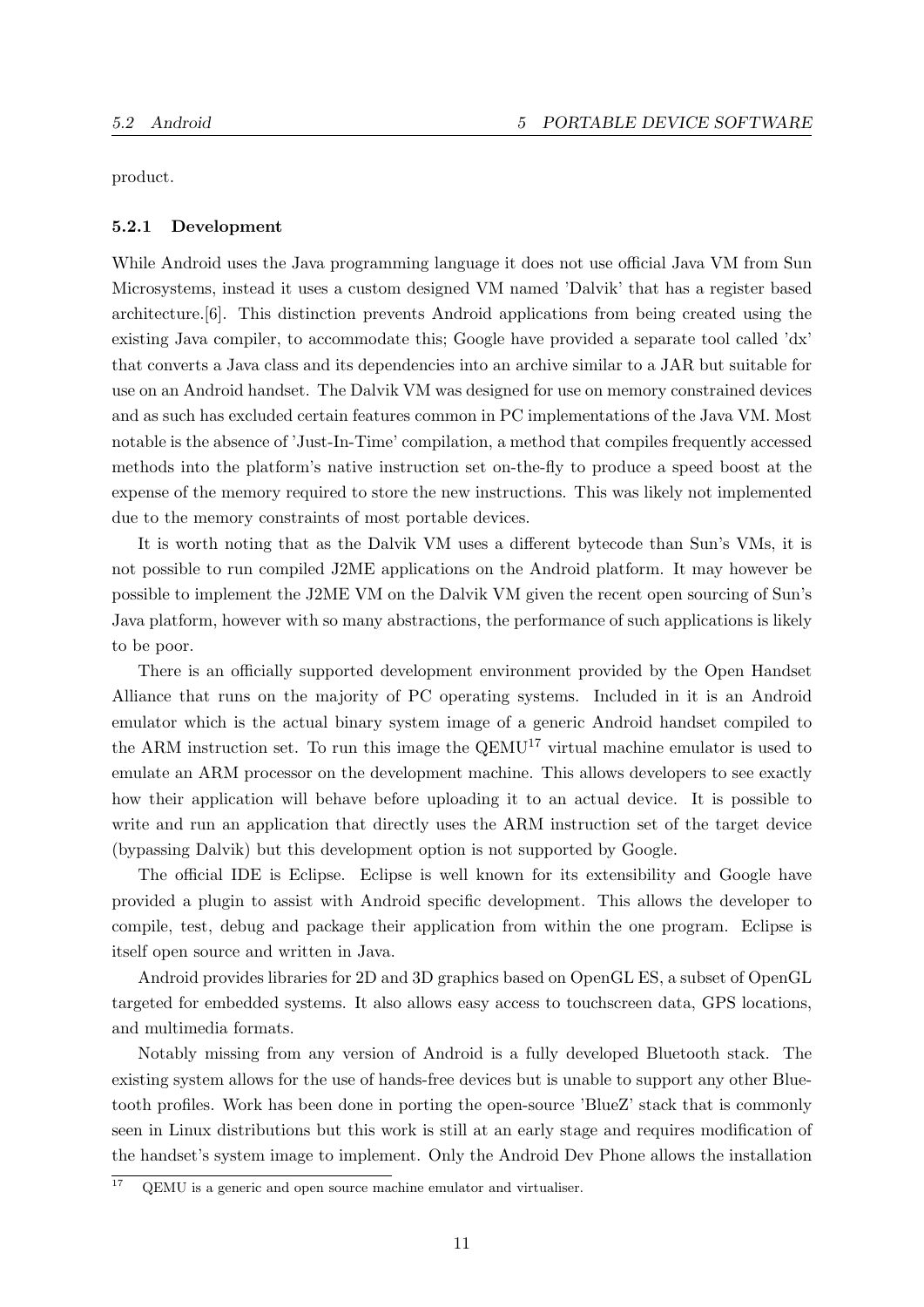of unsigned system images (though all versions allow the use of unsigned applications) further restricting this option.

Unfortunately for the project this omission was not made clear until a lot of time had been spent researching Android and beginning to learn the Java programming language. After waiting a considerable amount of time to see if Bluetooth support was forthcoming it was decided that the project could not continue with Android and that a replacement system must be found with some haste.

Had Bluetooth support been present in the emulator the project could have proceeded without the handset (which was not available in this territory) however as the emulator runs the same binary file as the device this was not possible.

#### <span id="page-19-0"></span>5.3 Symbian

Symbian is an operating system for mobile devices utilising ARM processors, it was origi-nally owned by a consortium of handset companies<sup>[18](#page-19-1)</sup> but has recently become wholly owned by Nokia[\[14\]](#page-46-11). Symbian allows for the installation of binary applications and opens up many aspects of the device's hardware to them e.g. it is possible to completely replace the device manufacturer's default program for handling SMS messages with one purchased from a 3rd party developer. This level of hardware access is not possible with the J2ME, although J2ME applications are fully supported on Symbian devices.

While Symbian describes the underlying operating system there are a number of different user interfaces that run atop it. Applications must be specifically written for each user interface, as each interface describes a different class of device. Sony Ericsson handsets with touchscreens use a UI known as UIQ, while many of the mid to high range Nokia handsets use an interface known as 'Series 60' or S60. There have been several editions of S60, the most recent of which is the fifth edition which is designed for upcoming touch screen devices. For this project S60 edition three, which was released in 2005; was used as it is the most commonly available edition. Binary installers are not compatible across different editions.

As of S60v3, all applications must be signed by a recognised signatory of the Symbian Foundation, this limits the amount of software that can be run on the device and gives considerable control to the foundation as to what applications may be distributed and sold. For development purposes, it is possible to apply for a key and certificate pair that will allow the developer to execute applications that are signed only by himself on one or two particular handsets whose IMEIs have been submitted and incorporated into the certificates. This allows the developer to test their application but prevents them from distributing it until it has been officially approved by the Symbian Foundation[\[1\]](#page-45-5). Due to the complications involved even in obtaining a developer's certificate, the demo application was not developed directly on the Symbian OS.

Symbian is in the process of becoming an open source project, possibly as a way of combating upcoming open source platforms such as OpenMoko or Android. The Symbian Foundation plan to release the entire OS as open source software during 2010.

<span id="page-19-1"></span><sup>&</sup>lt;sup>18</sup> Nokia, Psion, Motorola and Ericsson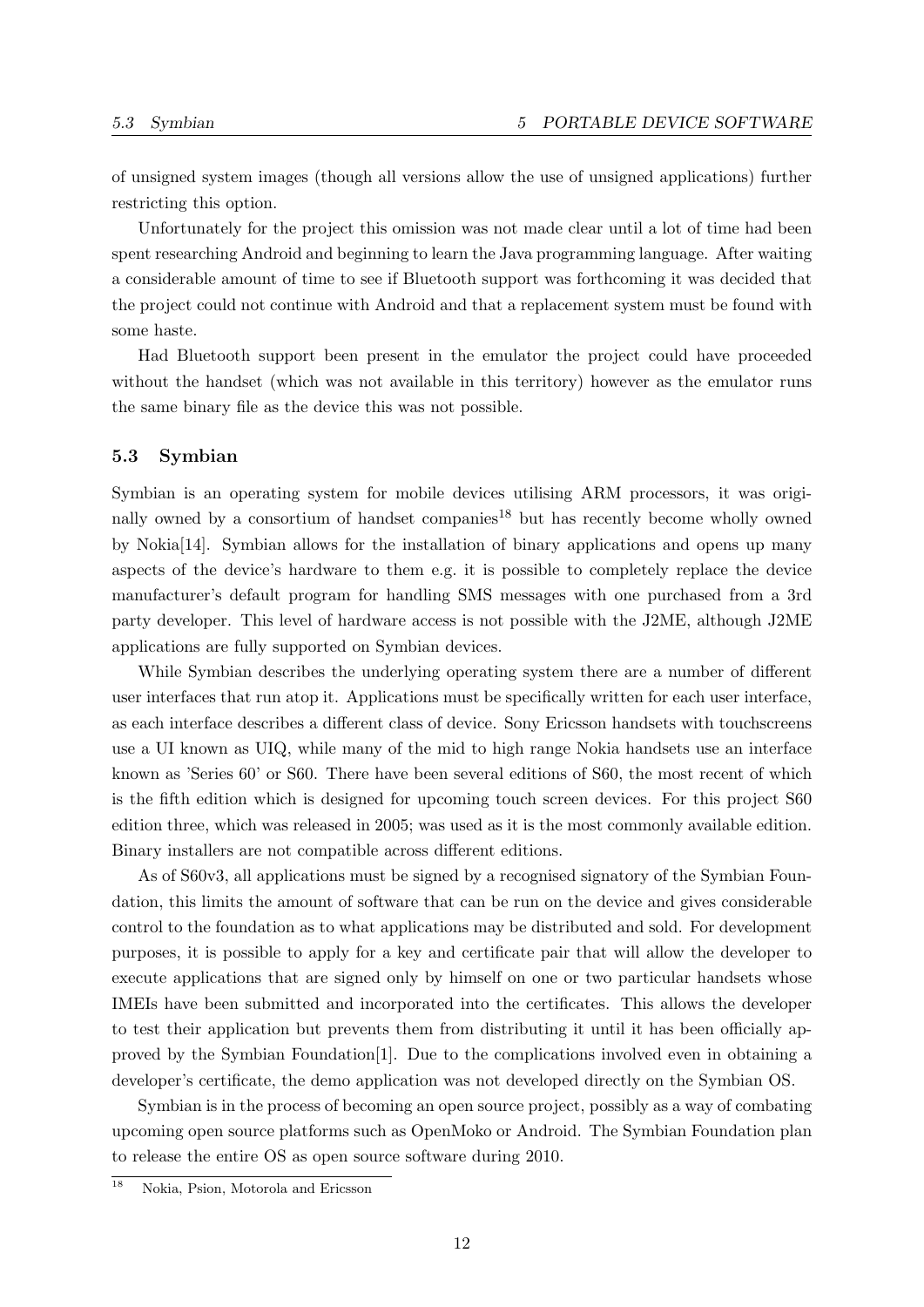#### <span id="page-20-0"></span>5.3.1 PyS60

Nokia maintain an interpreter for the Python programming language that is compatible with their S60 operating system. The interpreter is signed by Nokia and therefore can be installed on any S60 device. It allows for the creation of Python applications that do not need to be signed as they are not directly interacting with the OS. Python applications created in this way are somewhat limited in their functionality but are given more control over the device than applications running in the J2ME VM. e.g. through the S60 Python APIs it is trivial for a script to initiate a phone call.

The biggest penalty for using Python applications on a S60 device is the relative awkwardness involved in launching the Python interpreter and then directing it to the script to be executed. However the detailed call trace provided by the interpreter in the event of an application fault makes it a very useful platform for development.

Python is a dynamically typed, object oriented interpreted language. Applications written in Python may access the functionality of the underlying platform through exposed APIs. For S60 applications there are APIs for graphics, telephony, socket communications, text to speech functionality, audio recording and playback etc.

Being an interpreted language the data processing performance of Python is less than a native binary application and somewhat less than an application running within a VM; however the ease of development and detailed crash information make it an ideal choice for prototyping applications. S60 Python was chosen as the development language for this project. [\[11\]](#page-46-12)

#### <span id="page-20-1"></span>5.4 Others

#### <span id="page-20-2"></span>5.4.1 Palm OS

Palm OS was one of the first operating systems targeting mobile devices, though in its case it was specifically made for Palm PDAs and related devices. Palm OS was first released in 1996 to power the then new 'pilot' range of PDAs. The rights to the software have since changed hands several times.

While initial versions were groundbreaking in providing mobile computing to a large group of people, subsequent versions have provided little in the way of new functionality to compete with the ever developing mobile phone market. This, coupled with the relatively small line of devices it runs on have led to its overshadowing by Symbian and other Smart Phone operating systems.

#### <span id="page-20-3"></span>5.4.2 LiMo

The LiMo foundation is a consortium of several handset manufacturers including Motorola and Samsung who have joined together to develop the LiMo Platform, a mobile operating system based on Linux. There are over twenty handsets already running the LiMo platform.

I had not heard of LiMo until I began researching this project, they appear to have created a reliable operating system evident by its use on several real handsets, however I was unable to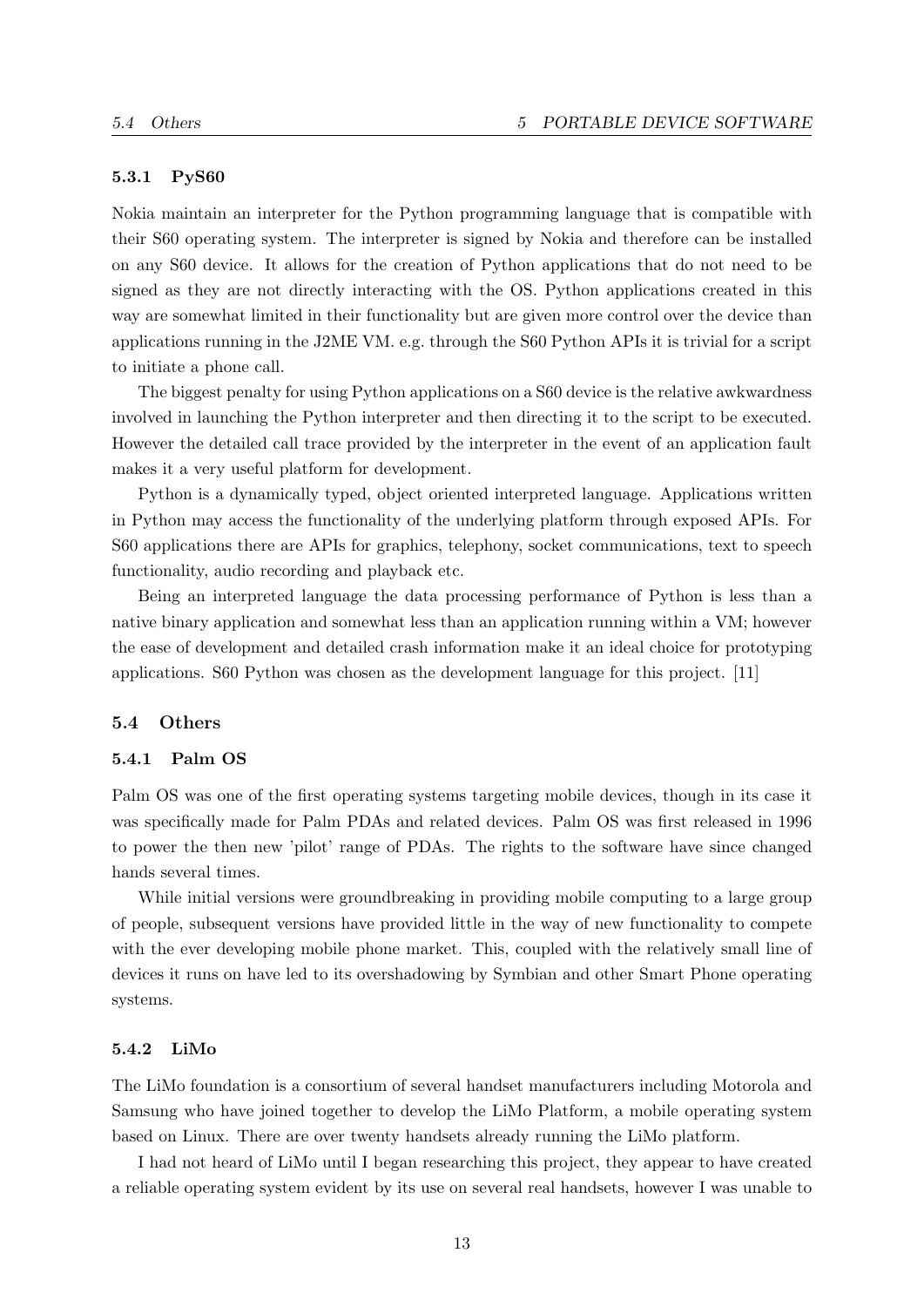find much information on how to develop for these applications which leads me to believe LiMo is more of a tool for device creators to use than a platform for software developers to target.

#### <span id="page-21-0"></span>5.4.3 OpenMoko

OpenMoko is another project aiming at running open source software on modern handsets. The distinction between this and other Linux based platforms is that OpenMoko releases the hardware designs to their devices under an open license.

To date two handsets have been released, the Neo 1973 and the Neo FreeRunner. Both devices support the standard GSM bands and allow developers full access (within the extent of the law) to the underlying hardware. The FreeRunner compares favourably with more commercial handsets by providing Wi-Fi networking, two accelerometers and 3D graphics acceleration.

Both devices run OpenMoko Linux, a specialised distribution of Linux compiled for the devices but essentially containing the same components as found on PC Linux distributions such as  $X.$  Org<sup>[19](#page-21-2)</sup>, GTK<sup>[20](#page-21-3)</sup> and Qt<sup>[21](#page-21-4)</sup>. This allows most existing Linux applications to be ported to OpenMoko, an approach quite novel in the mobile computing space.

OpenMoko has relatively little industry backing but has garnered a large following among open source advocates. It is not tied to any particular carrier, nor does not impose or intend on imposing any form of mandatory application or operating system signing. It has been shown to work with kernels from other open source projects such as FreeBSD. The device was available for sale at two recent open source conferences I attended but can also be ordered from the manufacturer's website.

#### <span id="page-21-1"></span>5.4.4 Windows Mobile

Windows Mobile, also known as Pocket PC is the second oldest smartphone operating system investigated, it was first released in 2000. Applications may be developed for Windows Mobile using Microsoft's .NET framework. Applications written in any of the .NET languages compile to a common bytecode that is run by the .NET virtual machine. Similarly to J2ME, the .NET libraries available on Windows Mobile are a reduced subset of the libraries available for the desktop edition. Programs written for one Windows Mobile device should work on any device running the same version of the OS.

As Windows Mobile devices tend to be at the higher end of the smart phone market it was not further researched as a platform as the one of the project goals was to build the prototype with relatively common devices.

<span id="page-21-2"></span><sup>&</sup>lt;sup>19</sup> The standard windowing system.

<span id="page-21-3"></span><sup>&</sup>lt;sup>20</sup> The GNOME graphics toolkit.<br><sup>21</sup> The KDE graphics toolkit process

<span id="page-21-4"></span><sup>21</sup> The KDE graphics toolkit produced by the company Trolltech which coincidentally was recently purchased by Nokia.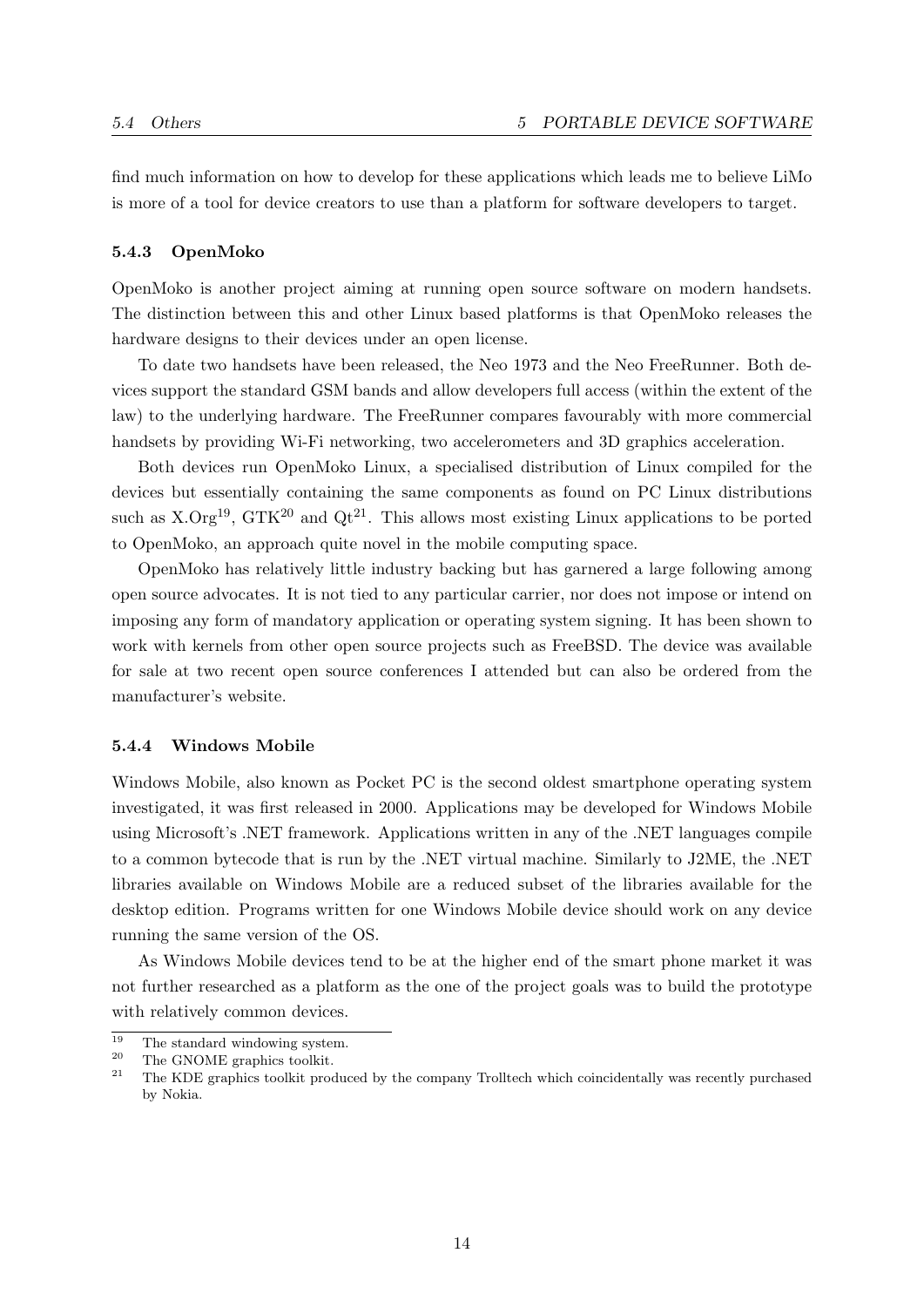# <span id="page-22-0"></span>6 Connectivity Options

As this project involves the pairing of two otherwise independent devices it is critical that both devices share a common method for communication. The possible methods are outlined below.

#### <span id="page-22-1"></span>6.1 Cable

The simplest and most direct method of transferring data is to connect a cable from the sensor the the portable device. The devices could implement the SPI or  $I^2C$  protocol to allow for high bandwidth communication. Radio interference in the typically congested 2.4GHz band would not be an issue and it may be possible to power or recharge the sensor from the battery of the handset.

This solution, while conceptually the simplest might well the be hardest to implement as access to the I/O ports on most devices is quite restricted. Very few devices share a common connection method meaning that separate cables would need to be made for each new device the application was to run on.

The sensor could buffer its readings until such time as it was connected to the handset so data loss would not be an issue. This method of connection would rule out the possibility of taking action based on real-time information however and as such was not suitable for this project. I also believe that cables would be too much of an interference for the average user to tolerate.

#### <span id="page-22-2"></span>6.2 Wi-Fi

Several of the latest handsets have built in IEEE 802.11g (Wi-Fi) capabilities. Wi-Fi is a high power, high data rate transmission system that uses expensive hardware. It is not suitable for use with mobile health sensors.

One area where Wi-Fi would be of use is if the sensor data gathered on the handset needed to be uploaded to a remote server on the Internet for analysis or for logging. Making use of the patient's Wi-Fi network would offer increased transmission speeds and reduced costs versus sending the data over the mobile carrier's network.

#### <span id="page-22-3"></span>6.3 802.15.4

The IEEE standard 802.15.4 defines low powered short range wireless networks that operate in the 2.4GHz ISM band. The standard only defines the two lowest layers of the protocol stack, the physical layer (PHY) and the media access control (MAC) layer. It leaves definition of upper layers open to other standards.

802.15.4 has a nominal range of approximately ten metres and a maximum transfer rate of 250Kbps. Lower power modes are available with the trade off of lower transmission speeds.

This standard was specifically designed with low powered sensors in mind and is the most commonly supported connectivity option on the sensors reviewed. It would be a very attractive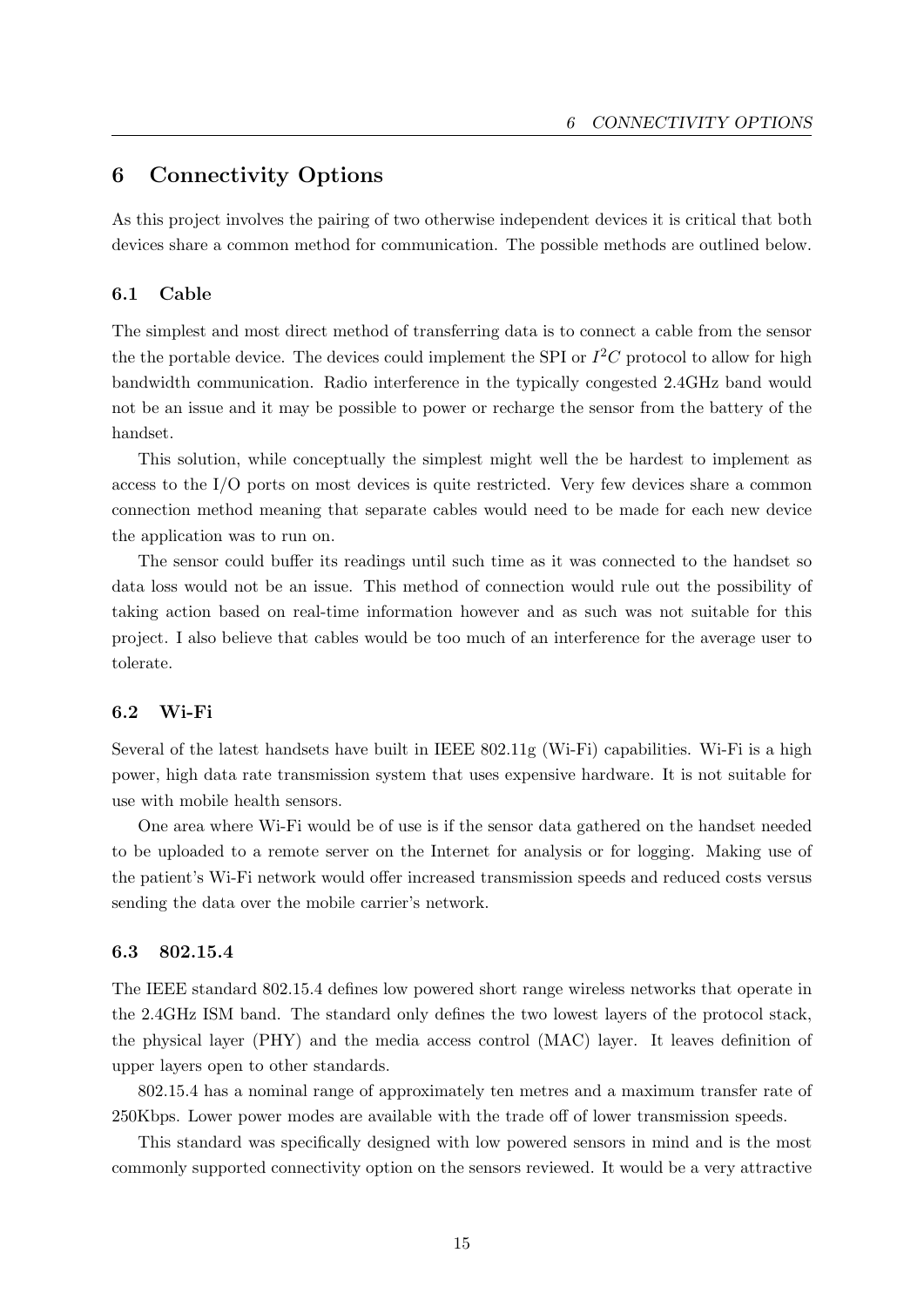technology to use for this project but as it is so tailored to wireless sensors it has seen little interest in any other devices.

#### <span id="page-23-0"></span>6.3.1 ZigBee

ZigBee is one of several standards that define operations at the upper layers of the 802.15.4 radio protocol. Its specifics were not investigated.

#### <span id="page-23-1"></span>6.4 Bluetooth

Bluetooth is a wireless protocol also operating in the 2.4GHz ISM band that is designed for low data rate communications over a relatively short distance. It has an average data rate of approximately 2Mbps and a range of up to 50m between two Class 2 devices.

Bluetooth is intended to remove the need for cables to connect the majority of consumer electronics. It is most commonly used to transfer data between two handsets that are in close proximity, to synchronise data between a handset and a PC, to replace cables in common PC peripherals such as keyboards and mice and to connect hands free devices to a handset.

Unlike 802.15.4, the Bluetooth protocol specifies the entire protocol stack and allows for devices to support extended features. These features are classified into Bluetooth profiles. These profiles define the type of data the device is capable of receiving. Common profiles are the 'Human Interface Device' profile for keyboards & mice, the 'Hands-Free Profile' for wireless headsets and the 'Serial Port Profile' for wireless emulation of an RS-232 serial port connection.

Bluetooth has well defined procedures for device pairing, allowing users to easily connect devices for the first time. It implements several forms of error correction chosen automatically based on the transmission properties. Encryption standards are also specified.

Bluetooth was chosen for use in this project as it is already widely supported on most handsets. Bluetooth is a mature technology and provides a complete solution for short range wireless data[\[3\]](#page-45-6).

#### <span id="page-23-2"></span>6.4.1 Bluetooth Low Energy Technology

An upcoming development of interest to this project is Bluetooth Low Energy. Previously known as 'Wibree' it is a form of low-powered Bluetooth specifically designed for embedded systems and wearable technologies. According to the press release

[Bluetooth Low Energy Technology will be] a wireless technology with the same low power consumption and tremendous battery life as ZigBee, but able to communicate with the hundreds of millions of Bluetooth devices being shipped each year.

The technology is not currently available however future projects should strongly consider investigating its uses.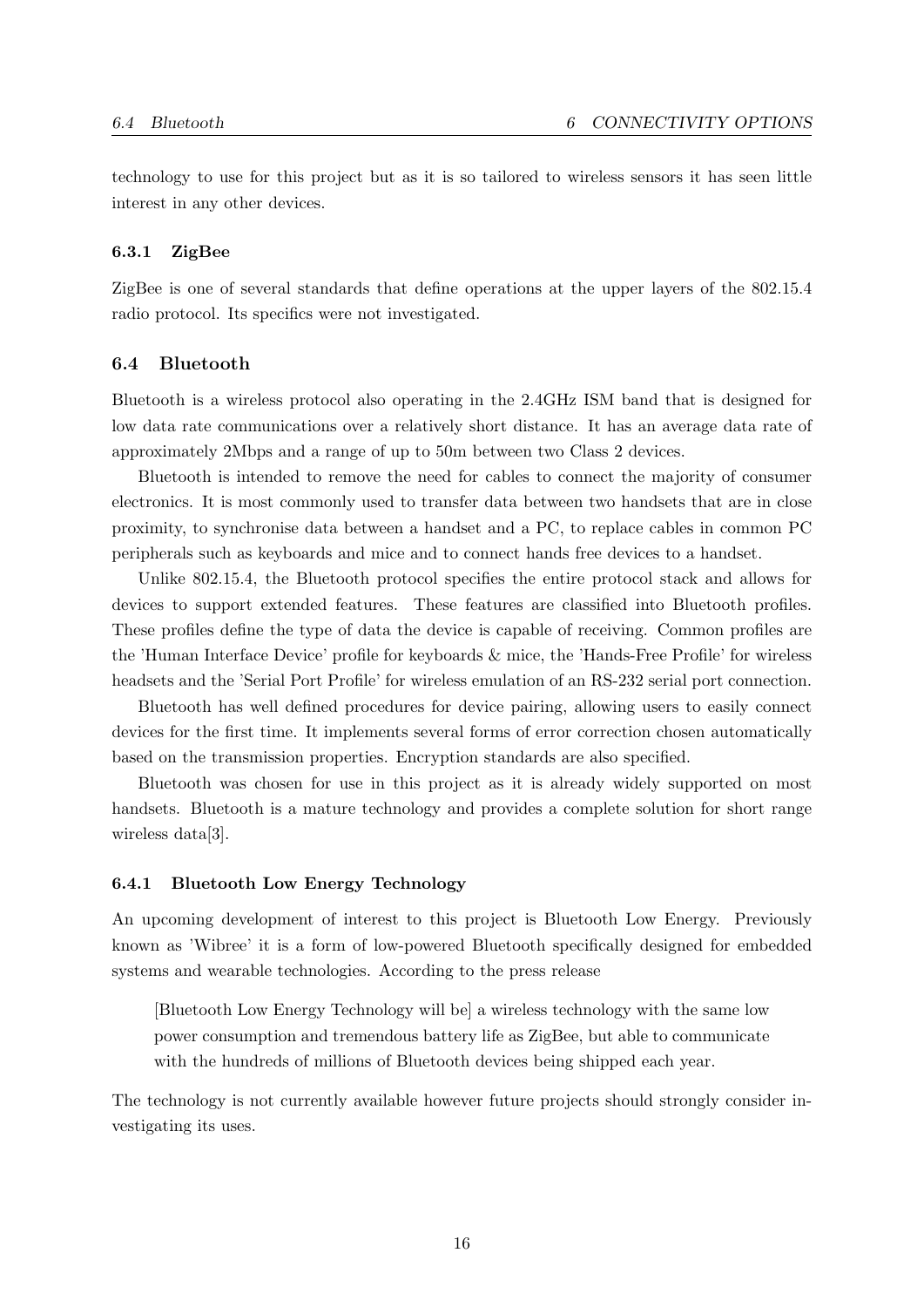# <span id="page-24-0"></span>7 Prototype Specifications

### <span id="page-24-1"></span>7.1 Sensor Specifications

#### <span id="page-24-2"></span>7.1.1 Data

There are many aspects of a person's health that can be monitored through electronic sensors. Many of these have specific requirements in how they are connected to the body, e.g. EKG pads must be coated in a special gel before being applied to the patient's skin. For ease of prototyping I chose instead to monitor the output of an accelerometer. This is a small integrated circuit which will vary its output voltage based on the acceleration forces acting upon it. This type of sensor is often used in gait analysis but is also suitable for fall detection. An accelerometer does not need to be placed anywhere in particular on the patient's body, in fact it will often suffice if the device is simply put in a clothes pocket. There are some advantages in the quality of data gathered if the sensor is close to the head but for this project this wasn't necessary.

The method in which accelerometer readings are taken is very similar to the way that additional sensors connected to the expansion board would be read. This allows the prototype to measure additional sources of information should additional sensors become available.

#### <span id="page-24-3"></span>7.1.2 Connectivity

The sensor would communicate accelerometer data over a Bluetooth connection to the Portable Device. For ease of programming the data will be sent using the Serial Port Profile and will be formatted as the ASCII representation of the values returned by the accelerometer for the forces acting upon each of its axis.

#### <span id="page-24-4"></span>7.2 Portable Device Specifications

#### <span id="page-24-5"></span>7.2.1 Connectivity

The portable device will receive the data over Bluetooth and will have the capability to display it in a meaningful way.

#### <span id="page-24-6"></span>7.3 Software Specifications

The software must be able to interact with the Bluetooth radio on the mobile device and be able to interpret and act on the data it receives. For testing purposes the software should be able to graph the data it receives. It should also be capable of using the telephony and data connections the mobile device provides.

This software will be developed as part of the project.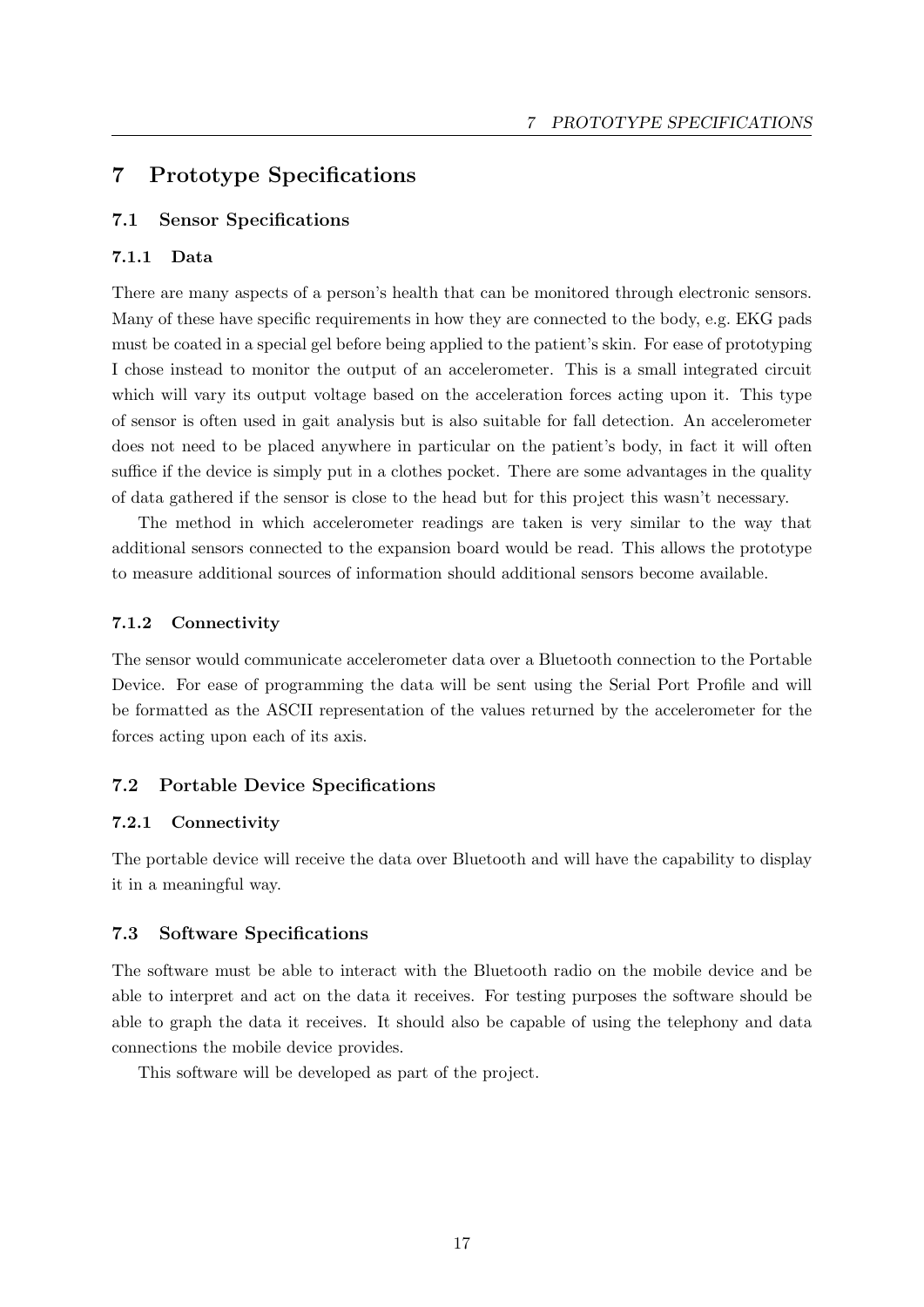# <span id="page-25-0"></span>8 Design

#### <span id="page-25-1"></span>8.1 Raw Data Processing

Some time was spent determining the balance of which device should process the data once it is acquired. This proved to be a complex issue as further processing on the sensor may lead to increased CPU activity but may result in less data being transmitted. Both these sensor components are significant users of power.

In order to ease development, and understanding that power efficiency was not the subject of the project, I decided to sample the accelerometers and send the values directly over the Bluetooth connection. It was not feasible to operate the sampler at its maximum frequency and send all the data over the radio as this caused a large load on the sensor. The handset also had difficulty operating at such frequencies as packet losses and retransmissions caused bursts of data which it was unable to fully process before the next samples arrived.

As a result of this, instead of attempting to operate the sensor and radio at their maximum frequency I decided that the sensor should perform some simple averaging of a number of samples and then transmit only the averaged values over the radio. This approach generates more meaningful data than single samples and is less intensive on both systems.

### <span id="page-25-2"></span>8.2 Sensor Software

The sensor software was designed to accomplish the following:

- 1. Initialise the Bluetooth radio and become available for connection.
- 2. Upon being connected to, initialise the accelerometer and sampler.
- 3. Sample the accelerometer at the defined rate and store the results.
- 4. Once a predefined number of results have been captured average them into a single result.
- 5. Broadcast the averaged result as an ASCII string to the connected device.
- 6. Repeat until connection is closed, whereupon the sampler is stopped and the sensor awaits a new connection.

### <span id="page-25-3"></span>8.3 Handset Software

The handset was required to search for and connect to sensors and receive the data they transmit. It was also required to perform some basic data processing such as normalisation. I decided that a simple graphing application would convey the sensor data more effectively than raw data so this was also implemented.

I chose to transmit ASCII data as it was easier to test the successful transmission from a PC console then it would be with binary data. The increased overhead is not particularly significant on packet sizes of this scale and may allow other device to interact with the data more easily. However a fully featured version of this prototype would most certainly make use of compressed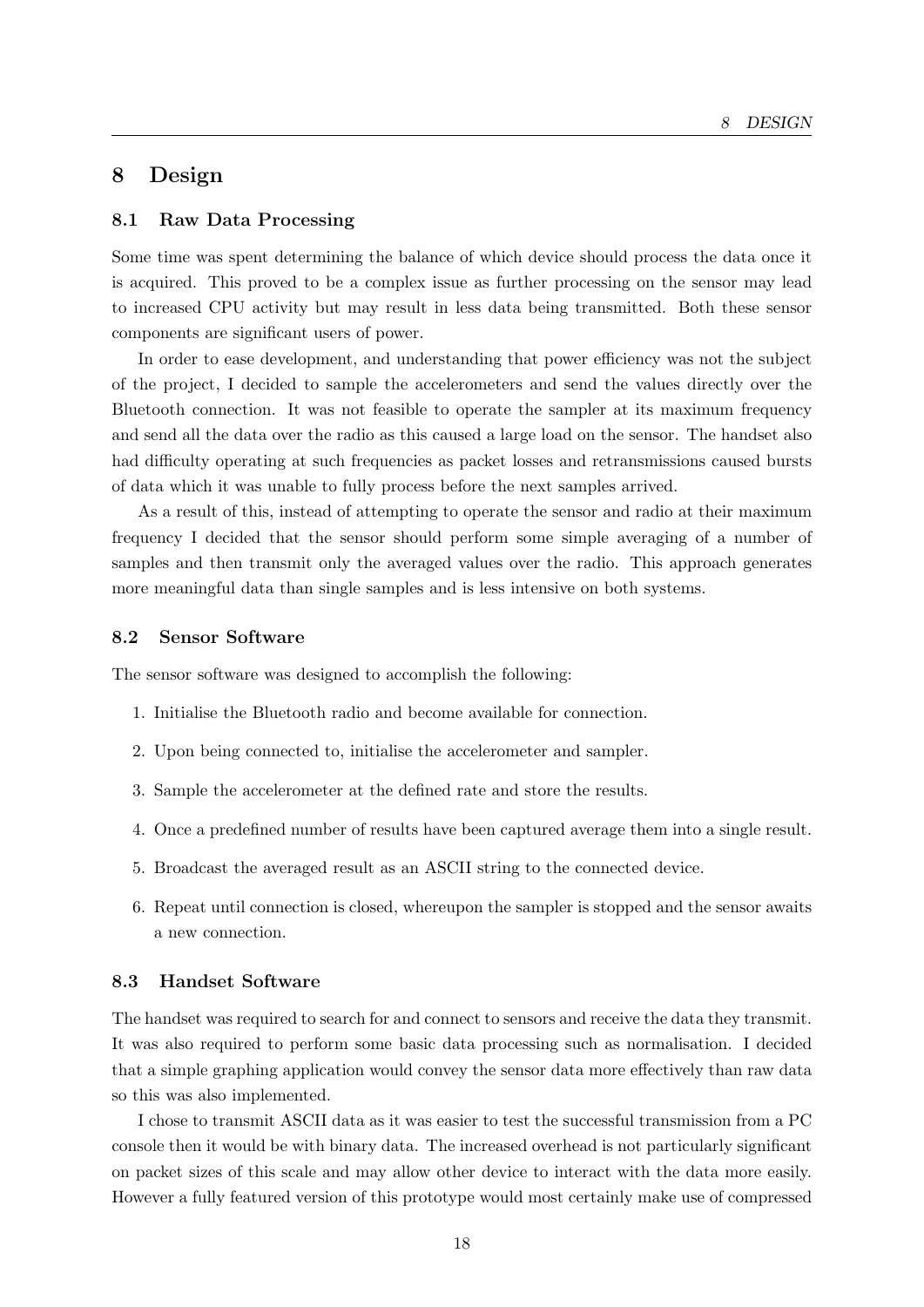binary data in order to maximise the number of samples available and minimise the amount of data sent over the Bluetooth radio. The nature of the data leads to a high degree of similarities between readings which is exactly what is needed to obtain a high compression ratio.

In order to demonstrate the immediate usefulness of such a device I decided to implement a simple 'call out' feature to alert a nominated contact that the user of the device may be in distress. This feature dials a predefined number specified in the program, waits a fixed amount of time for the called party to answer the phone and then uses the text-to-speech engine present in S60v3 to read out the name and address of the victim and alert the contact as to what has happened. In future developments the handset may query the user as to whether they are in need of assistance and give them the opportunity to cancel the call out.

The handset process is as follows:

- 1. Search for available Bluetooth hosts.
- 2. Initiate a connection using the SPP.
- 3. Receive the ASCII data.
- 4. Process the data.
- 5. Display it on a graph.
- 6. Detect sudden changes in movement.
- 7. Alert the victim and a nominated contact.

# <span id="page-26-0"></span>9 Development Software

#### <span id="page-26-1"></span>9.0.1 Ubuntu

The 8.04 version of the Ubuntu Linux distribution was chosen as the development system for the TinyOS part of this project. The TinyOS source code and dependant applications were easily installable through the package repositories provided by Stanford University. However these packages are only usable on systems that implement the apt package manager, these are often systems based upon the Debian Linux distribution of which Ubuntu is one of the more popular.

Any Linux distribution should be able to use TinyOS but the level of difficulty in installing the development environment will increase the further the user deviates from standard distributions.

### <span id="page-26-2"></span>9.0.2 TinyOS

The TinyOS development environment comes with several tools to assist with the development of TinyOS applications. These include necessities such as the nesC compiler as well as tools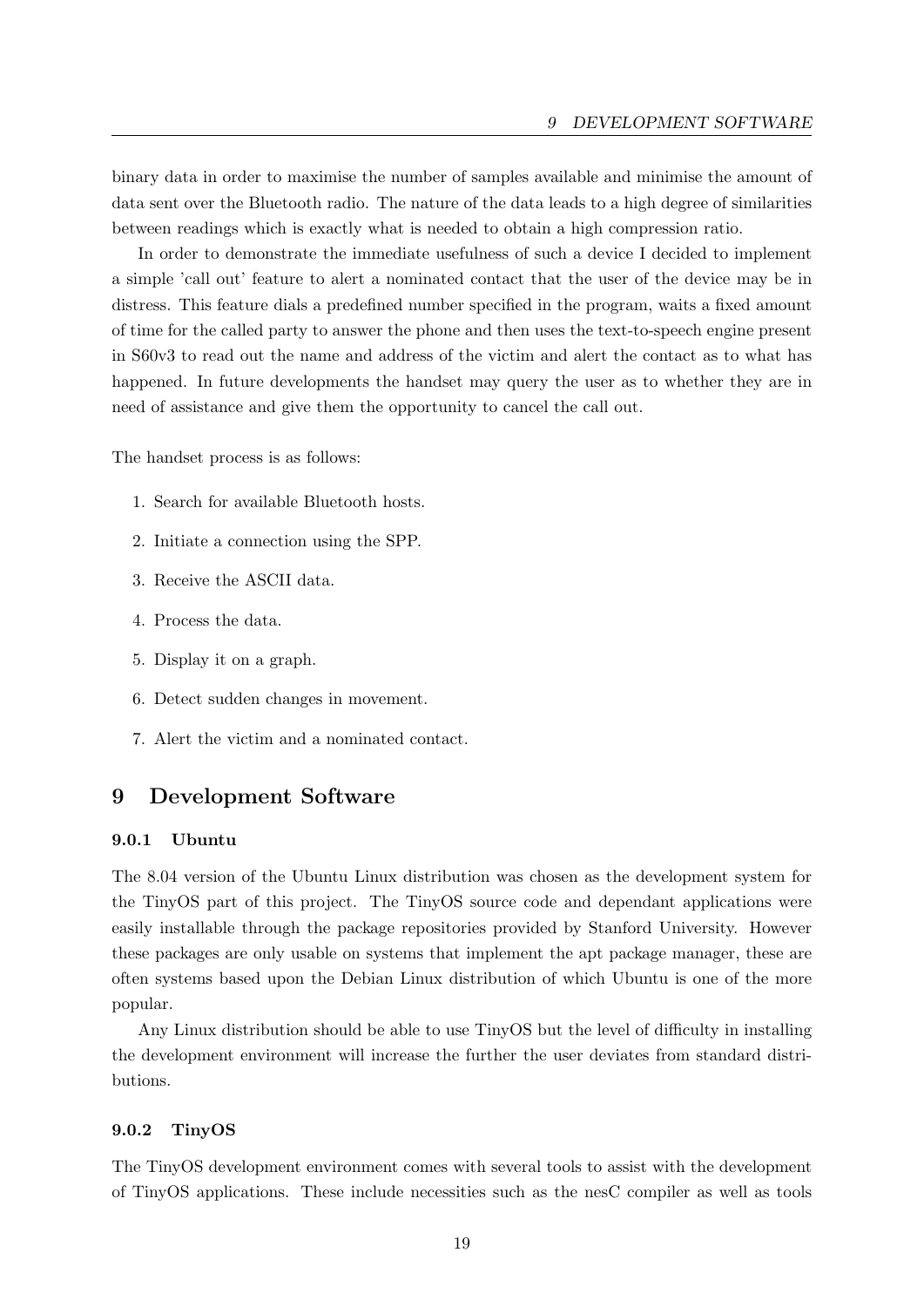to analyse code coverage<sup>[22](#page-27-4)</sup>, specific compilers for the various micro-controllers and the tools required to program them. There is also a large selection of example code that proved invaluable in developing this project.

While the software for the 2.x branch of TinyOS is easily installable through the provided apt[23](#page-27-5) packages the source for the 1.x tree has not had a release since October 2003. In order to obtain the code it is necessary to use the source code management utility CVS to 'checkout' anonymous copies of the latest state of the code base. This is likely to be a stumbling block for anyone unfamiliar with SCM systems however once downloaded the source tree was found to contain everything needed to continue development.

I found it easier to install the entire TinyOS 2.x system from packages before attempting to download the 1.x tree as the packages also provided the much needed compiler tools that are common across TinyOS versions.

## <span id="page-27-0"></span>9.0.3 Build-system

The TinyOS development on Ubuntu was accomplished with the standard programming editor Vim and the GNU Make project compilation system. This simplified developing the SHIMMER application as only a small set of application specific compilation options needed to be set with the rest being imported from the TinyOS defaults. See section [A.3.](#page-40-0)

### <span id="page-27-1"></span>9.0.4 VirtualBox

VirtualBox is a x86 virtualisation package developed by Sun Microsystems, it was used on Windows XP to allow a Ubuntu instance to run at the same time.

VirtualBox allowed the USB programming station of the SHIMMER to be passed to the Ubuntu guest system where it could be accessed as if it were natively connected.

#### <span id="page-27-2"></span>9.0.5 Windows XP

Microsoft Windows XP was used for all other aspects of the project, it acted as a host OS to the virtualised Ubuntu instance. Windows provided a simple to use Bluetooth stack that conveniently mapped Bluetooth devices to serial (COM) ports so that terminal applications could view the output without being aware of how it arrived.

#### <span id="page-27-3"></span>9.0.6 Putty

Putty is a terminal emulator for Windows, it was used to test and debug the output from the SHIMMER Bluetooth radio.

<span id="page-27-4"></span> $rac{22}{24}$  The amount of code exercised by test functions

<span id="page-27-5"></span><sup>23</sup> A Linux package manager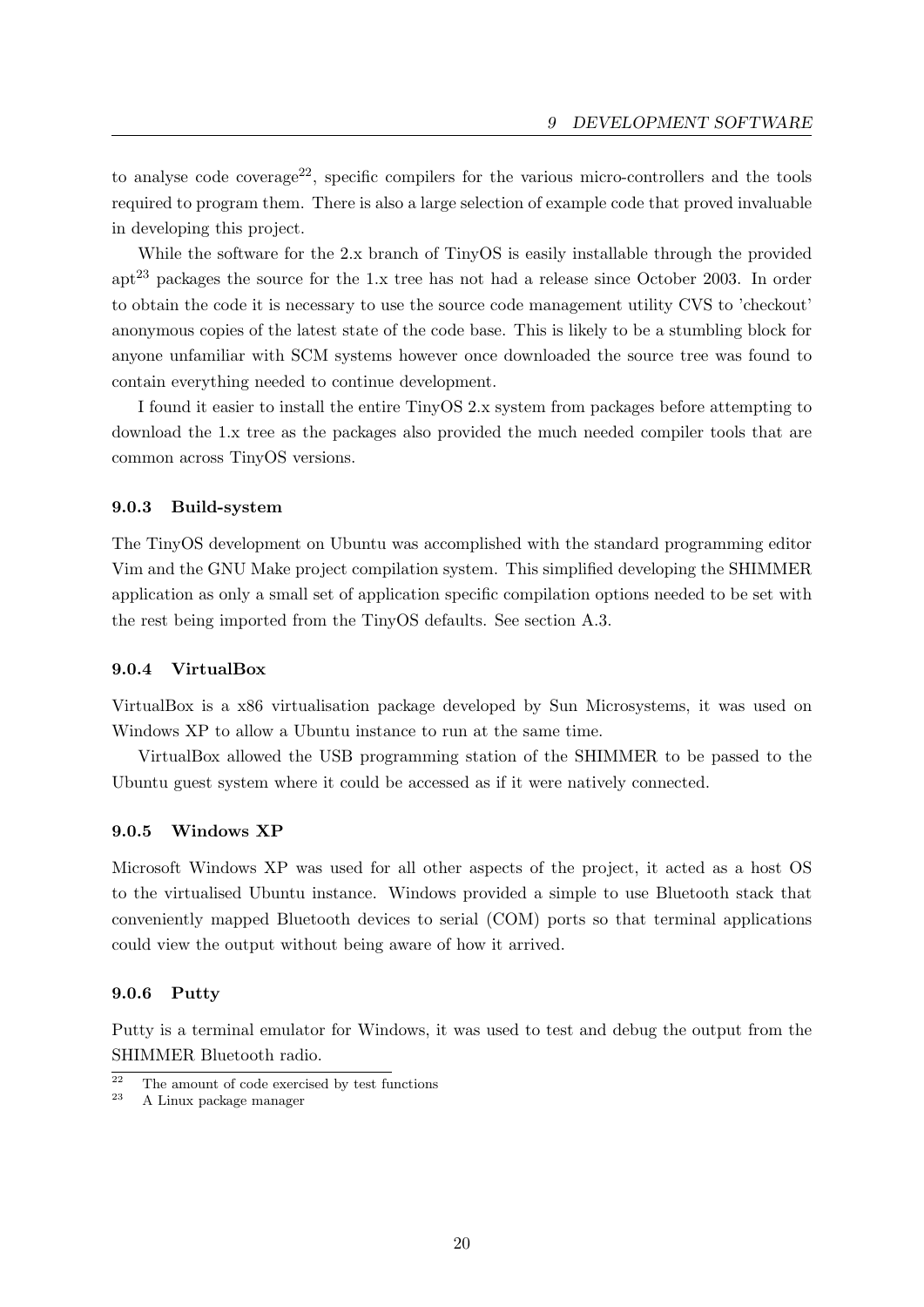#### <span id="page-28-0"></span>9.0.7 Python

A Python interpreter was used under Windows in order to test certain aspects of the language before executing them on the PyS60 interpreter on the handset.

# <span id="page-28-1"></span>10 Difficulties Encountered

#### <span id="page-28-2"></span>10.1 Bluetooth Support in TOS 2.x

When studying for this project I focused entirely on the 2.x release of TinyOS. This release was made in November 2006 and as of TinyOS 2.1 claimed full support for the SHIMMER. To my dismay I discovered that every aspect of the SHIMMER except for the Bluetooth radio had been implemented. This fact was not clear and was only discovered after many hours of believing I was calling it incorrectly. Eventually in desperation I began reading through the lower levels of TinyOS source and still could not find a single reference to Bluetooth. I believed perhaps that the name Bluetooth was abstracted away and encapsulated in the TinyOS ActiveMessage format but this was not correct. I later posted to the SHIMMER mailing list and was informed as to the lack of Bluetooth support in TinyOS 2.x. As a result development switched to TinyOS 1.x which has somewhat different methodologies in how tasks are handled, as well as different naming schemes for components which proved to be initially confusing. If any future developer wishes to use Bluetooth with TinyOS 2.x they must first port the RovingNetworksM.nc file to TinyOS 2.x. This task was beyond my skill level.

#### <span id="page-28-3"></span>10.2 Variable Sample Rate

I had hoped to allow the Python application to send simple flow control commands back to the SHIMMER whereby it would adjust the frequency of the samples if the handset became overloaded, if the handset or the SHIMMER's battery was running low, or if the handset detected some suspicious results. Skeleton code for this feature exists in ThreeAxisToBluetoothM.nc (section [A.2\)](#page-39-0) but unfortunately due to time restrictions I was unable to get it working. I believe the issue is in how the SHIMMER interprets the data received over Bluetooth and may be solvable by further examination of the RovingNetworksM.nc file. That file defines how the Bluetooth module in the SHIMMER is accessed and what events it generates and is the only real reference for the Bluetooth functionality in the SHIMMER.

#### <span id="page-28-4"></span>10.3 Long Running Tasks

It would seem that if a TinyOS task runs for more than several hundred milliseconds it begins to affect the performance of the radios. This caused some confusing network disconnections until the cause was determined.

One possible reason for this was mentioned by Phillip Levis [\[13\]](#page-46-5) in his presentation; if the radio system posts tasks it may expect those tasks to be handled within a certain timeframe.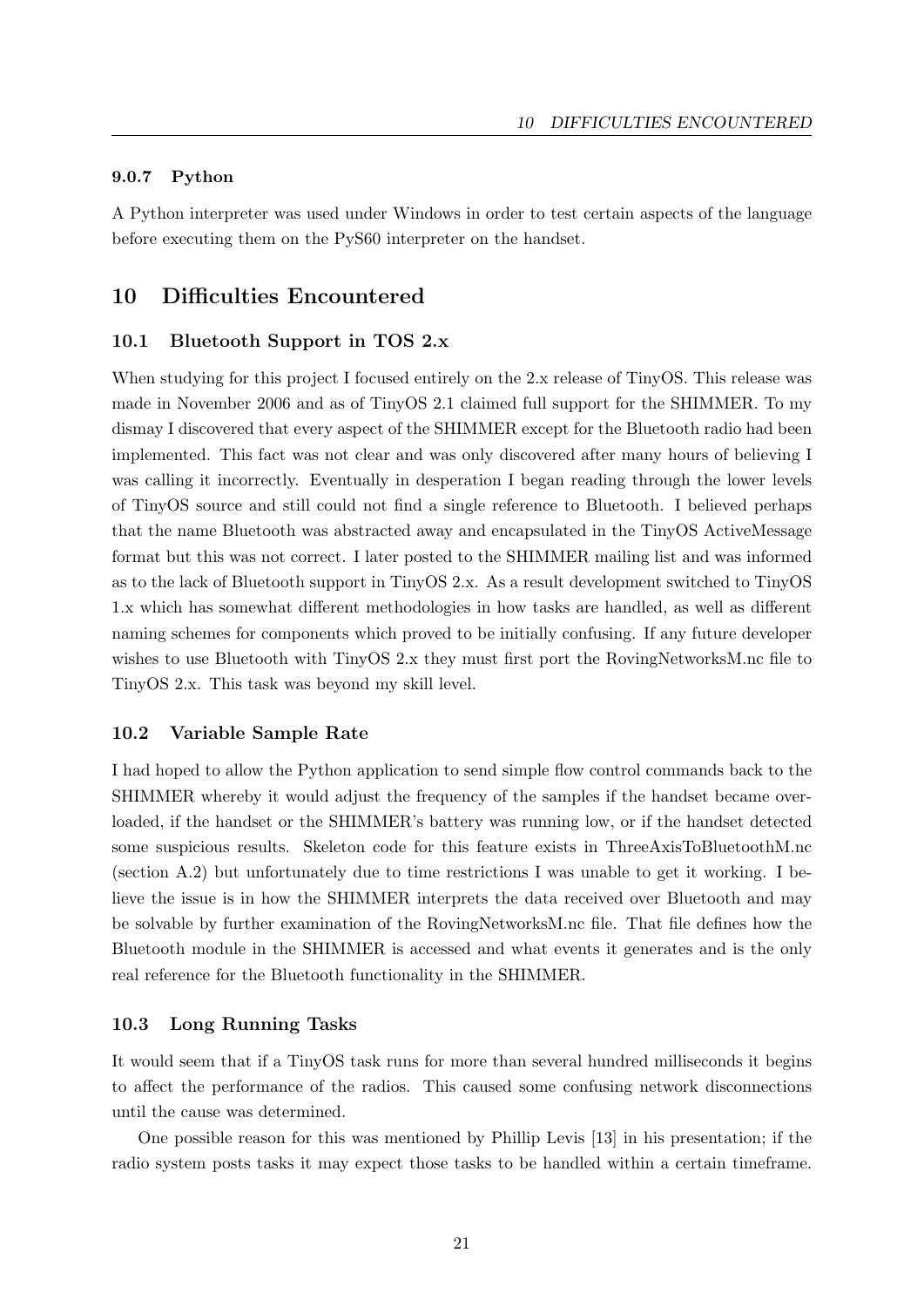If the system is busy handling some long running tasks the task posted by the radio may miss its time window and cause some confusion for the network.

#### <span id="page-29-0"></span>10.4 Fall Detection

Accurately interpreting the accelerometer data to determine when a fall has occurred is a difficult process. For simplicities sake the prototype code simply compares the levels between two adjacent samples and triggers the fall function if their difference is above a certain cut-off point. Such a system is not good enough for use as a proper fall detector.

#### <span id="page-29-1"></span>10.5 Handset UI Design

Designing the layout of the graphs on the E51 was largely a trial and error process. The current implementation uses fixed pixel addresses and is completely unportable to any device that does not use a 320x240 screen. A better solution would be to express the pixel address as a percentage of the total available pixels. I would also advise any future developer to study the design principles of S60 applications so that the PyS60 application can act in a way that is consistent with the rest of the operating system.

#### <span id="page-29-2"></span>10.6 PC Bluetooth Module

The USB Bluetooth module purchased for my PC required me to manually alter the device driver ini files to include support for its device ID. I would recommend against purchasing unbranded Bluetooth adaptors.

# <span id="page-29-3"></span>11 Results

After some difficulties the prototype software was successfully developed, it is able to connect to the SHIMMER, graph the data from the accelerometer on three independent graphs and initiate a distress call if there is a sudden spike in activity.

All software written for this project was developed entirely from freely-licensed software, which saved greatly on development costs.

Copies of the source code for this project are available in the Appendices.

### <span id="page-29-4"></span>11.1 Description of Operation

Once the SHIMMER has been programmed and the Python script is installed onto the handset the project can be demonstrated as follows:

- 1. Run the PyS60 interpreter on the handset.
- 2. Locate and run the script MovementGrapher.py.
- 3. Scan for and connect to the SHIMMER.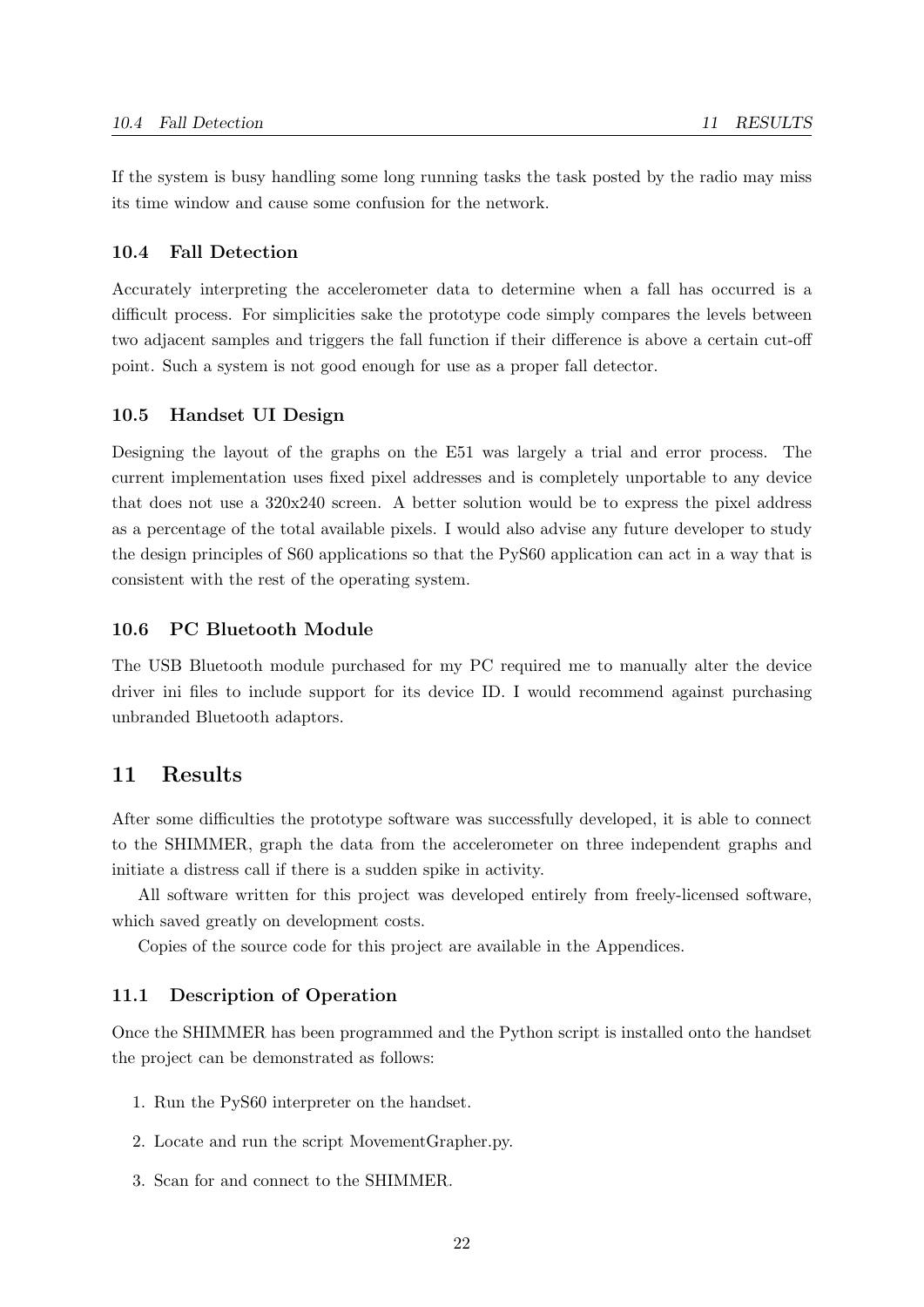- 4. Connection will be confirmed on the handset and the SHIMMER will display changes in the LEDs.
- 5. Three different coloured graphs will begin to scroll on the handset screen. Move the SHIMMER to observe the detected motion.
- 6. Carefully apply a sharp acceleration to the SHIMMER, this should trigger the fall detection.
- 7. Observe the handset announce the detected fall and its intention to dial the listed contact.
- 8. After a short delay for the contact to answer the phone, an automated distress message is read out and repeated.
- 9. The handset returns to graphing movement.

A picture of this activity is given in section [A.5.](#page-45-0)

# <span id="page-30-0"></span>12 Conclusions

This project exercised many different types of technology and encountered some non-obvious issues along the way.

- Health sensors are largely compatible with most mid to high end handsets. The technology can be adapted to produce a health monitoring system. It remains to be seen however if physicians will find the data produced to be useful.
- The SHIMMER is designed as a research platform, and as such is not quite as wearable as a more refined version could be, nevertheless it proved adequate for this project.
- The handset is quite a capable device, only basic features are made use of in this project but there exists the capability for complex analysis of the data received.
- The PyS60 application was surprisingly easy to work with, I would recommend future developers to prototype their application on this platform before spending the time required to implement it in Java or as a S60 application.
- The project does not make use of any of the security features provided by Bluetooth. When dealing with something as sensitive as medical information it is crucial that the data path be protected all the way from sensor to database.
- Throughput on the SHIMMER and MovementGrapher.py application could be increased through careful examination of the bottlenecks involved. I believe at this moment the 2D rendering on the handset is the slowest process and that the sample rate could be increased if used on a device with 2D acceleration.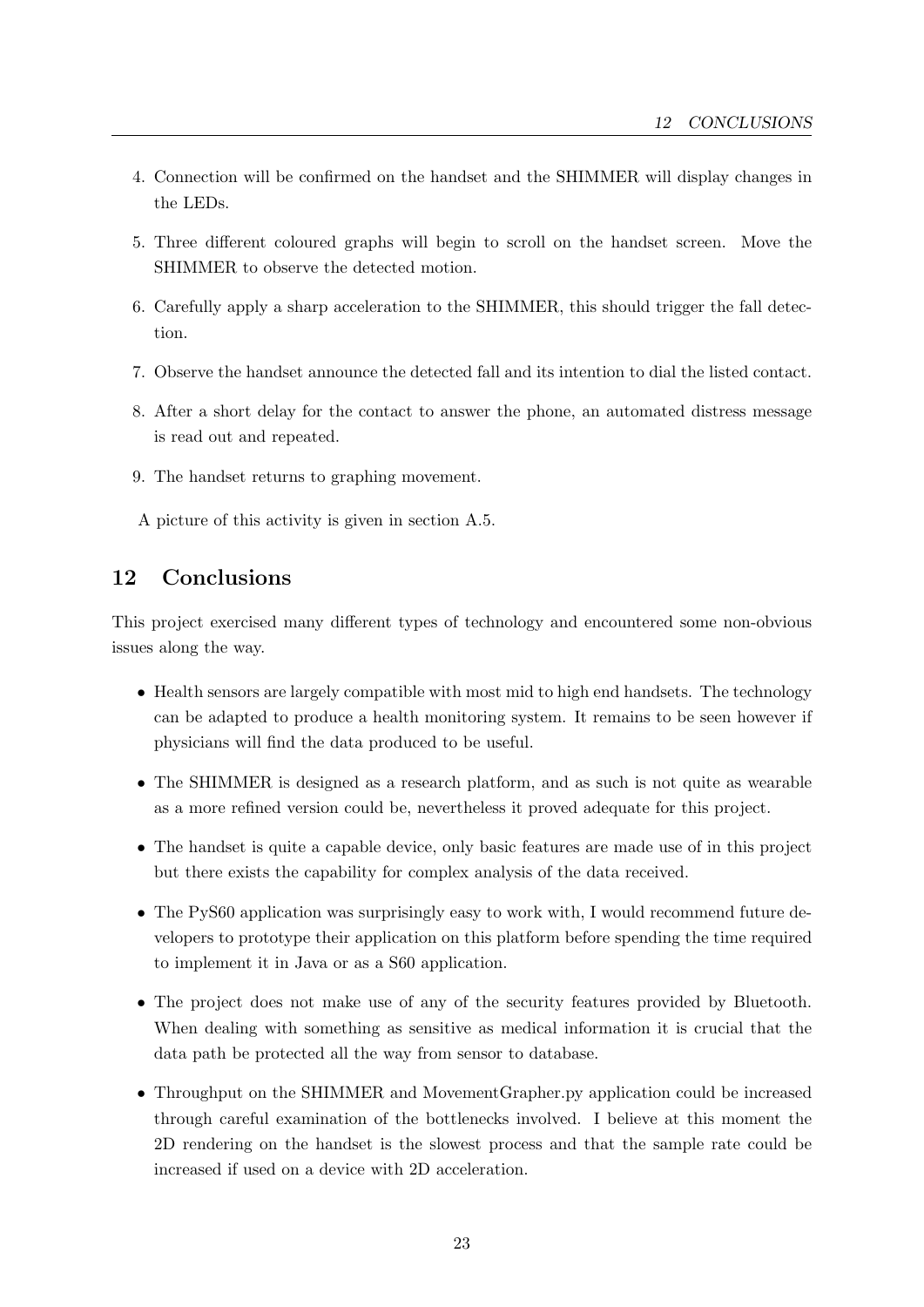- The fall detection system implemented here is far too simple to be viable in a real world environment. Any future application should make use of more intensive data analysis algorithms to correctly determine if a fall has in fact occurred [\[22\]](#page-47-11).
- More recent, higher end handsets have accelerometers built into them, it may well be possible for fall detection as demonstrated here to be implemented solely through software on such devices. However the SHIMMER is still more versatile as it can accept other sensor inputs.
- The Bluetooth Special Interest Group has recently launched a Medical Device Profile as part of the Bluetooth specifications. This indicates the technology industry's willingness to accept e-health systems and should improve compatibility with handsets. Whether 802.15.4 becomes accepted or not remains to be seen.

# <span id="page-31-0"></span>13 Acknowledgements

- I would sincerely like to thank Dr. John Nelson for his continued support throughout all aspects of this project. His insight into the technology reaches far beyond the technical details and into the political reasoning of those who create these technologies. This project would never have developed without him.
- My thanks to my close friend David Dolphin for his knowledge of the quirks involved in academic papers and for his detailed experience in the convoluted world of smartphones.
- My thanks also to Phillip Levis for seemingly single-handedly documenting all aspects of TinyOS, and for producing an extremely detailed but surprisingly practical handbook for developers.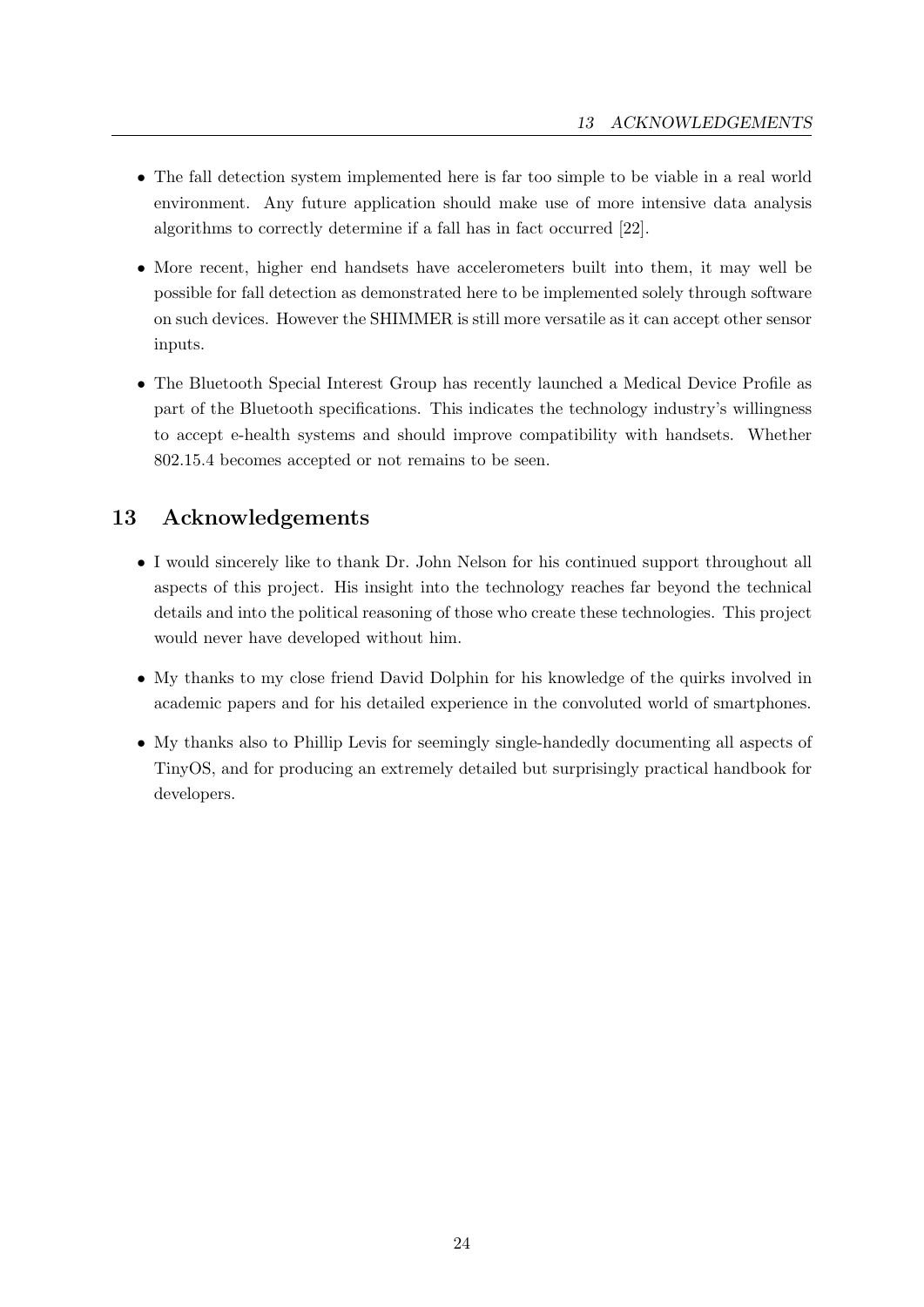# <span id="page-32-0"></span>A Appendix

### <span id="page-32-1"></span>A.1 ThreeAxisToBluetoothM.nc

```
/* Three Axis Accelerometer to Bluetooth Console for TinyOS 1.x
   Hugh O'Brien, March 2009. This code is released into the Public Domain.
   Samples are taken once every 20ms, once ten samples have been collected
   the results are averaged and sent over the Bluetooth radio, this results
   in an update frequency of 5Hz which should compromise between battery
   life and the loss of short lived readings.
∗/
/∗ LED Legend :
   Green = Device is OnRed = Bluetooth Connection Open
   Yellow On = DMA Buffer complete dYellow Off = Bluetooth Write Completed
   Orange = DMA sample completed (toggles so blink rate = 1/2 sample rate)
   All On = Error State∗/
/* number of channels being sampled */\#define NUM_ADC_CHAN 3
/* take a sample every 'sample rate' miliseconds */\#define BASE_SAMPLE_RATE 50
/* how many samples to average before broadcast */\#define NUM_SAMPLES_TO_AVG 10
/*sum of the characters being sent */\#define CHAR_BUF_SIZE 16
/* sensitivity is defined in the StdControl. init () function
   as 2G - it is itself a macro so could not be included here */includes DMA:
module ThreeAxisToBluetoothM {
   provides {
      interface StdControl;
   }
   uses \{
```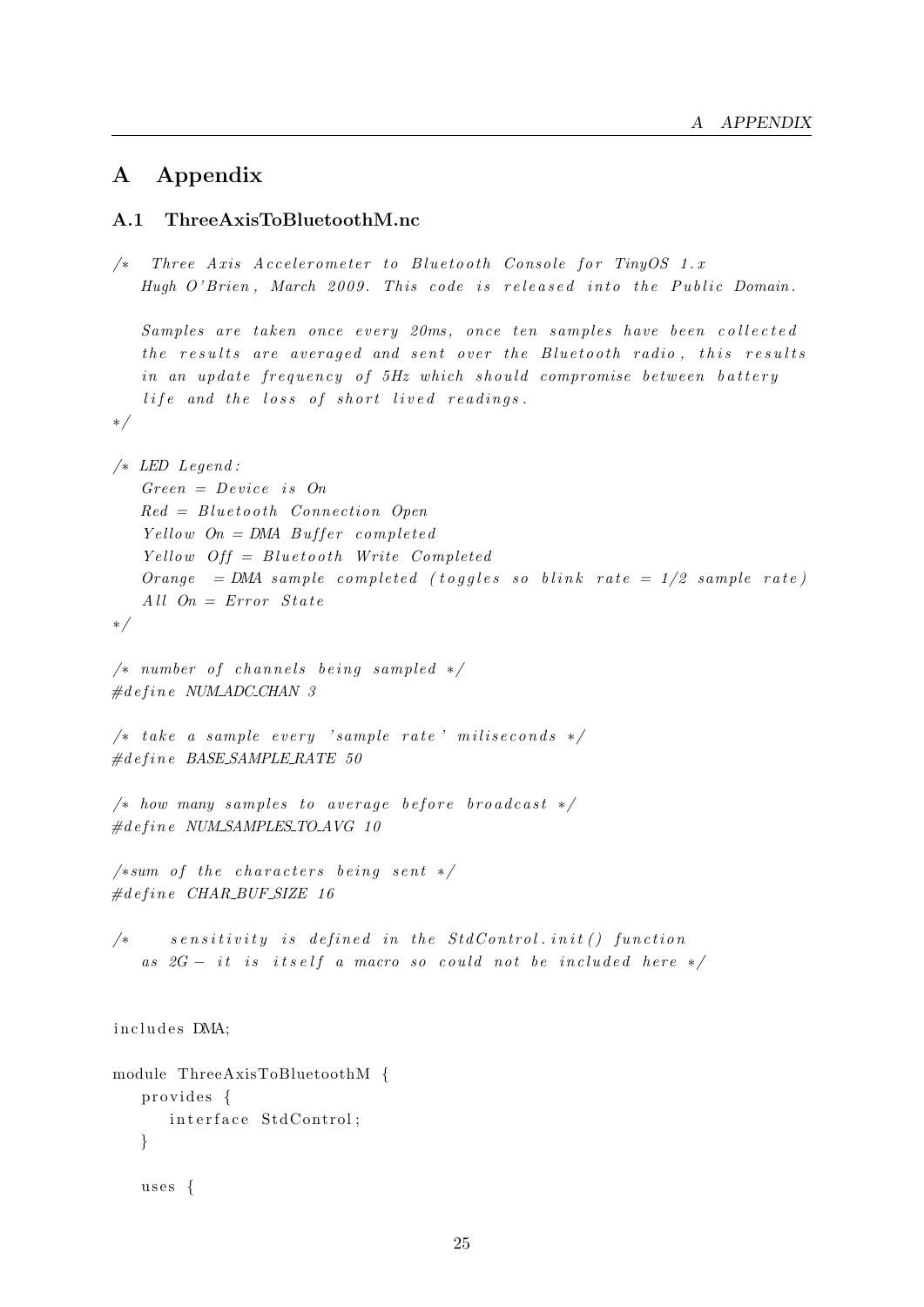```
interface Leds;
      interface Timer as samplingTimer;
      interface StdControl as BTStdControl;
      interface Bluetooth;
      interface StdControl as AccelStdControl;
      interface MMA7260<sub>-Accel</sub> as Accel;
      interface DMA as DMA0;
   }
}
implementation {
   /* define sprintf as a C type call */extern int sprintf ( char *str, const char *format, \dots )
   \text{L} at t r i bu t e \text{L} ((C));
   /* store a ge for DNA'd acceleration meter data */uint16_t \text{ but } 1 [NUM ADC CHAN * NUM SAMPLES TO AVG];
   uint16_t buf2 [NUM ADC CHAN * NUM SAMPLES TO AVG];
   /* keeps track of which buffer is being used by DMA */bool buf2_active = FALSE:/* keeps track of whether the alternate buffer is ready to use again */bool alt_buf_in_use = FALSE;
   /* counter for how many entries to the buffer have been made */uint8_t dma_blocks = 0;
   /* store get for ASCII output */uint8_t charbuf [CHAR_BUF_SIZE];
   /* on-the-fly modifiable sample rate */uint16_t sampleRate = BASE SAMPLE RATE;
   /* This is the first function called after the system 'boots' */
   command result_t StdControl.init() {
      call Leds. in \mathbf{i} (t);
      call AccelStdControl.init ();
      call Accel. set Sensitivity (RANGE 2_0G);
      c all DMA0. ADCinit();
      call BTStdControl. init ();
      /* Set up the flags for the ADC, code from BioMobius examples*/
```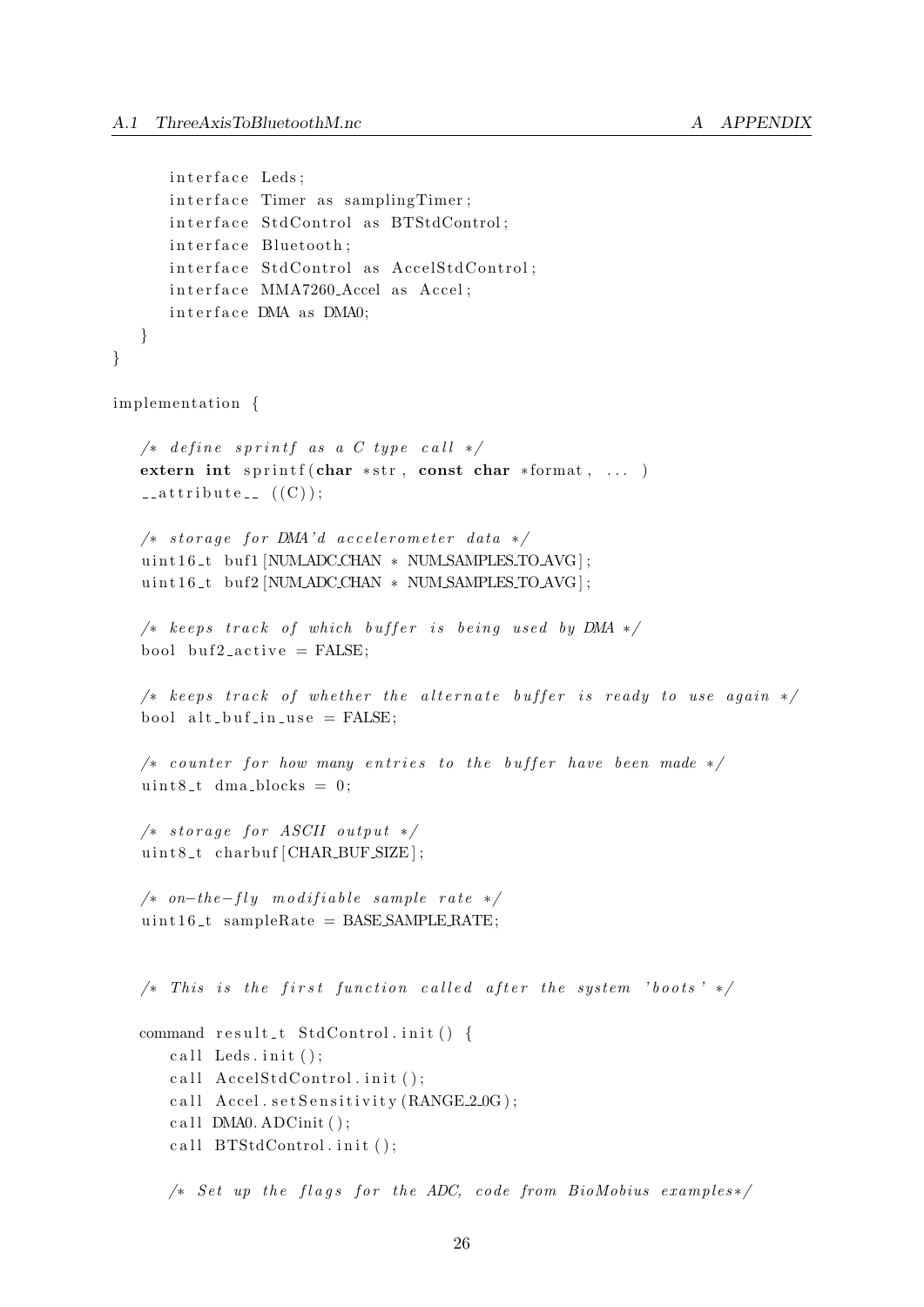```
atomic {
```
}

```
SET FLAG(ADC12CTL1, ADC12DIV_7);
      /* sample and hold time 4 adc12clk cycles */SET \text{FLAG}(\text{ADC12CTL0}, \text{ SHT0-0});
      /* set reference voltage to 2.5v */SET FLAG(ADC12CTL0, REF2_5V);
      /* conversion start address */SET FLAG(ADC12CTL1, CSTARTADD.0);
      SET FLAG(ADC12MCTL0, INCH<sub>-5</sub>); /* accel x */
      SET FLAG(ADC12MCTL1, INCH_4); /* accel y */
      SET FLAG(ADC12MCTL2, INCH_3); /* accel z */
      SET \text{FLAG}(\text{ADC12MCTL2}, \text{EOS}); /* end of sequence */SET FLAG(ADC12MCTL0, SREF<sub>-1</sub>); /* Vref = Vref + and Vr-*/SET FLAG(ADC12MCTL1, SREF_1); /* Vref = Vref + and Vr-*/SET FLAG(ADC12MCTL2, SREF_1); /* Vref = Vref + and Vr-*//* set up for three adc channels \rightarrow three adcmem regs \rightarrow three dma
      channels \ in \ round-robin *//* clear init defaults first */CLR FLAG(ADC12CTL1, CONSEQ.2); /* clear repeat single channel */
      SET FLAG(ADC12CTL1, CONSEQ_1); /* single sequence of channels */
   }
   /* initialise DMA, begin writing to buf1 */c all DMA0. in it ();
   c all DMA0. \text{setSourceAddress} ((\text{uint16_t})ADC12MEM0<sub>-</sub>);
   call DMA0. set Destination Address ((uint16_t) buf1);
   call DMA0. set Block Size (NUM ADC CHAN);
   /* these are flags specific to the MSP430 uC */DMA0CTL = DMADT1 + DMADSTINCR.3 + DMASRCINCR.3;return SUCCESS;
/* this block executes after StdControl.init() */command result_t StdControl.start() {
   c all Leds. greenOn();
   call BTStdControl.start();
```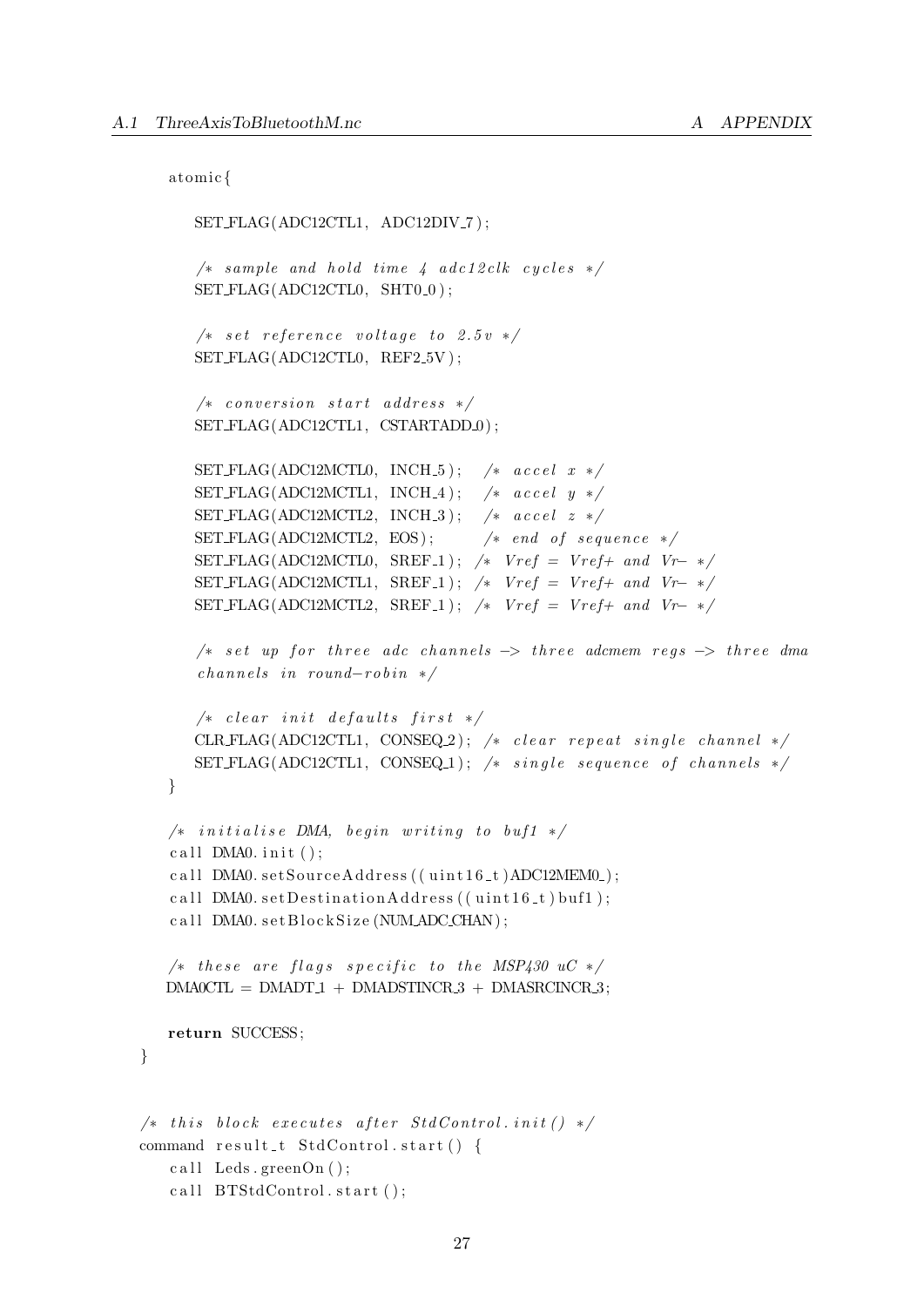```
return SUCCESS;
   /* System idles here until a BT connection is made */}
/* this is only called in case of a (detected) system fault */command result_t = StdControl . stop() {
   call Leds. yellow Off();
   call sampling Timer . stop ():
   c all AccelStdControl.\,stop();
   call BTStdControl.\,stop();
   return SUCCESS;
}
/* every time the sampling timer fires this is executed
   I suspect this might benefit from being atomic if the sample rate
   became very high but the examples do not show that thinking
   so I left it pre-emptable */event result_t samplingTimer. fired () {
   c all DMA0. b e gin Transformer();
   c all DMA0. ADCbeginConversion ();
   return SUCCESS;
  }
/* simple task to remove the long running calls from
   Blue tooth. connection Male, as it is called async it would otherwise
   run to completion */task void postConnectionSetup() {
   c all AccelStdControl.start();
   call samplingTimer.start(TIMER.REPEAT, sampleRate);
}
async event void Bluetooth.connectionMade (uint8_t status) {
   call Leds. \text{redOn}();
   post postConnectionSetup();
}
async event void Bluetooth.commandModeEnded() {
   /* we're required to handle this event but for this project we don'thave to do anything meaningful */}
/* long running async command is okay here as the system won't
```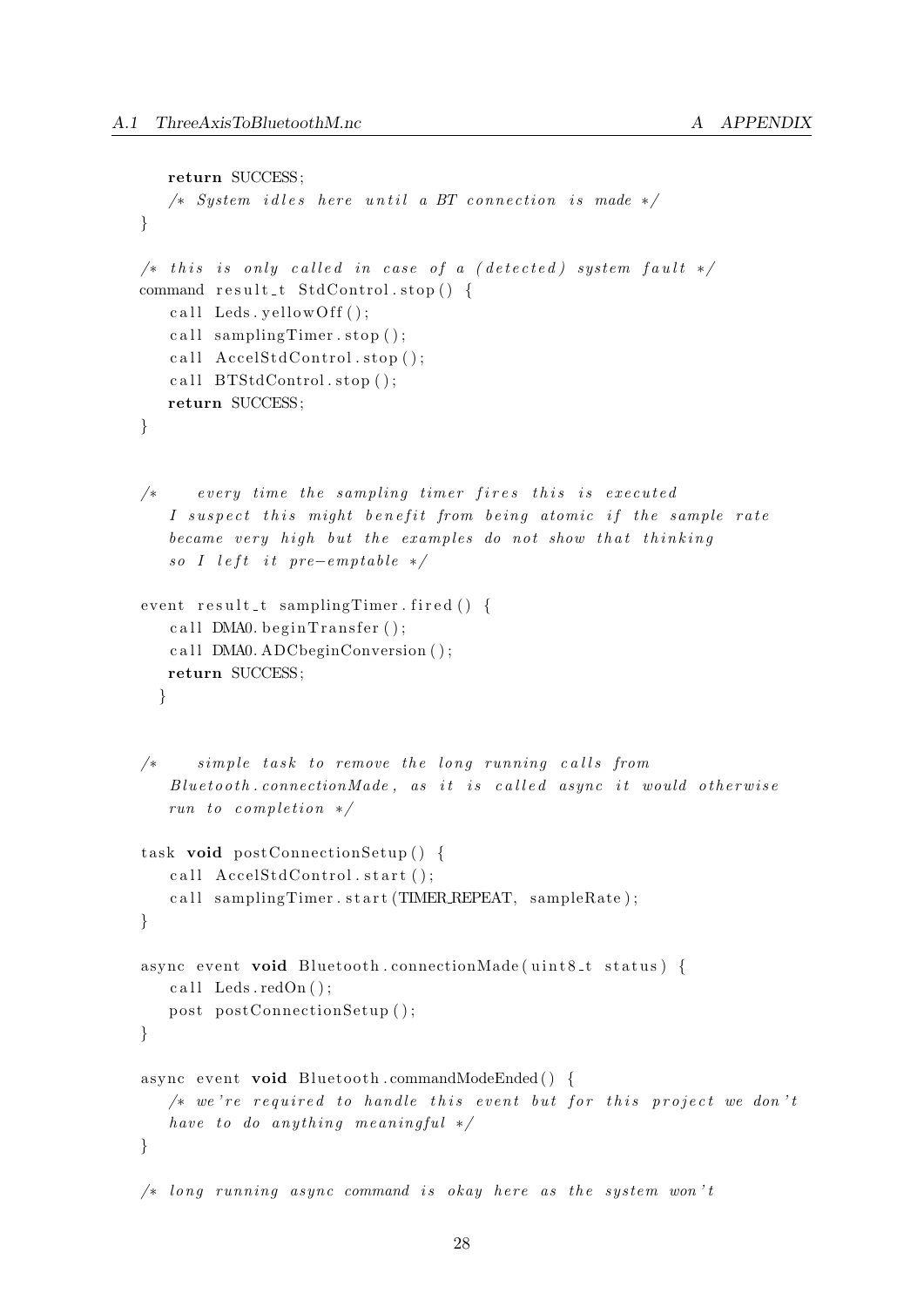```
be doing anything else */async event void Bluetooth.connectionClosed (uint8_t reason) {
   call sampling Timer . stop ();
   call Leds.redOff();
   call Leds. v ellow Off ();
   call Leds.orangeOn();
   c all AccelStdControl.\,stop();
}
async event void Bluetooth.dataAvailable(uint8_t data) {
   /* code to allow the receiver device to modify the sample rate,
   disabeled as it 's buggy *//* call \; Leds. \; orange~Toggle();
   atomic switch (data) \{case \quad 'S ':
          sampleRate = BASE\_SAMPLE\_RATE / 2;case \quad M':
          sampleRate = BASESAMPLERATEcase \quad \overleftrightarrow{F} :
          sampleRate = BASE\_SAMPLERATE * 2;}
   \textit{call sampling} Timer. \textit{stop} ();
   \emph{call sampling Timer. start (TIMER. REPEAT, sampleRate } ;*/
}
event void Bluetooth.writeDone() {
   call Leds. yellow Off();
}
/* this task is the CPU host spot of my contributions howeverI may be calling OS provided functions that outweigh it */task void averageData() {
   u int 16 -t X=0, Y=0, Z=0;uint8_t i:
   /* this doubled up code could be compacted by using
      a buf pointer but as space isn't currently an issue
       I left it verbose for clarity *//* if buf2 is being used by DMA, read from buf1 */if ( buf2_active) {
```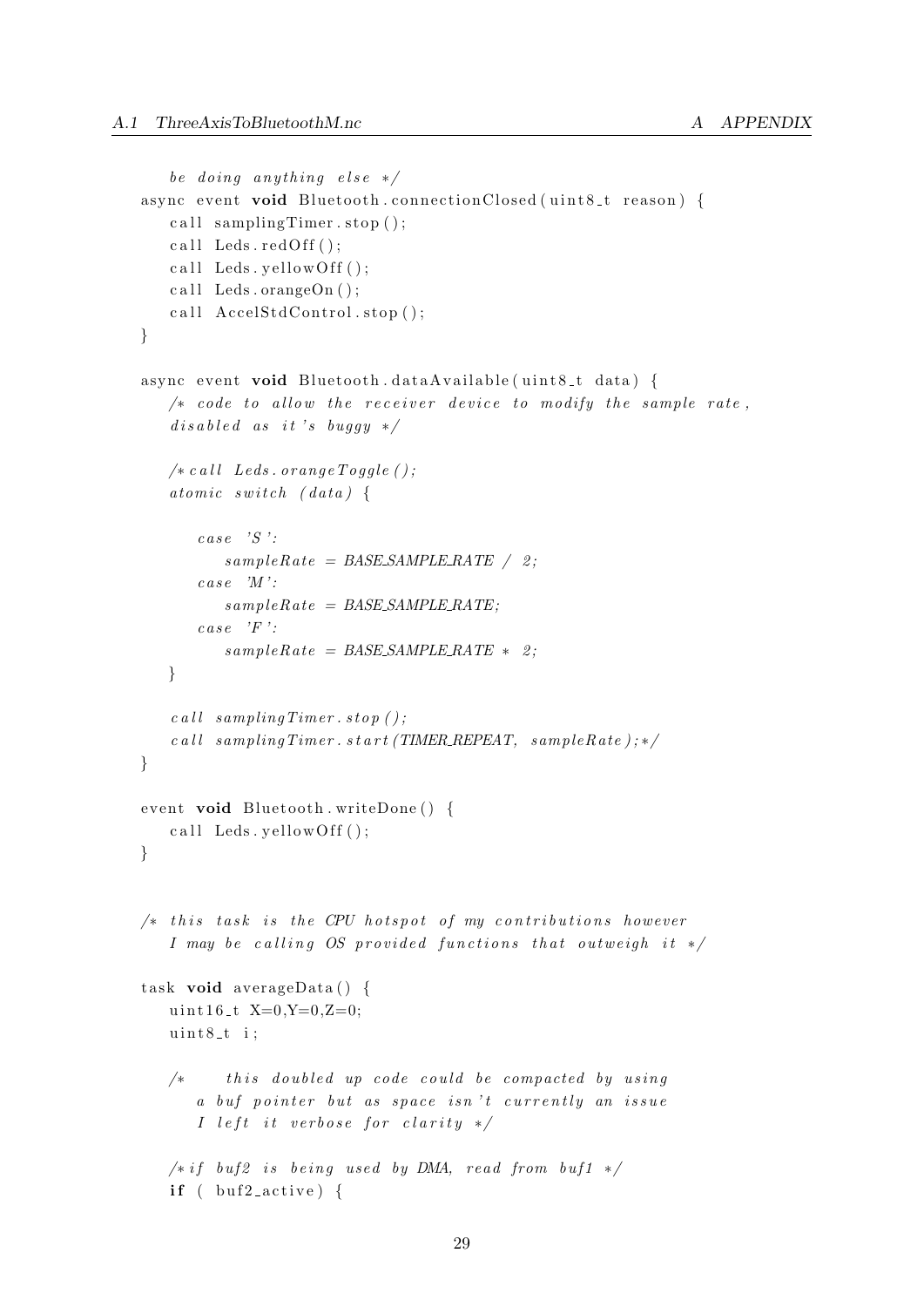```
for ( i = 0; i < NUMSAMPLES\_TOAVG ; i++ ) {
          X \leftarrow \text{buf1} [NUM ADC CHAN * i ];
         Y \rightleftharpoons \text{buf1} [NUM ADC_CHAN * i + 1 ];
          Z + = buf1 [NUM_ADC_CHAN * i + 2];
          }
      }
   else \{for ( i=0; i \langle NUMSAMPLES\_TOAVG ; i++ \rangle {
         X \leftarrow \text{buf2} [NUM ADC CHAN * i ];
         Y \leftarrow \text{buf2} [NUM_ADC_CHAN * i + 1 ];
          Z + = buf2 [NUM_ADC_CHAN * i + 2];
      }
   }
   /* we're finished with the buffer so allow DMA to use it */
   atomic alt_buf_in_use = FALSE;/* find the average values */X /= NUM SAMPLES TO AVG;
   Y /= NUM SAMPLES TO AVG;
   Z /= NUM SAMPLES TO AVG;
   /* convert the values to fixed prescision strings */s p r in t f ( charbu f, "%.4u %.4u %.4u \r \n", X, Y, Z );
   call Bluetooth.write (charbuf, CHAR_BUF_SIZE);
}
/* This is called when the data from the ADC has
   been written to memory */async event void DMA0. transferComplete () \{call Leds.orangeToggle();
   dma blocks ++;
   /* move the DMA destination pointer along in the buffer */DMA0DA += (NUMADCCHAN * 2);atomic {
      if (dma_blocks == NUM_SAMPLES_TO_AVG) { /* if buffer is full */
          /* if the other but is still in use, reuse the current one */if (alt_buf_in_use)if (buf2_active) {
```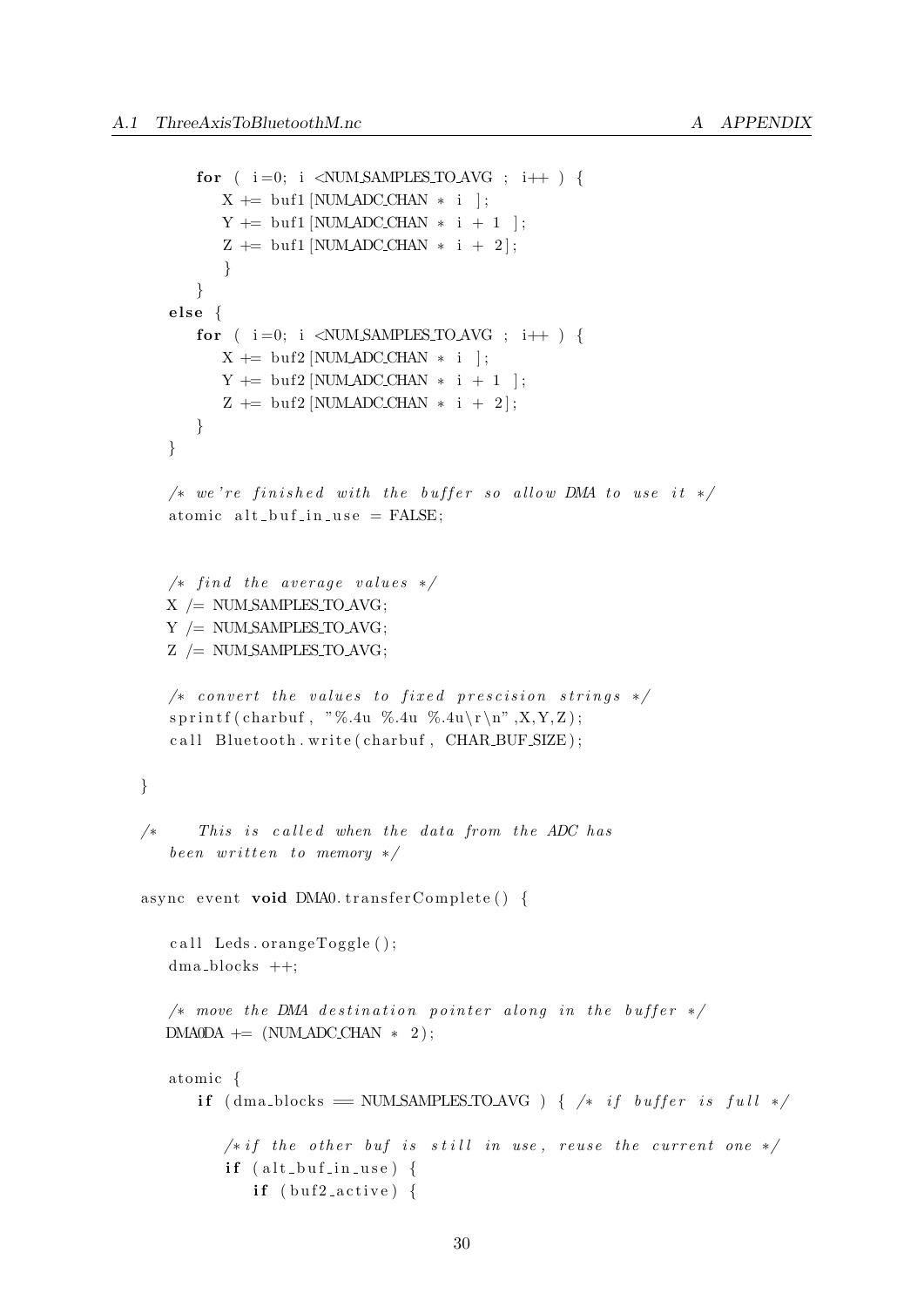}

```
DMA0DA = (uint16_t) but2;dma\_blocks = 0;
             }
             else {
                DMA0DA = (uint16_t, t) but1;dma_blocks =0;
             }
          }
          /* if it's not active then switch buffers */else \{if (buf2_active) {
                DMA0DA = (u int16_t buf1;
                but 2_active = FALSE;dma\_blocks = 0;
             }
             else \{DMA0DA = (uint16_t) but2;but 2_a c t i v e = TRUE;dma\_blocks = 0;
                }
             atomic alt_buf_in_use = TRUE;post averageData();
          }
          call Leds. yellowOn();
          }
      }
   }
async event void DMA0. ADCInterrupt (uint8_t regnum) {
   call StdControl.show();
   call Leds.greenOn();
   call \text{Leds} \cdot \text{redOn} ( );
   c all Leds. orangeOn();
   call Leds. yellowOn();
}
```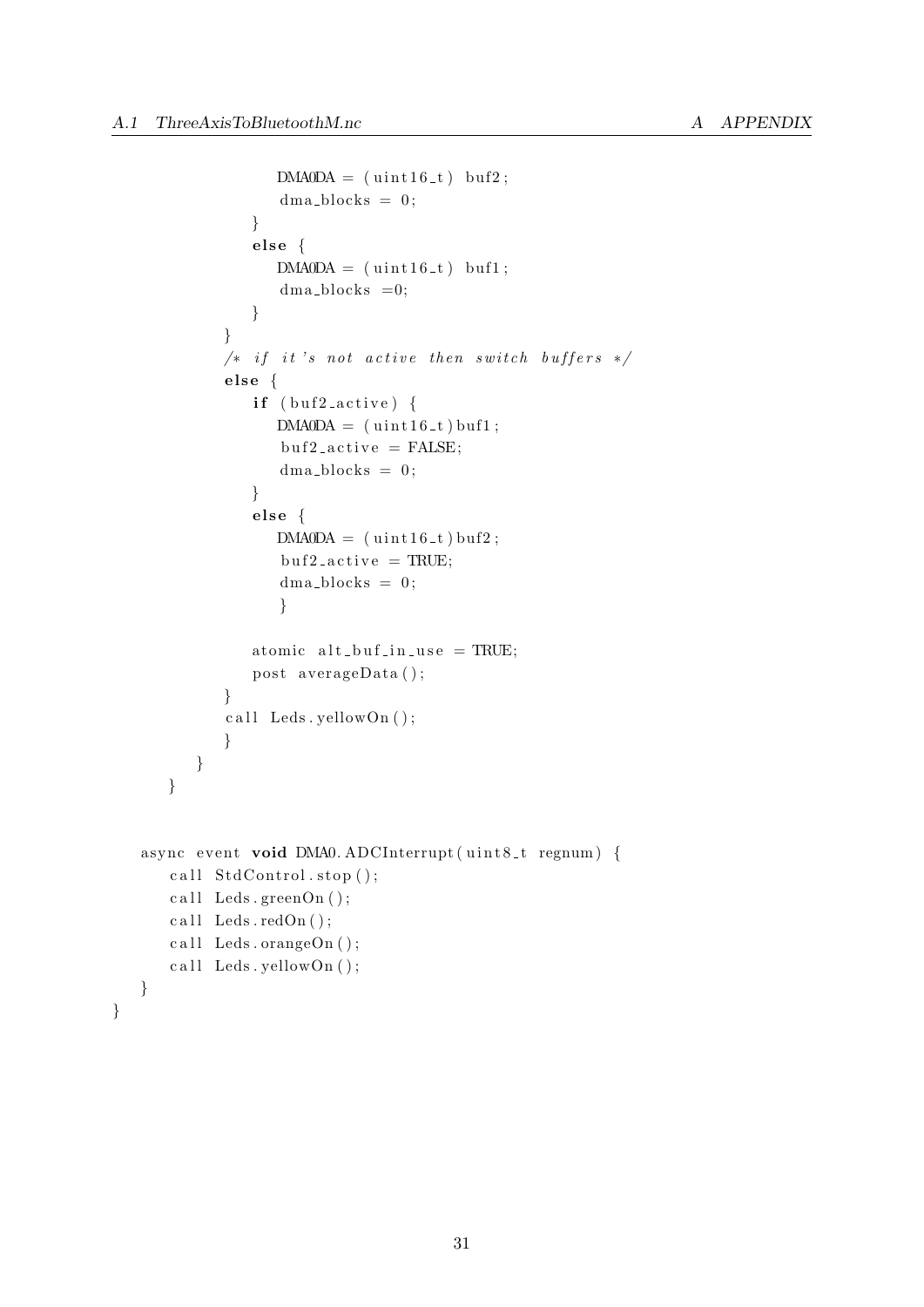### <span id="page-39-0"></span>A.2 ThreeAxisToBluetooth.nc

```
/* Hugh O'Brien, March 2009 */
configuration ThreeAxisToBluetooth {
}
implementation {
   components Main ,
   ThreeAxisToBluetoothM ,
   RovingNetworksC ,
   TimerC ,
   LedsC ,
   DMA<sub>M</sub>,
   MMA7260 AccelM ;
   Main. StdControl \rightarrow ThreeAxisToBluetoothM;
   Main. StdControl \rightarrow TimerC;
   ThreeAxisToBluetoothM.samplingTimer -> TimerC.Timer [unique ("Timer")];
   ThreeAxisToBluetoothM. Leds → LedsC;
   ThreeAxisToBluetoothM .DMA0 −> DMAM.DMA[ 0 ] ;
   ThreeAxisToBluetoothM . BTStdControl −> RovingNetworksC ;
   ThreeAxisToBluetoothM. Bluetooth → RovingNetworksC;
   ThreeAxisToBluetoothM.AccelStdControl -> MMA7260_AccelM;
   ThreeAxisToBluetoothM . Accel −> MMA7260 AccelM ;
}
```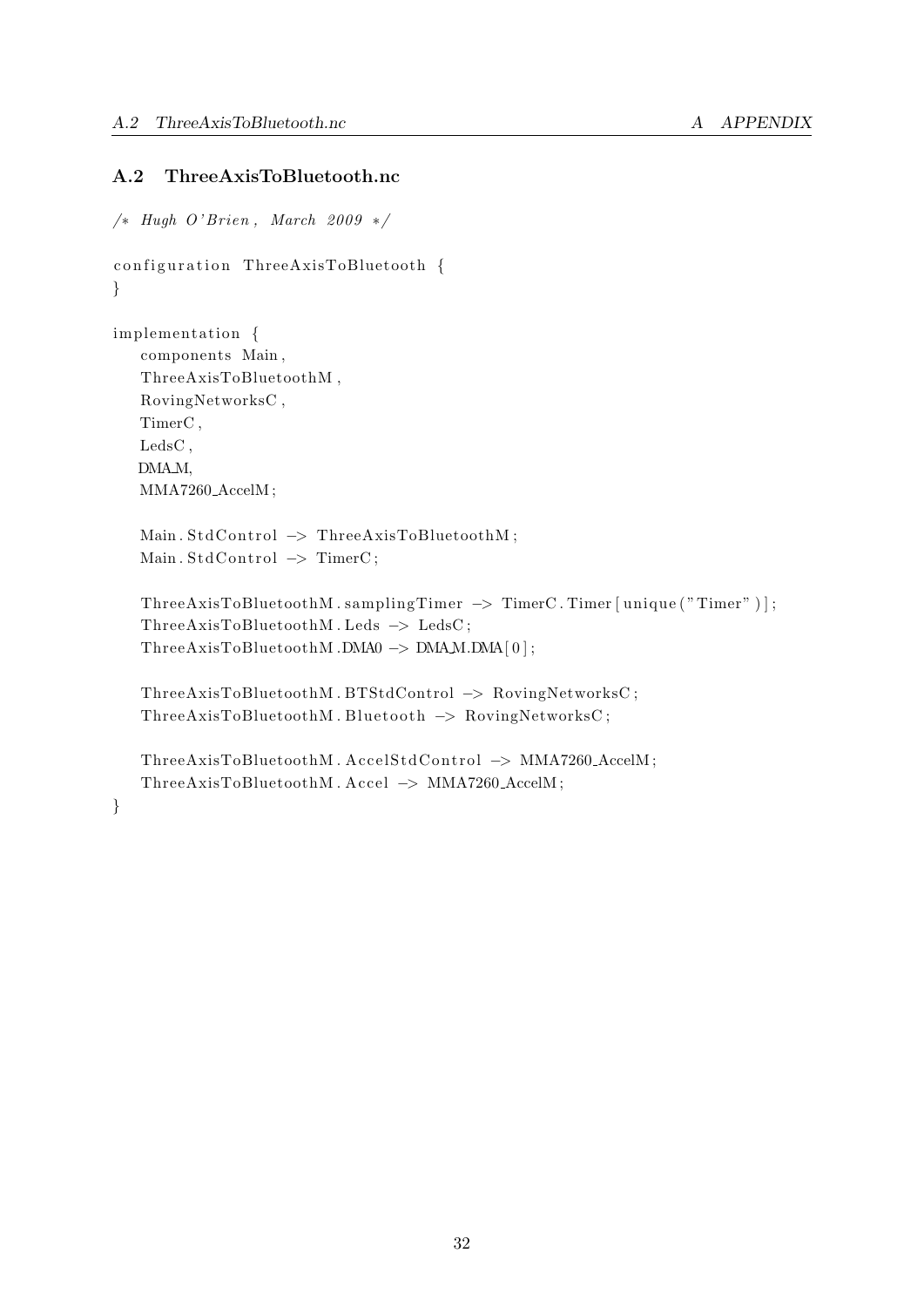# <span id="page-40-0"></span>A.3 Makefile

COMPONENT=ThreeAxisToBluetooth PFLAGS=−DDEFAULT BAUDRATE=115200 include ../ Makerules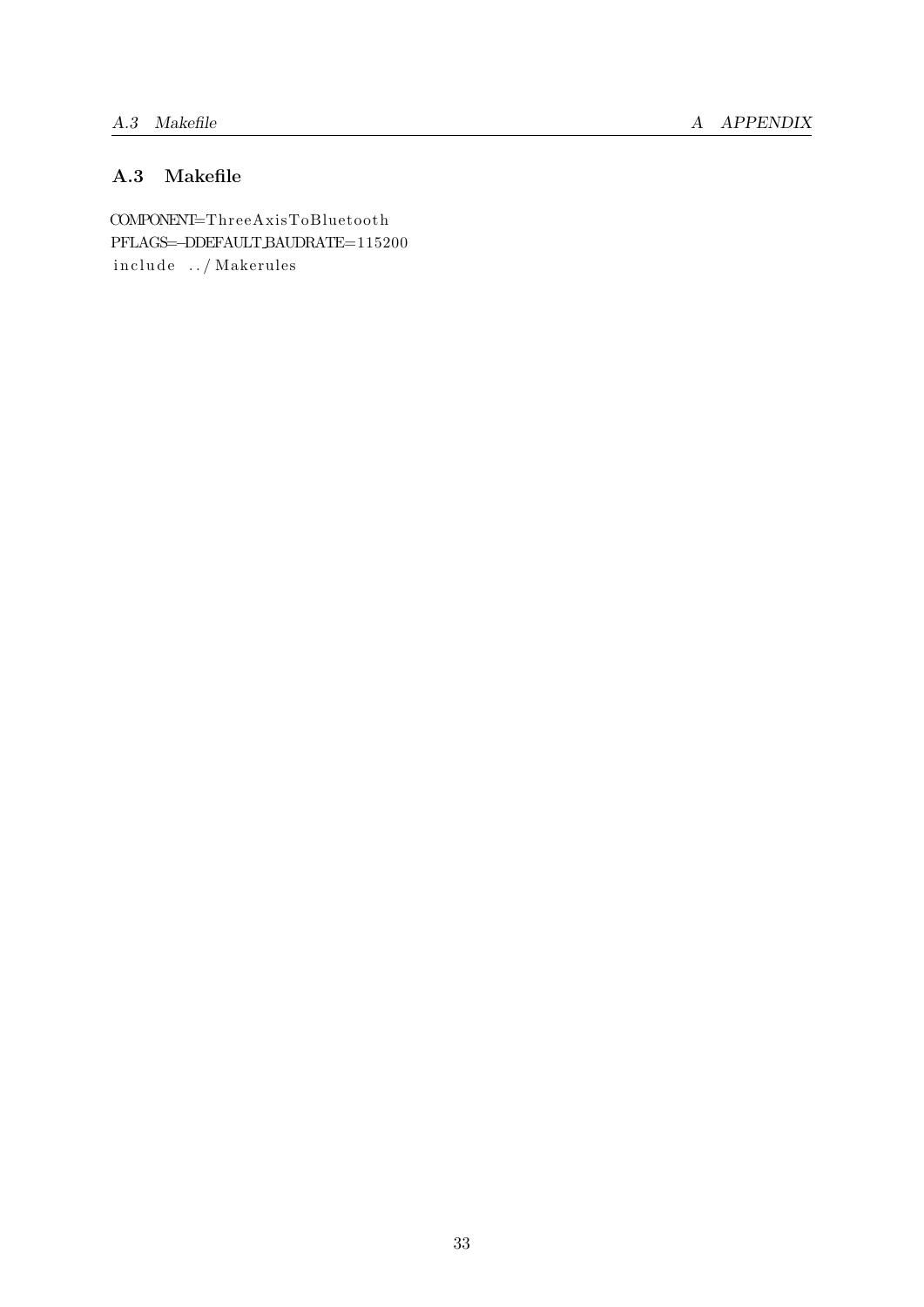#### <span id="page-41-0"></span>A.4 MovementGrapher.py

```
# Accelerometer Grapher and Fall Dector − Hugh O'Brien March 2009
#
\#This is a script for PuS60 that opens a bluetooth serial connection
#to a pre−programmed SHIMMER sensor, The SHIMMER provides accelerometer
#data in the form "1111 1111 1111" where '1111' will be in the range
#of 0 \rightarrow 4400. The three values represent the data gathered
# from monitoring the three axis of the accelerometer.
#
\# The \scriptsize \begin{array}{|l|} \hbox{\small \textbf{script} \end{array}} reduces the accuracy of these values in order to be able
#to graph them on a screen that is only 320x240px in size
#
\# The \ script \ also \ monitors \ the \ difference \ between \ two \ subsequent\# readings in order to determine if a large movement has occured.
#This can be interpreted as a fall. A call is then placed to a#pre-defined\,q\,telephone\,number\,and\,the\,details\,of\,the\,victim\,are\,are\,or\,the\,int\,p\,de\# read out to the receiver.import e32, appuifw, audio, telephone
#b \, t \, s \, o \, c \, k \, e \, t \quad is \quad the \quad ' \, o \, l \, d \quad ' \, BT \, system \, , \quad new \, \; version \; \; introduced \; \; in\#PyS60 1.9.1 is harder to work with.
import btsocket as socket
#a predefined BT MAC address can be set here to skip discovery process
target = '\text{contact}\_\text{name} = " \text{John}\_\text{Watson"\text{contact_number} = "5550137"victim name = "Mr. Sherlock Holmes"victim address = "221 B. Baker Street. London"s e n sitivity = 28
def fall ():
     global app_lock, contact_name, contact_number, victim_name, \
     victim_address, data, prev
     audio.say ("Dialling %s now" % contact_name)
     t elephone. dial (contact_number)
    e32. ao_sleep(7) \#7 sec delay for someone to answer
     for i in range (2, -1, -1):
         audio . say ("This is an automated message. A fall has been detected.)
   Please assist %s at address %s. \setminusThis message will repeat %d more times" \setminus\% (victim_name, victim_address, i))
```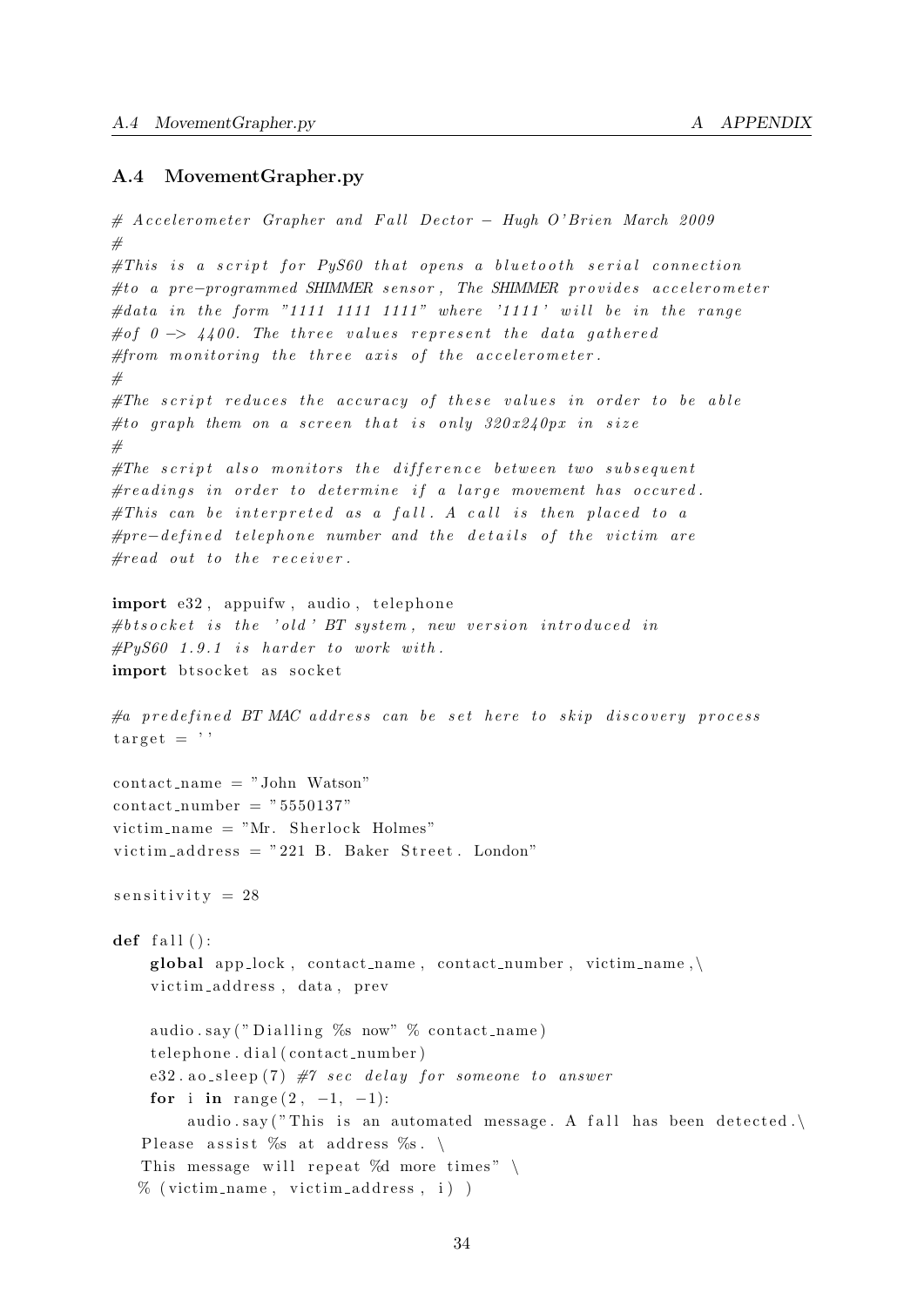```
t elephone. hang up()data = (40, 40, 40) #reset values so as not to trigger again
    prev = data
    app\_lock \text{.} signal() \#unlock \text{.} the \text{.} main \text{.} loopdef connect (): \# this\ function\ sets\ up\ the\ BT\ socket\ connectionglobal btsocket, target
    try :
          # socket params passed to the OS
         btsocket=socket.socket(socket.AFBT,socket.SOCKSTREAM)
         if target = ": #if no target defined, begin OS discovery routine
             address, services = socket.bt\_discover()target = (address, services.values ()[0])btsocket.connect (target) #initiate connection and notify user
         appuifw.note (u" Connected to " + str (address), "info")
    \mathbf{except}: \# fail \;cle\text{ }allyappuifw.note (u'' Error connecting to device")bts o c k e t . c l o s e ()def getData (): \# this receives single characters over the bitstream
                 \#until it encounters a newline and carraige return it then
                 \#returns the characters it has buffered until that point
    global btsocket \#use the globally defined socket
    buffer = "" \#create an empty buffer
    rxChar = bitsocket.recv(1) #receive 1 char over BT and save in rxChar#spin \text{ here } until \text{ we get a 'real' } shallwhile (rxChar = ' \n\cdot) or (rxChar = ' \r):
        rxChar = bisocket . recv(1)\#as long as we receive 'real' chars buffer them
    while (rxChar \leq 'n') and (rxChar \leq 'r'):
         buffer \equiv rxChar
        rxChar = bisocket . recv(1)return buffer #return the buffer contents
```
 $def graph_data(input):$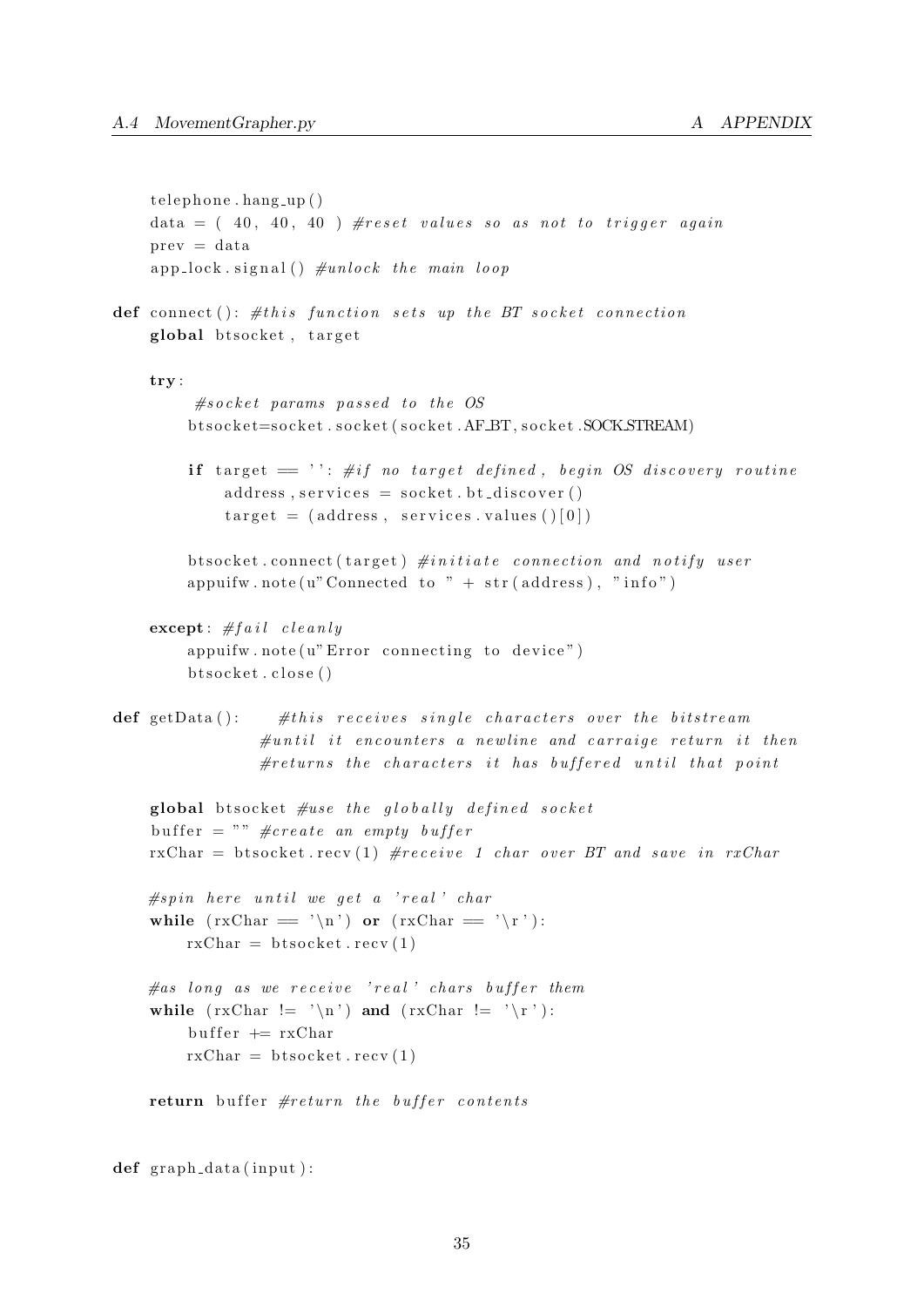$\# this\ function\ produces\ the\ graphs\ on\ the\ screen\ the\ screen\$  $\#landscale$  oriented with a resolution of  $240x320$ . The constants seen #here are used to define where on the screen the graphs should be drawn

global count, canvas, prev, data

#take the input string formated like "1111 1111 1111" and parse it  $# to\ a\ ca\ wire\ 3\ sets\ of\ chars\ and\ then\ interpret\ them\ as\ diaits\ saving$ #them to a list in this format:  $( '1111', '1111', '1111' )$ #the values are then divided by 60 as they will be in the range  $\#0 \Rightarrow x \Rightarrow 4400$  as the screen is only 240px high. furthermore as there # are three graphs being drawn each is confined to  $(240 / 3)$  px of  $\# height$ . The divisor of 60 accommodates this at the cost of accuracy.

```
try :
```

```
data = (\n\\text{int}(\text{input}[0:4]) \neq 60, \setminus\text{int}(\text{input} [5:9]) / 60, \setminus\text{int} (\text{input} [10:14]) / 60 \setminus)
```

```
#sane defaults if we receive a malformed reading
except ValueError:
   data = (36, 36, 36)
```

```
#redraw the screen if there are more than 280 samples displayed.
if count > 280:
    reset()
```

```
\#draw \ a \ line, with \ the \ X1 \ starting \ 10 \ points from \ the \ left \ and\#expanding\ right, Y1\ being\ time\ previous\ value\ of\ Y2\ (initially\ zero)#plus a vertical offset so the graphs don't overlap each other, X2#being one point right of X1 and Y2 one of the 3 XYZ readings plus
# the \ vertical \ offset. \ other \ options \ are \ purely \ aesthetic.canvas. line (\n\setminus\{\text{count} + 10, \text{prev} \, [0], \text{count} + 11, \text{data} \, [0], \}outline = 0xFF0000, width = 1)
canvas. line (\n\setminus\{\text{count} + 10, \text{prev} [1] + 80, \text{count} + 11, \text{data} [1] + 80 \}, \ \ \ \ \outline = 0x00DD00, width = 1)canvas. line (\n\setminus\{\text{count} + 10, \text{prev} [2] + 160, \text{count} + 11, \text{data} [2] + 160 \}, \ \ \ \ \
```

```
outline = 0x4444FF, width = 1)
```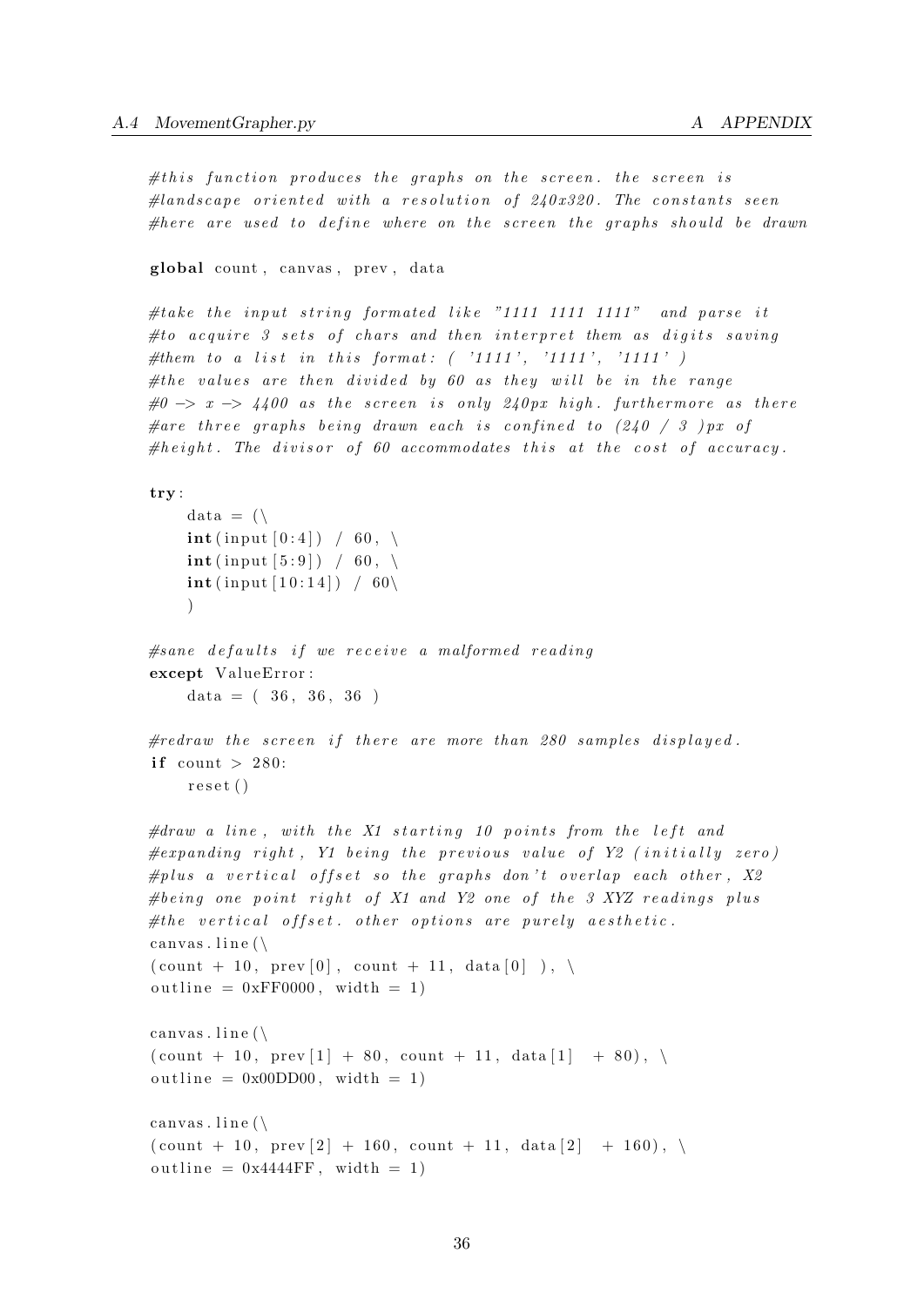```
#increment\ counter - data should also be pushed into prev here#but this happens in the main loop for monitoring reasonscount = count + 1
```
def reset ():  $\#$  this function redraws the screen when it becomes full global count, canvas

```
\#reset the count and redraw a blank canvas
count = 0canvas.rectangle ((0, 0, 320, 240), fill = 0x000000)
```
#### #Main

```
data = (0, 0, 0)prev =(40, 40, 40) #initial zero values for 'previous values' of the data
canvas = appuifw. Canvas () \#create a new Canvas object
apputfw . app . body = canvasappui fw . app . s c r e e n = " f u l l " \#go ' f u l l s c r e e n '
appuifw . app . orientation = "landscape" \# draw in landscape orientation
appuifw . app . title = u" Activity Monitor" \#name\ the\ programapp\_lock = e32. Ao\_lock() #locking system
connect () \#open the BT socket
e32 . ao sleep (1) # sleep for 1 second in case of graphical slowness
reset () \# initially reset the screen to draw the canvas
while 1: \# loop the following code infinitely
    e32. reset_inactivity () #keep the screensaver away
    graph_data(getData()) \# poll the BT data passing it to the grapher.
    \# test the movement level between the last two samples
    if ( (abs(data [0] - prev [0]) > sensitivity) \
    or ( \text{abs}(\text{data} [1] - \text{prev} [1]) > \text{sensitivity} ) )or (abs(data [2] - prev [2]) > sensitivity):
         fall () \#if\ too\ much,\ take\ actionapp lock wait () \# pause this loop until fall () finishes
         e32 \cdot a0 \cdot s1eep(1)r e s e t ( )
    prev = data \# move \ current \ data \ into \ previous \ data \ buffer
```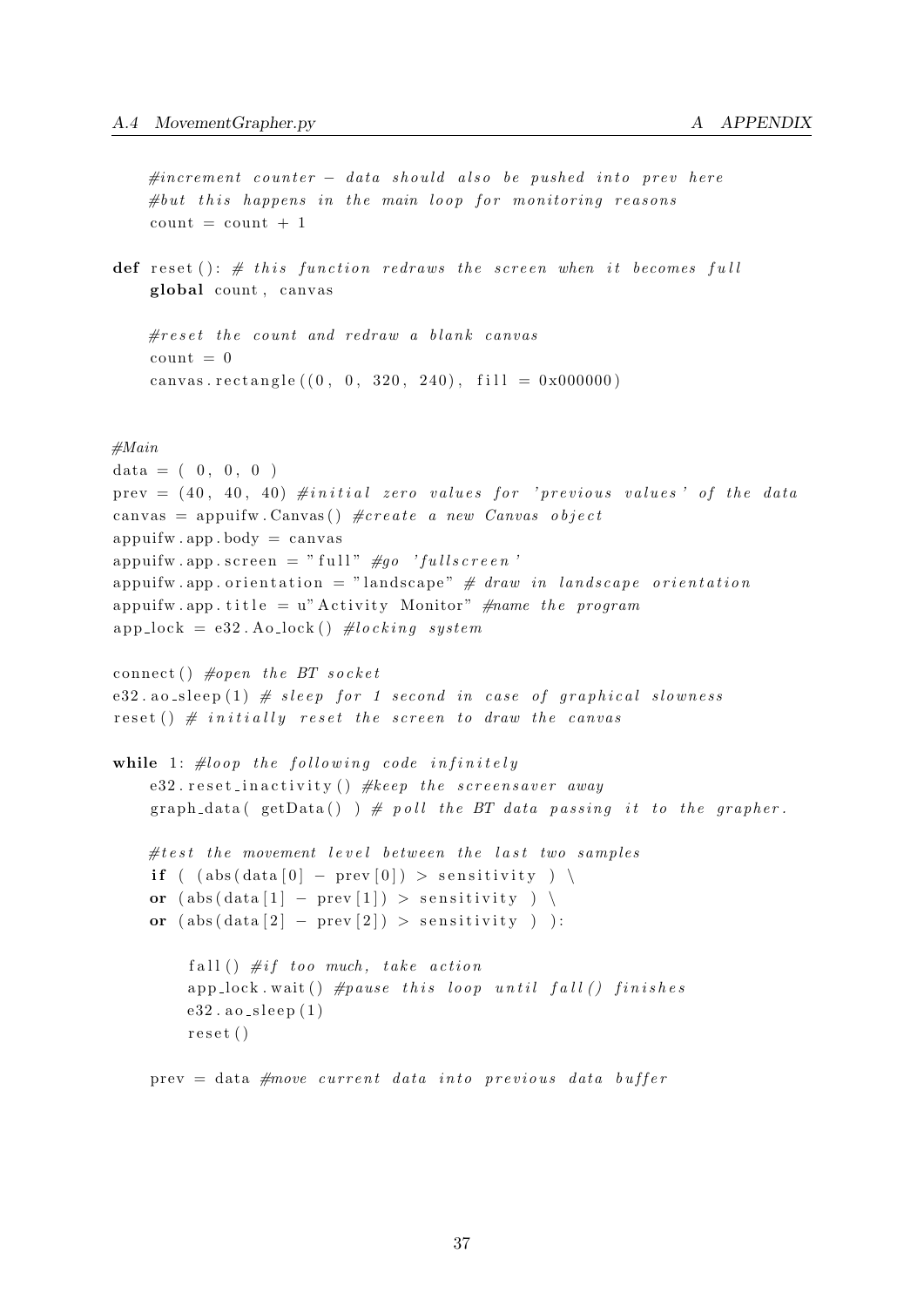### <span id="page-45-0"></span>A.5 Demonstration



<span id="page-45-1"></span>Figure 1: Plots of the three axis of movement generated by the SHIMMER

# References

- <span id="page-45-5"></span>[1] The Symbian Foundation; How Do I get my Symbian OS Application Signed?; Accessed March 2009; [https://www.symbiansigned.com/how\\_do\\_I\\_get\\_my\\_application\\_signed.pdf](https://www.symbiansigned.com/how_do_I_get_my_application_signed.pdf)
- [2] Intel Corporation, TRIL Research Centre; SHIMMER Manual, Sensing Health with Intelligence, Modularity, Mobility and Experimental Re-usability; Distributed by Intel  $9^{th}$  of May 2007
- <span id="page-45-6"></span>[3] Bluetooth Special Interest Group; Bluetooth.com - How It Works; Accessed March 2009; <http://www.bluetooth.com/Bluetooth/Technology/Works/>
- <span id="page-45-3"></span>[4] Open Handset Alliance; Open Handset Alliance Overview; [http://www.openhandsetalliance.com/oha\\_overview.html](http://www.openhandsetalliance.com/oha_overview.html)
- <span id="page-45-2"></span>[5] Sun Microsystems; Java ME: the Most Ubiquitous Application Platform for Mobile Devices; Accessed March 2009; <http://java.sun.com/javame/index.jsp>
- <span id="page-45-4"></span>[6] DalvikVM.com; Brief overview of the Dalvik virtual machine and its insights; Accessed March 2009; <http://www.dalvikvm.com/>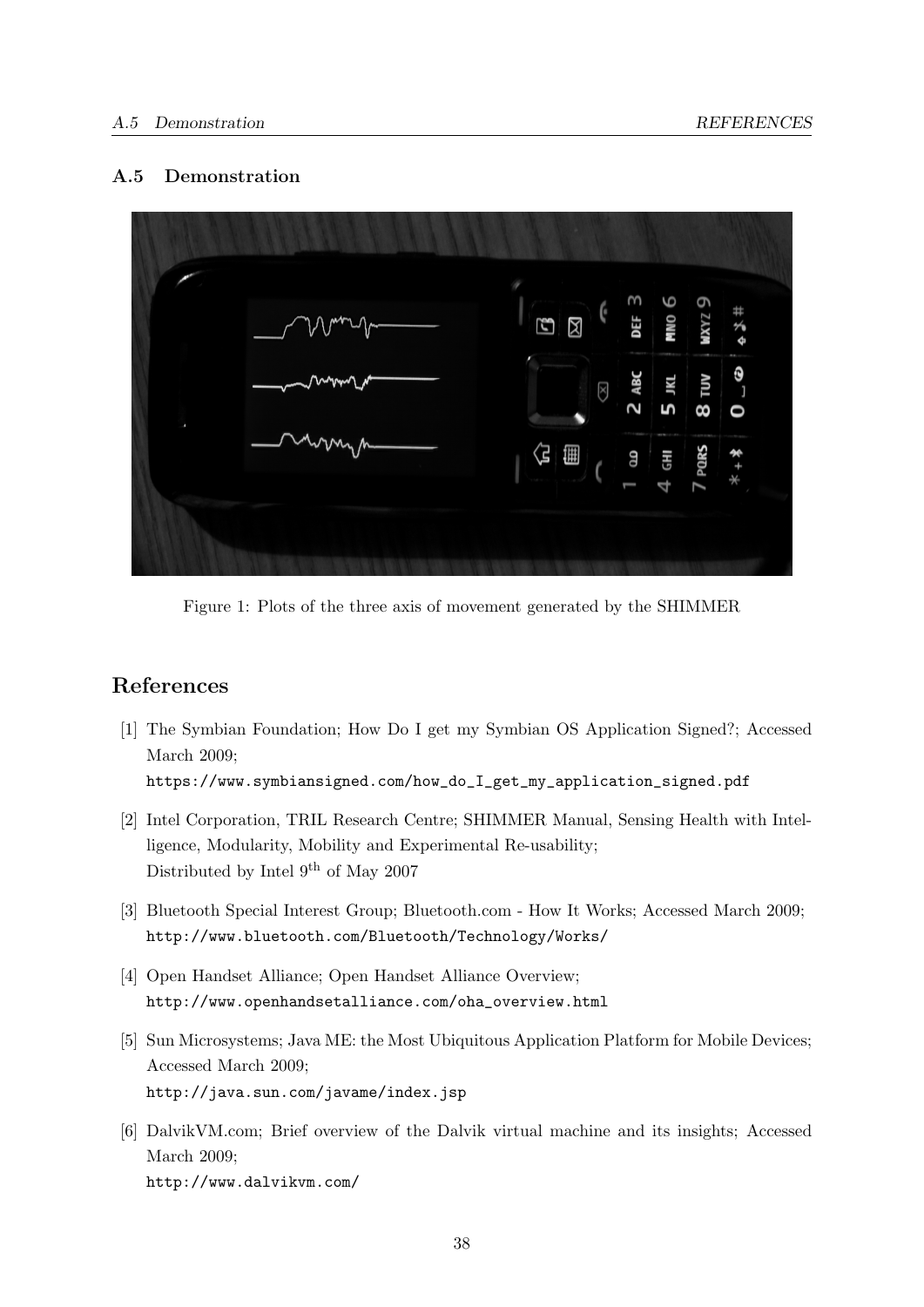- <span id="page-46-10"></span>[7] GSM Arena; Nokia E51 - Full Phone Specifications; Accessed March 2009; [http://www.gsmarena.com/nokia\\_e51-2106.php](http://www.gsmarena.com/nokia_e51-2106.php)
- <span id="page-46-9"></span>[8] Google, Open Handset Alliance; Developing on a Device, Android Developers; Accessed March 2009; <http://developer.android.com/guide/developing/device.html>
- <span id="page-46-8"></span>[9] HTC Corporation; G1 Specifications; Accessed March 2009; <http://www.htc.com/www/product/g1/specification.html>
- <span id="page-46-7"></span>[10] TinyOS Community; First European TinyOS Technology Exchange; 10th of February 2009, Cork, Ireland
- <span id="page-46-12"></span>[11] Jurgen Scheible, Ville Tuulos; Mobile Python: Rapid prototyping of applications on the mobile platform; Published by Wiley, 2007; ISBN:978-0-470-51505-1
- <span id="page-46-6"></span>[12] Philip Levis; TinyOS Programming Handbook Revision 1.3; Published On-line,  $27<sup>th</sup>$  of October 2006; <http://csl.stanford.edu/~pal/pubs/tinyos-programming.pdf>
- <span id="page-46-5"></span>[13] Phillip Levis; [Presentation] TinyOS - What the second generation holds;  $17<sup>th</sup>$  of January 2007; Published by Stanford University; Accessed March 2009; <http://www.youtube.com/watch?v=j6hRsue5b30>
- <span id="page-46-11"></span>[14] Symbian Software Ltd; Official Website, Accessed March 2009; <http://www.symbian.com/about/index.asp>
- [15] Swedish Institute of Compute Science, Adam Dunkels; Contiki Operating System; Accessed March 2009; <http://www.sics.se/contiki/>
- <span id="page-46-4"></span>[16] Adam Dunkels, Oliver Schmidt, Thiemo Voigt; Using Protothreads for Sensor Node Programming
- <span id="page-46-0"></span>[17] The Linux Documentation Project; Character Device Drivers, Accessed March 2009; <http://tldp.org/LDP/khg/HyperNews/get/devices/char.html>
- <span id="page-46-1"></span>[18] TinyOS Working Group; TinyOS Tutorials; Accessed December 2008; [http://docs.tinyos.net/index.php/TinyOS\\_Tutorials](http://docs.tinyos.net/index.php/TinyOS_Tutorials)
- <span id="page-46-3"></span>[19] Jens Eliasson; Low-Power Design Methodologies for Embedded Internet Systems; Lulea University of Technology
- <span id="page-46-2"></span>[20] Laurynas Riliskis; TinyMulle, a port of TinyOS to The Mulle platform; Accessed March 2009; [http://www.eistec.se/docs/wiki/index.php?title=TinyOS\\_Mulle](http://www.eistec.se/docs/wiki/index.php?title=TinyOS_Mulle)